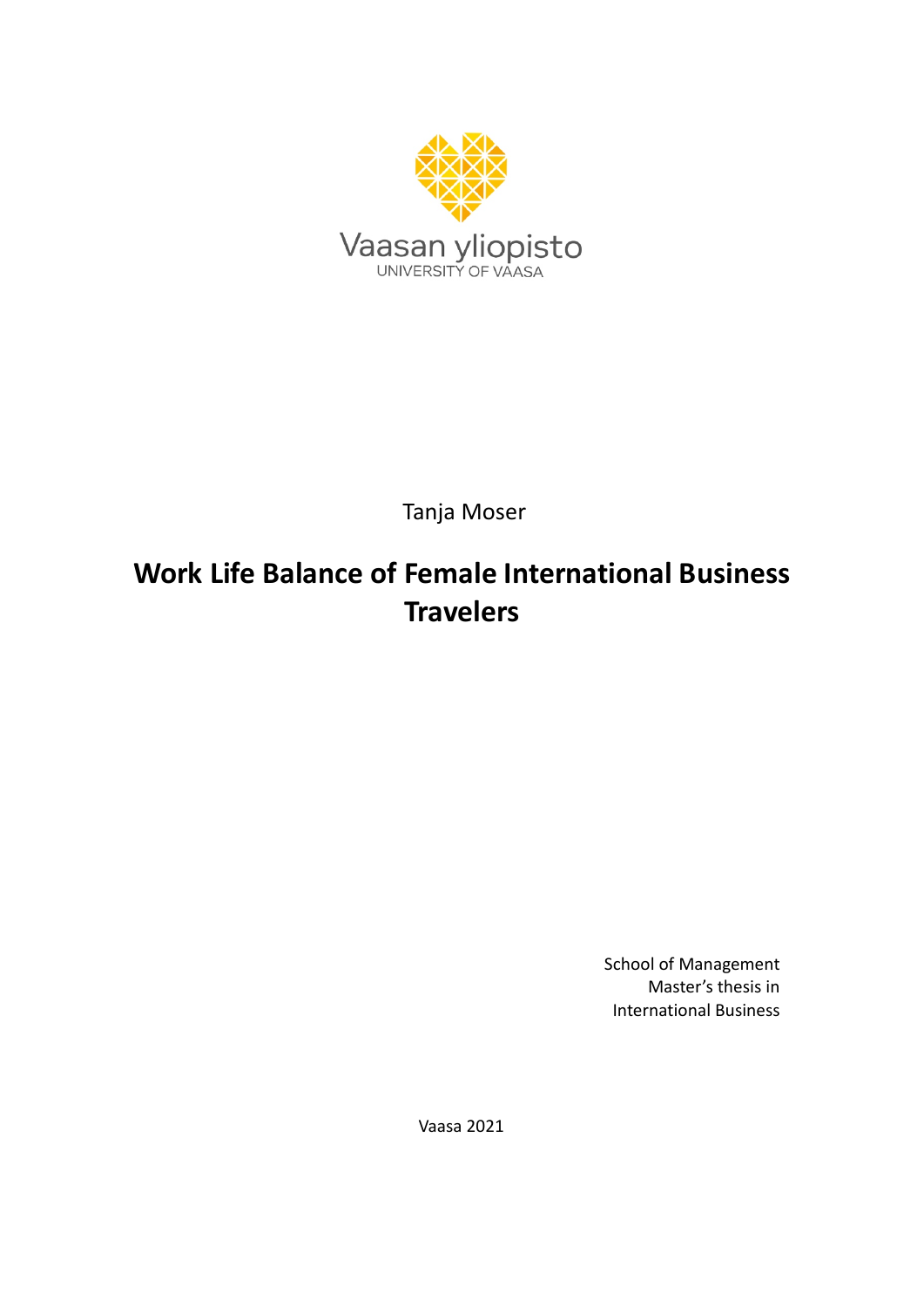| UNIVERSITY OF VAASA         |                                                              |
|-----------------------------|--------------------------------------------------------------|
| <b>School of Management</b> |                                                              |
| Author:                     | Tanja Moser                                                  |
| <b>Title of the Thesis:</b> | Work Life Balance of Female International Business Travelers |
| Degree:                     | Master of Science in Economics and Business Administration   |
| Programme:                  | <b>International Business</b>                                |
| Supervisor:                 | Vesa Suutari                                                 |
| Year:                       | Pages: 82<br>2021                                            |
| ********                    |                                                              |

**ABSTRACT:** 

Tämän päivän globalisaatio on tuonut mukanaan vahvan tarpeen kansainväliselle liikematkustamiselle, joka on johtanut kansainvälisten liikematkustajien tutkimuksen kasvuun. Naisten osuus kansainvälisinä liikematkustajina on kasvava ilmiö. Kansainvälisesti liikematkustaviin naisiin keskittyvä tutkimus on vielä vähäistä ja lisäksi työn ja muun elämän yhteensovittamista koskeva kirjallisuus keskittyy edelleen lähinnä perheellisiin työntekijöihin. Johtuen edelleen vallitsevista mielikuvista perinteisistä perherooleista on kansainvälisen liikematkustamisen ja muun elämän yhteensovittaminen hankalaa naisille. Tämä tutkimus on toteutettu sekä perheellisten, että lapsettomien kansainvälisesti liikematkustavien naisten näkökulmasta, sillä työn ja muun elämän yhteensovittamisen ongelmat eivät rajoitu vain perheellisiin työntekijöihin.

Tämän tutkimuksen tavoitteena on selvittää millaisia haasteita kansainväliset liikematkustaja naiset kohtaavat pyrkiessään työn ja muun elämän yhteensovittamiseen. Lisäksi tutkimus pyrkii selvittämään millaista tukea kansainvälisesti liikematkustavat naiset saavat ja toivovat organisaatioiltaan. Tutkimusmetodina tässä tutkimuksessa on käytetty laadullista menetelmää. Tutkimus toteutettiin haastattelemalla viittä suomalaista naista, joiden työnkuvaan kuuluu merkittävän paljon kansainvälistä liikematkustamista. Aikaisempi akateeminen kirjallisuus aiheen ympäriltä toimivat tutkimuksen viitekehyksinä. Tuloksia on analysoitu käyttäen sekä tutkimuksessa kerättyä aineistoa, että aikaisempia teorioita ja tutkimuksia.

Tutkimuksen tulokset osoittavat, että kansainvälisesti liikematkustavat naiset kohtaavat paljon erilaisia haasteita työn ja muun elämän yhteensovittamisessa. Sosiaalisien suhteiden ylläpito vaatii normaalia enemmän ponnisteluja, matkojen jälkeinen väsymys vaikuttaa sekä työhön että vapaa aikaan ja samoin monet käytännön asiat muodostuvat haasteiksi monille kansainvälisesti liikematkustaville naisille. Organisaatioilta toivotaan sekä henkistä, että käytännön tukea työn ja muun elämän yhteensovittamiseen. Työajan ja -paikan joustavuus, kansainvälisyyteen liittyvät koulutukset ja matkavarausten hoitaminen työntekijän puolesta ovat hyviä esimerkkejä organisaation tarjoamasta tuesta. Tutkimuksen tuloksen osoittavat, että organisaatiolta saatu tuki nähdään erittäin tärkeänä ja hyödyllisenä.

**KEYWORDS:** International Business Traveling, International Business Travelers, Work-Life Balance, Work-Life Conflict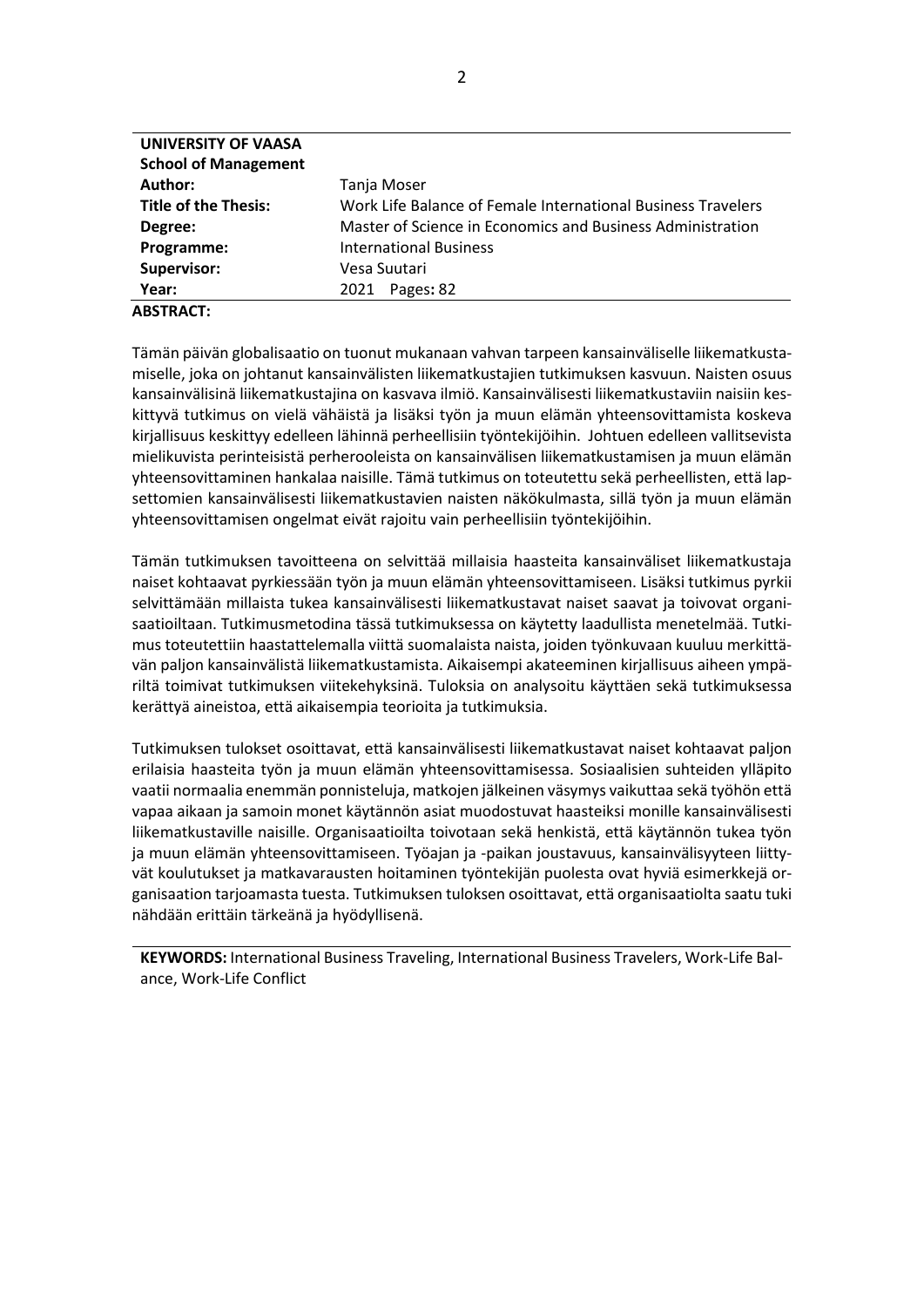## **TABLE OF CONTENT**

## **List of figures and tables**

| 1 |                 |       | <b>INTRODUCTION</b>                                                  | 6  |
|---|-----------------|-------|----------------------------------------------------------------------|----|
| 2 |                 |       | FEMALE INTERNATIONAL BUSINESS TRAVELLERS                             | 10 |
|   | 2.1             |       | Women in international business                                      | 10 |
|   | 2.2             |       | Factors influencing women's success as IBTs                          | 13 |
|   |                 | 2.2.1 | Individual characteristics                                           | 14 |
|   |                 | 2.2.2 | Organizational support                                               | 16 |
|   |                 | 2.2.3 | Family adjustment                                                    | 17 |
|   |                 | 2.2.4 | Host national attitudes                                              | 18 |
| 3 |                 |       | WORK LIFE BALANCE FOR INTERNATIONAL BUSINESS TRAVELLERS              | 20 |
|   | 3.1             |       | Work life balance and conflict                                       | 20 |
|   | 3.2             |       | Main theories related to work life balance                           | 22 |
|   |                 | 3.2.1 | Spillover theory                                                     | 23 |
|   |                 | 3.2.2 | Compensation theory                                                  | 25 |
|   |                 | 3.2.3 | Segmentation theory                                                  | 26 |
|   | 3.3             |       | Means of balancing international business travel with non-work life  | 27 |
|   |                 | 3.3.1 | Family friendliness of the company                                   | 27 |
|   |                 | 3.3.2 | HR support functions for international business travelers            | 29 |
|   | 3.4             |       | Workload factors and challenges for international business travelers | 34 |
|   | 3.5             |       | Summary of the theoretical framework                                 | 38 |
| 4 |                 |       | <b>RESEARCH METHODS</b>                                              | 41 |
|   | 4.1             |       | Qualitative research approach                                        | 41 |
|   | 4.2             |       | Data collection and sample                                           | 42 |
|   | 4.3             |       | Data analysis                                                        | 43 |
|   | 4.4             |       | Validity and reliability of the study                                | 44 |
| 5 | <b>FINDINGS</b> |       |                                                                      | 46 |
|   | 5.1             |       | Challenges of work life balance and international business traveling | 46 |
|   | 5.2             |       | Support offered for international business traveling females         | 56 |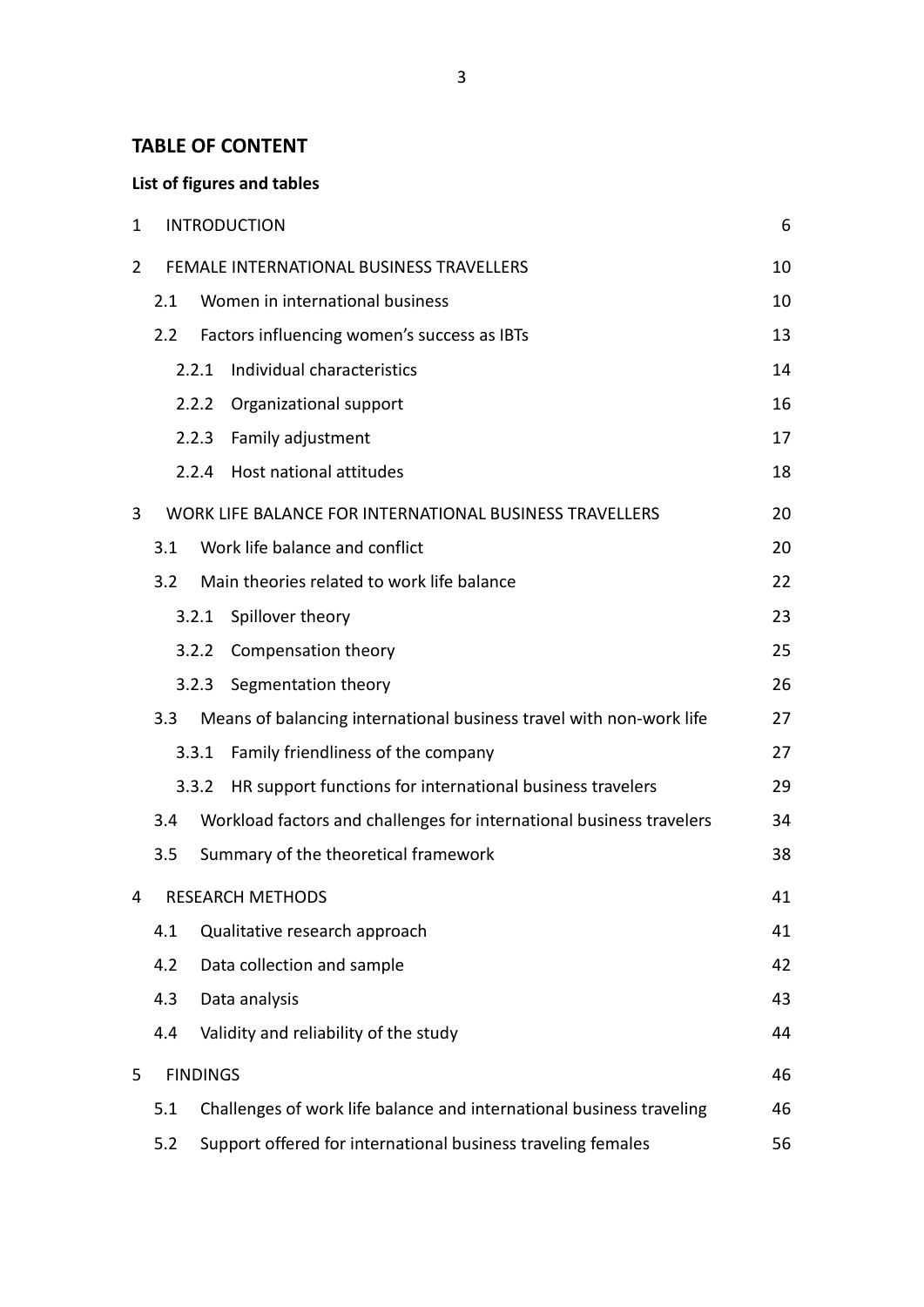|                   | 6<br><b>CONCLUSIONS</b> |     |                                             | 62 |
|-------------------|-------------------------|-----|---------------------------------------------|----|
|                   |                         | 6.1 | Key findings                                | 62 |
|                   |                         | 6.2 | Theoretical contributions                   | 65 |
|                   |                         | 6.3 | Managerial implications                     | 66 |
|                   |                         | 6.4 | Limitations and future research suggestions | 67 |
| <b>REFERENCES</b> |                         |     | 68                                          |    |
| Appendices        |                         |     | 81                                          |    |
|                   |                         |     | Appendix 1. Interview questions             | 81 |
|                   |                         |     |                                             |    |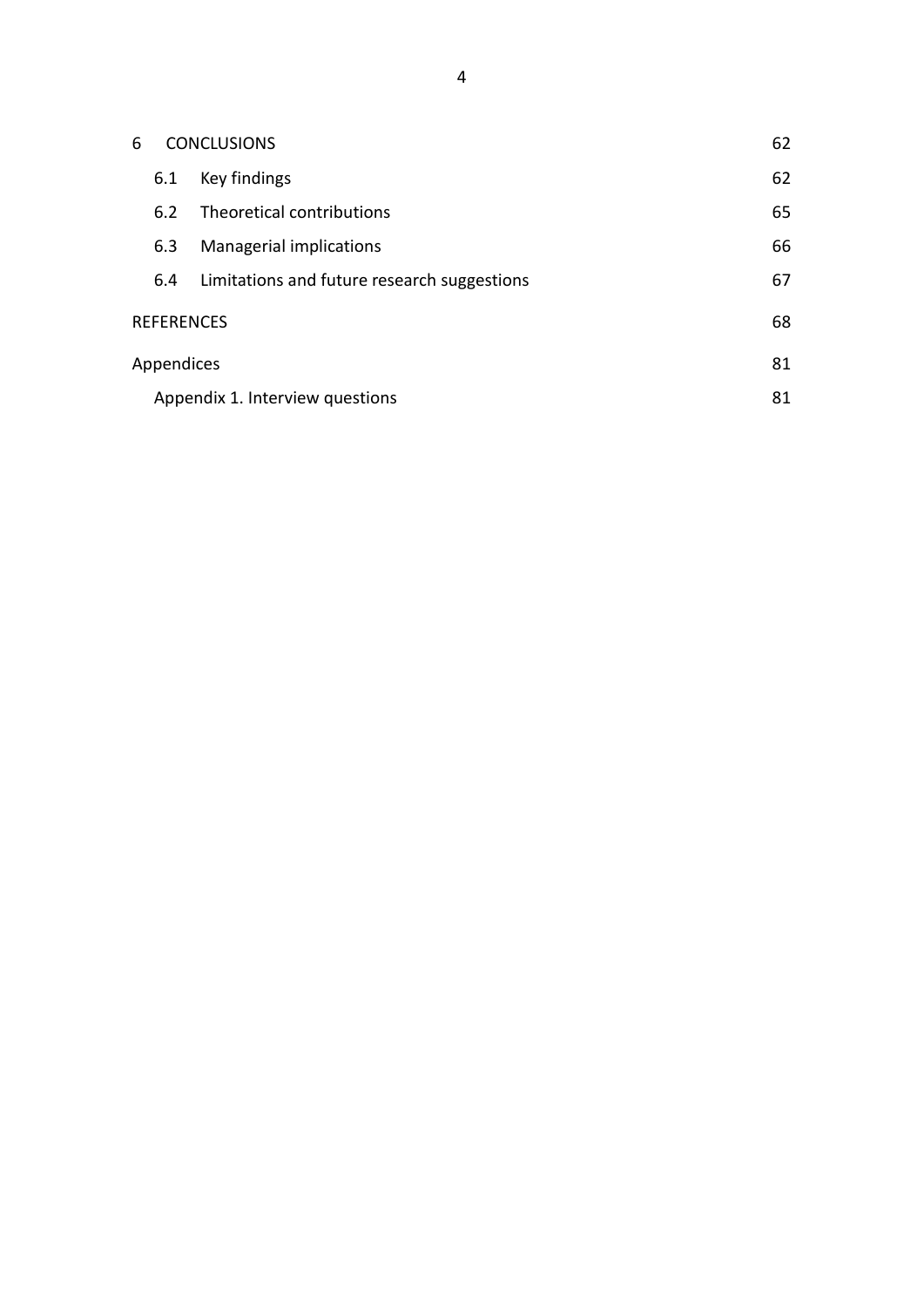## **List of figures and tables**

## **Figures**

| Figure 1. Aspects of work-life balance.                                          | 8  |
|----------------------------------------------------------------------------------|----|
| Figure 2. Factors related to women's success in international roles              |    |
| (Caligiuri & Cascio 1998).                                                       | 14 |
| Figure 3. Models of work-life balance theories (Malara 1998: 9-16.).             | 23 |
| Figure 4. Personnel support functions effect on perceived organizational support |    |
| (Allen, Shore & Griffeth 2003.)                                                  | 30 |

## **Tables**

| Table 1. Recent history of women in international business                    |    |
|-------------------------------------------------------------------------------|----|
| (altered from Altman & Shortland 2008.)                                       | 12 |
| <b>Table 2.</b> Means and benefits of balancing international business travel |    |
| and non-work life.                                                            | 33 |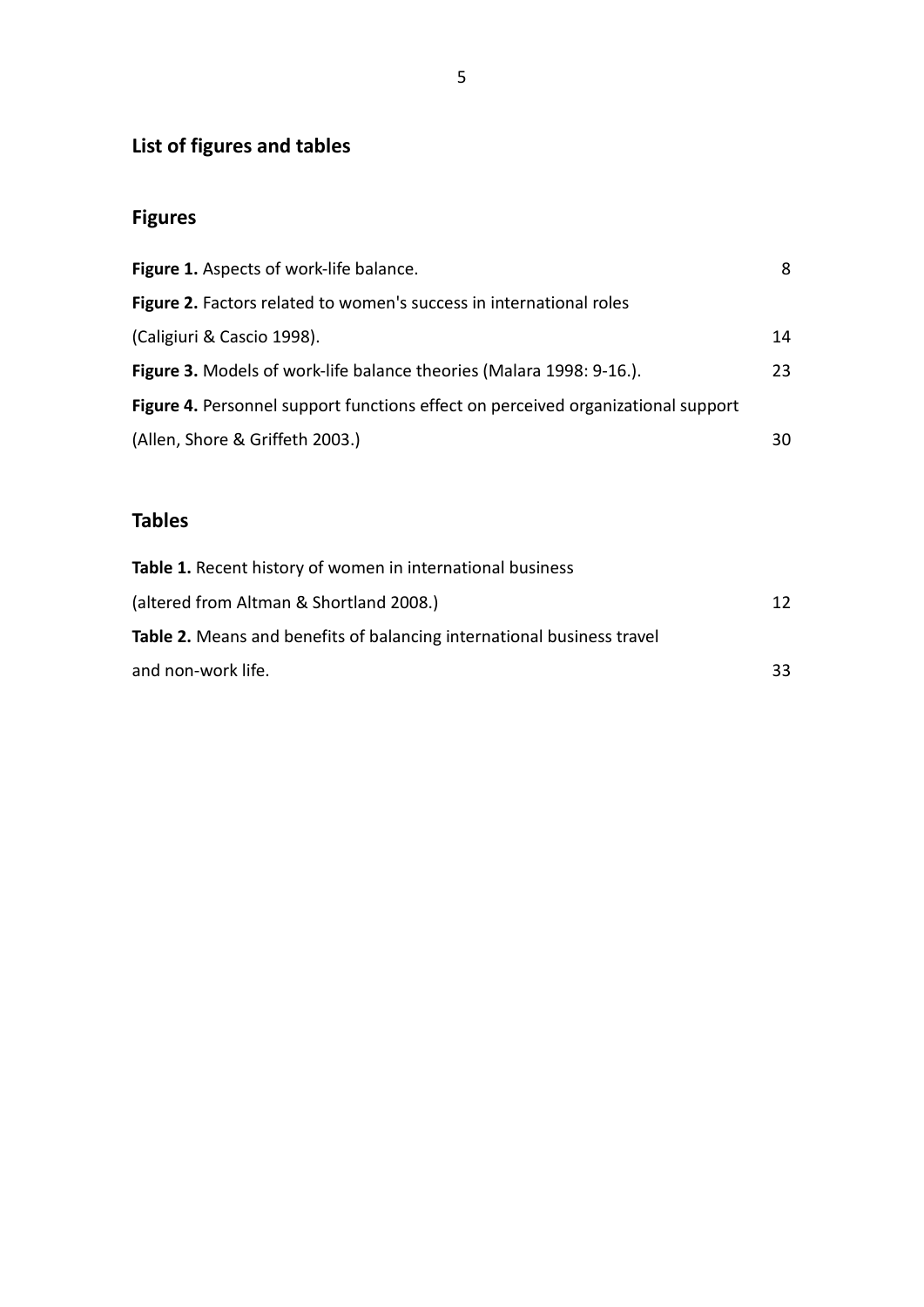## <span id="page-5-0"></span>**1 INTRODUCTION**

Today, international business traveling is often a requirement for success in business. While business traveling can be interesting and rewarding, it also requires a great deal of physical and mental resources. Traveling practicalities, separation from family, adapting to different time zones, exposure to diseases, and changes in sleep and eating habits, among many other factors, can be largely linked to international business travel. (Espino, Sundstrom, Frick, Jacobs & Peters 2002.)

Research interest in international business travelers is growing. However, to date, most research has been mainly in the medical field, with only a few studies on the international business traveler's psychological well-being (Mäkelä & Kinnunen 2016). The workplace environment of international business travel involves many psychological and social factors that can lead to conflict between work and non-work life. These conflicts can cause mental health problems for the individual. (Mäkelä 2016: 7-8.) Many studies have shown that a significantly larger number of traveling staff seek help for psychiatric problems than non-traveling staff (Espino et al. 2002; Liese, Mundt, Dell, Nagy & Demure 1997.)

Aguilera (2008) defines business travel as work-related travel to diverse destinations. Examples of business travel include visiting a customer and attending a conference or meeting. Business travel is defined by Holley, Jain, and Lyons (2008) as travelling on behalf of the employer, that has a work-related purpose. International business travelers can be defined as persons who make business travel as an integral part of their work. In this thesis, international business travelers are seen as employees whose work requires repeated short business trips abroad to various destinations, without the involvement of the family. Short trips generally mean business trips of less than two weeks. (Welch, Welch & Worm 2007.) Today's international business travelers are usually managers, consultants, knowledge workers and other experts working for different multinational companies (Bergström 2010).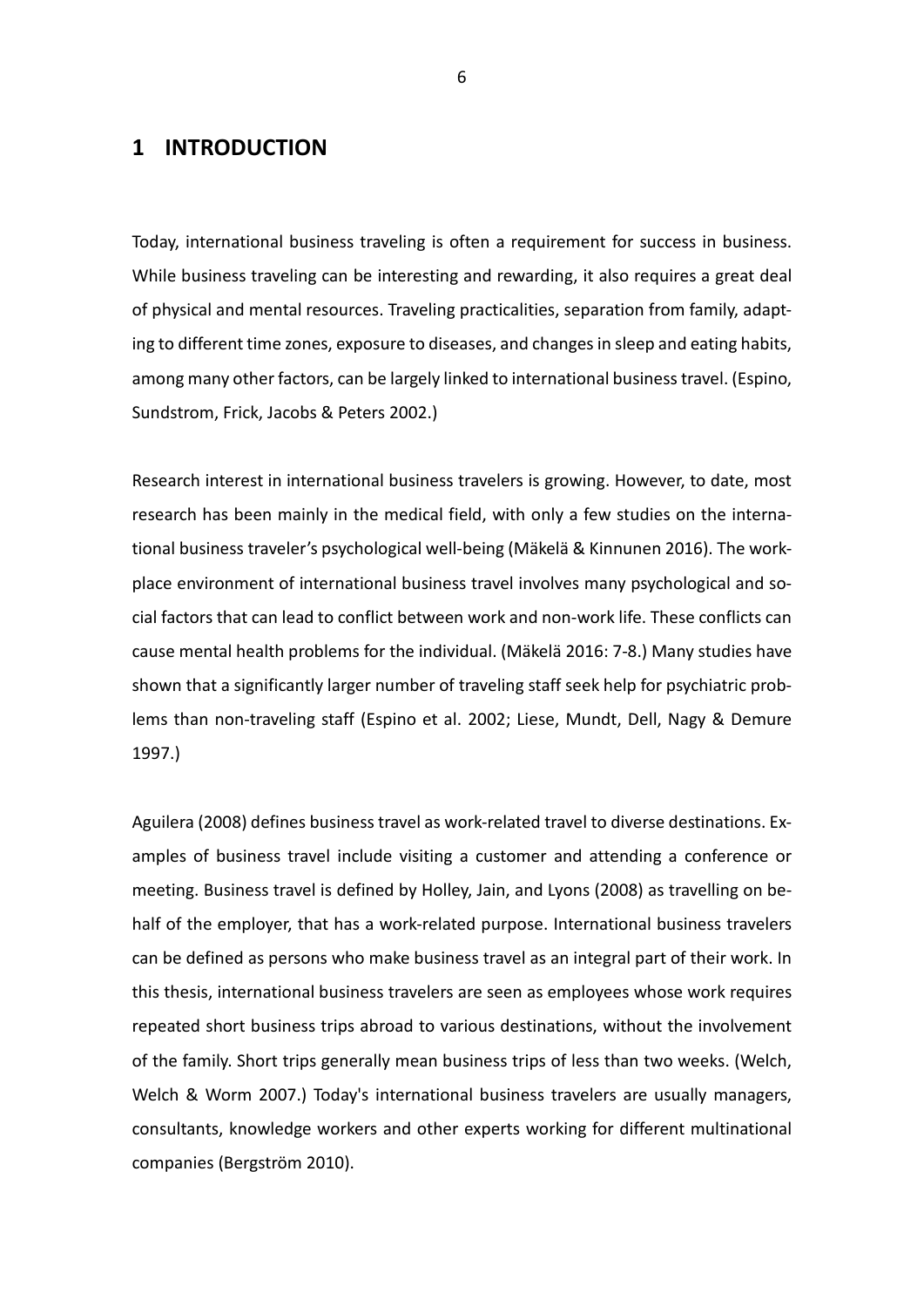The work-life conflict is part of the daily lives of many international business travelers today, both men and women (Linehan & Walsh 2000; Houston 2005: 38; Espino et al. 2002). For women, however, the situation is slightly different Linehan and Walsh (2000) suggest that women experience significantly more social pressure than men to put home and family demands ahead of their careers. Pressures come from many different sources. Women feel that their careers are not considered as valuable as, for example, careers of their spouses (Hochschild 1989: 254; Mathur-Helm 2002). Women continue to have the greatest responsibility for caring for the home and children, regardless of how many hours they work outside the home (Linehan & Walsh 2000). Because of these existing pressures, women need some form of support from outside parties to cope with the contradictions created by international business trips and the life outside work. It would be beneficial to get support from the individual's own organization, family and preferably female colleagues in the same situation. (Varma & Russel 2016.)

In the study of work-life conflict, the family rises to a large extent (Pedersen & Lewis 2012), even though a large part of the workforce is singles, childless, or both (Casper, Weltman & Kwesiga 2007). Thus, non-work life can mean many different aspects of a person's life, such as friends, studies, hobbies and one's own time (Julkunen, Nätti, Anttila 2004: 203). For example, friendships play an important role in an individual's wellbeing and social skills. In the provision of social support, friendships rise to a very large extent. (Uchino 2004: 157-159.) In this thesis, non-work life refers to all aspects of life outside of work in addition to the family. As presented in the Figure 1 all the abovementioned aspects are part of work-life balance.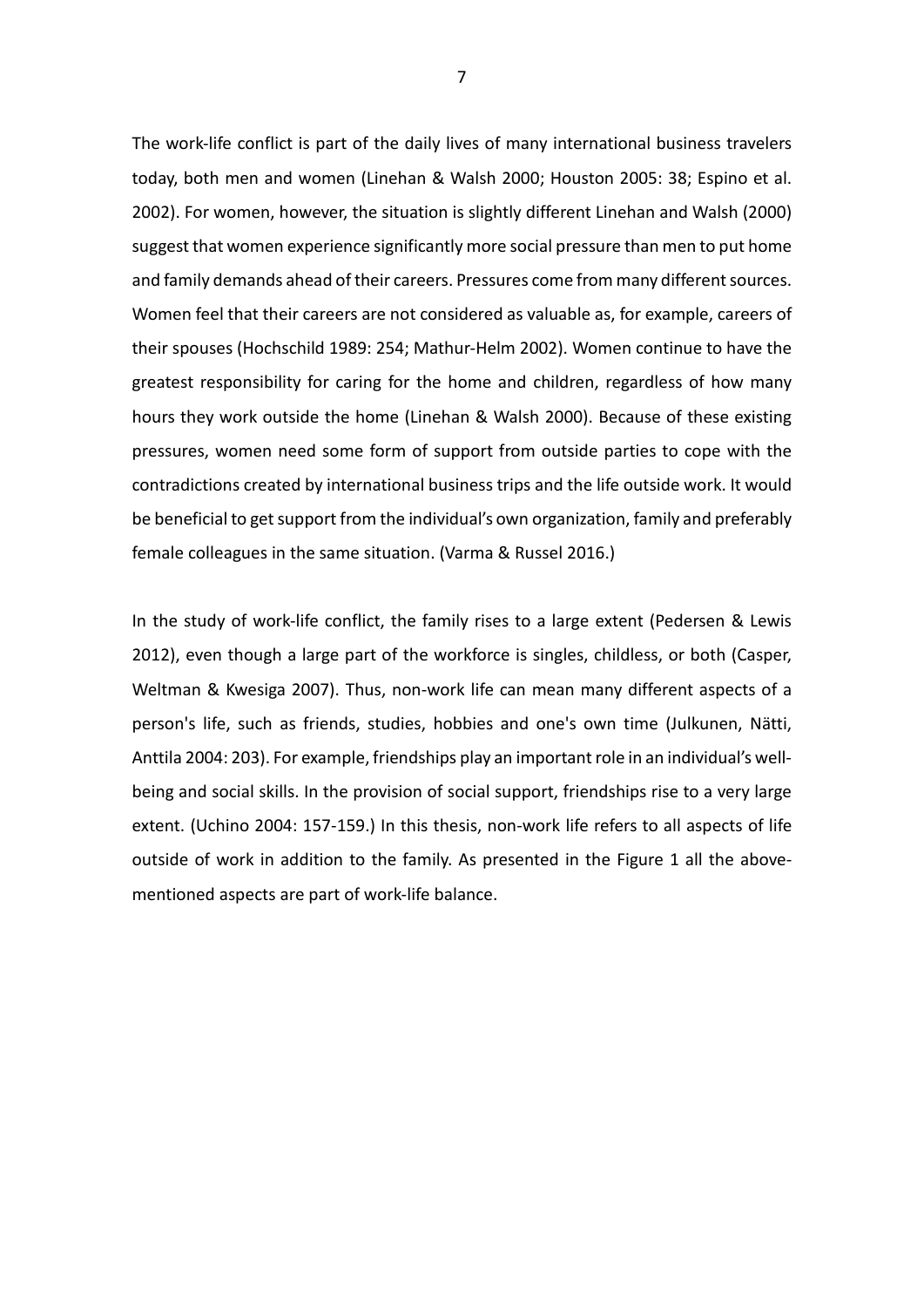

<span id="page-7-0"></span>Figure 1. Aspects of work-life balance.

There is a lot of talk in the literature about the differences between men and women working in the international field. The research solely focusing on women as international business travelers is limited. However, when talking about success in international assignments, it has been found that gender-based personality differences can serve women's success (Guthrie, Ash & Stevens 2003; Harris 1993; Haslberger 2010). Guthrie et al. (2003) state that better understanding, evaluation, and use of different personalities in decision-making result in more qualified selection decisions that lead to savings (Caligiuri 2000). This will inevitably lead to women being offered more international jobs than before (Guthrie et al. 2003).

The proportion of women in international business has been growing strongly starting from the 21st century (Altman & Shortland 2008; Varma & Russel 2016). Indeed, it has been argued that top management should not assume that men's careers will continue to be a priority, as it is expected that in the future more and more female leaders will

8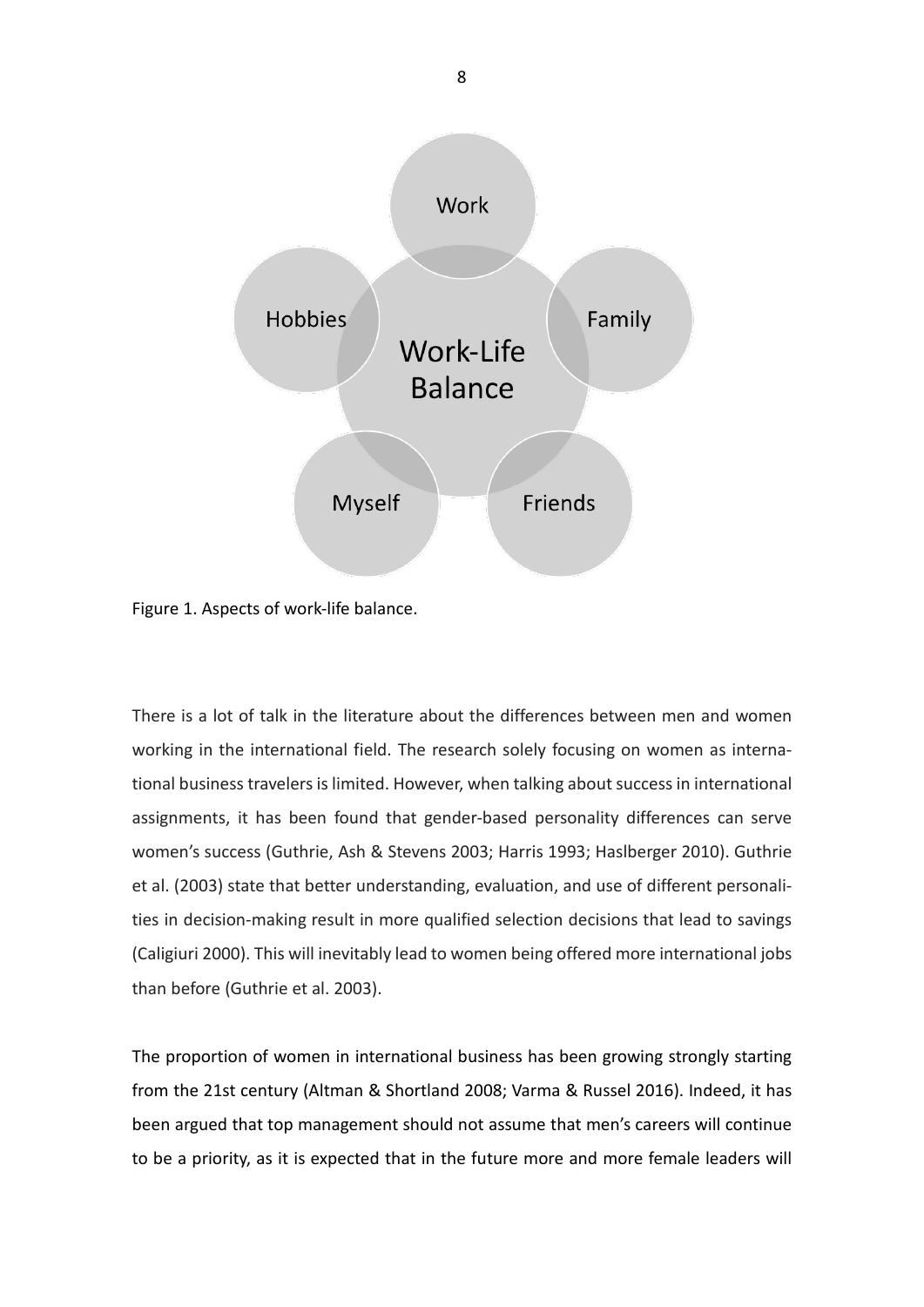influence international leadership (Linehan & Walsh 2000). The continuous growth of globalization, as well as the women's increasing interest in international assignments, will affect how organizations conduct their business in the near future (Varma & Russel 2016).

The role of women in working life, and especially in international business, has grown in recent decades and continues to grow (Varma & Russel 2016; Altman & Shortland 2001). Due to traditional gender roles and expectations, women and men face very different problems in working life (Fischlmayr & Puchmüller 2016; Haslberger 2010), although the roles have been changing significantly recently (Ballout 2008). Especially when studying work-life balance, a woman still faces significantly more pressures than a man, these pressures arise both from outside parties and from women themselves (Mathur-Helm 2002).

The higher proportion of women in international business in particular is a relatively recent phenomenon (Houston 2005: 38) and the research of this has remained somewhat limited. Balancing work and non-work life in particular, for women with international careers, is an interesting topic on which requires more focus. (Fischlmayr & Puchmüller 2016.) The aim of this thesis is to find out what kind of challenges international business traveling females face in relation to work life balance and what kind of support they get and want to better achieve work life balance. The two research questions are:

*"What challenges female international business travelers face in relation to their work life balance?"*

and

*"What kind of support international business traveler females get and want with worklife balance?"*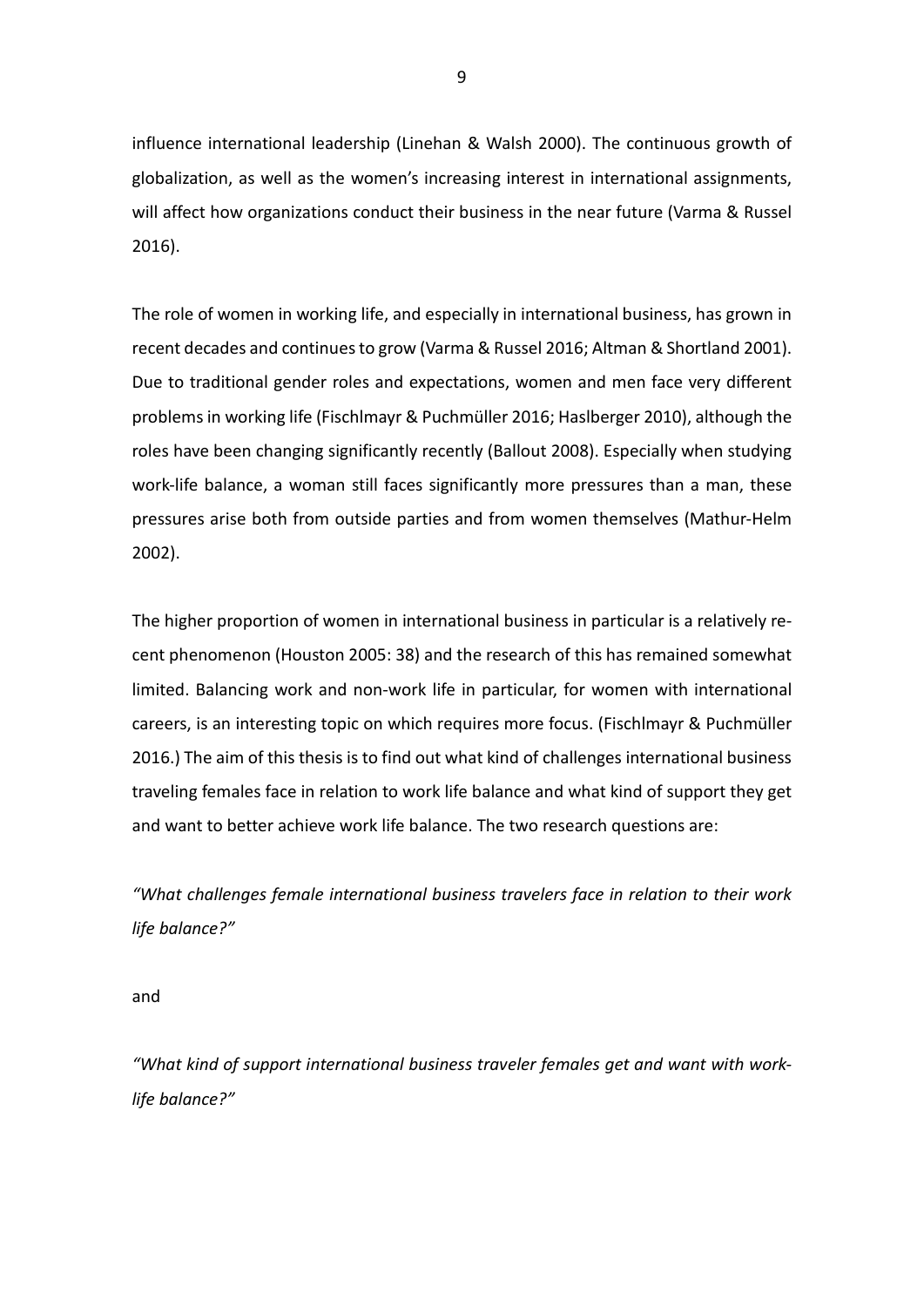## <span id="page-9-0"></span>**2 FEMALE INTERNATIONAL BUSINESS TRAVELLERS**

This chapter focuses on international business traveling specifically from a women's perspective. The chapter begins with a discussion of history of women in international business, which aims to highlight how women with international careers have been and are being seen today. This chapter will then look into the factors that can influence women's success as international business travelers, both in terms of individuals and career-related stakeholders.

#### <span id="page-9-1"></span>**2.1 Women in international business**

There has been relatively little research on women's involvement in international business and the research is not very long-term (Fischlmayr & Puchmüller 2016). The limited literature on women in leadership has mainly focused on highlighting stereotypes, discrimination and prejudices, and ways to reduce and combat these issues (Burke 2005: 13-30). Women with an international career have been portrayed within the literature as mainly spouses or individuals without families (Challiol & Mignonac 2005). Women who pursue both family and international careers have not been thoroughly addressed in the existing literature (Fischlmayr & Puchmüller 2016). However, in the 2000s, international business traveling for women have grown into a new and growing field of research (Mathur-Helm 2002).

Despite equal opportunities legislation in this era, it has taken women more than 20 years to make up a significant role in the international workforce. Yet women still play a much smaller role in international business than men. (Altman & Shortland 2001.) Harris (1995: 358) and Adler (1994) estimate that in the 1990s, only about three percent of international leaders were women. However, when approaching the next millennium women in international positions had been estimated to be up to 10-12% (Caligiuri & Cascio 1998).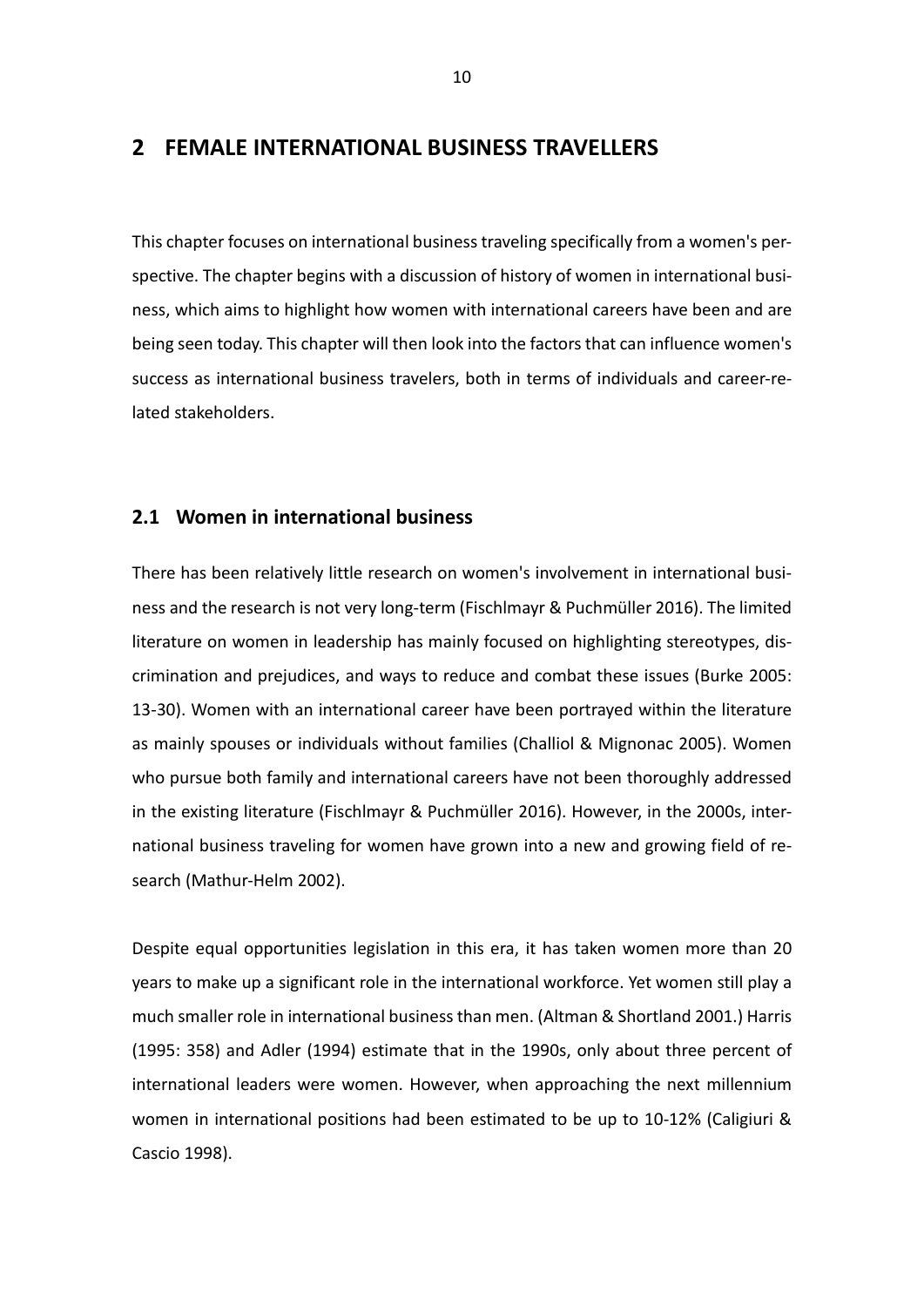Recent history can be divided into two different eras. From 1980 to 1994 were the socalled formative years, during which the existence of women in business on the international stage was gradually allowed and developed. (Altman & Shortland 2008.) In the 1980s, the proportion of women working abroad was only about 3% worldwide (Adler 1987). Employers were reluctant to even consider sending women to international assignment and business travels as women were considered reluctant and too vulnerable to succeed abroad. (Altman & Shortland 2001). There was also the idea at this time that sending a woman abroad could offend clients and workers in the destination country, because women were not believed to have equal status with men (Adler 1984a).

The years from 1995 to the present are called years of growth, with women becoming more involved in international business and the interest in research on the subject started growing (Altman & Shortland 2008). By the turn of the millennium, the change was already noticeable. Women gained a firm grip on leadership as legislation became more equal. More and more women graduated with relevant degrees and thus increased their appreciation in the work life. Despite the still limited number of women in international and leadership positions, trends emerging in the 21st century seem promising. (Altman & Shortland 2001.) The Table 1 below summarizes the recent history of women in international business.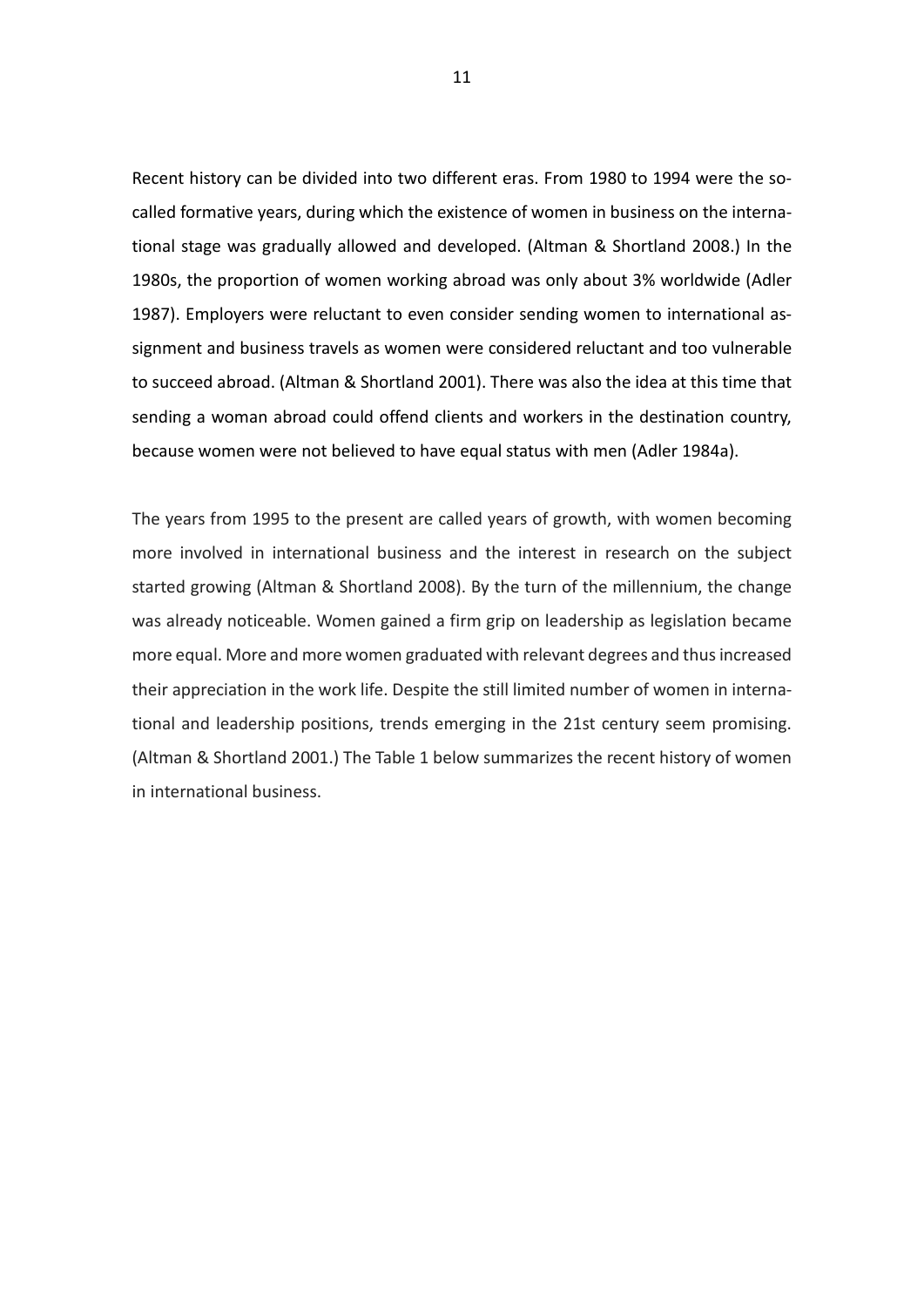|                                                                                                                                                     | <b>Formative years</b>                                                                                                                                                              | <b>Growth years</b>                                                                                                                                                                              |                                                                                                                                     |  |
|-----------------------------------------------------------------------------------------------------------------------------------------------------|-------------------------------------------------------------------------------------------------------------------------------------------------------------------------------------|--------------------------------------------------------------------------------------------------------------------------------------------------------------------------------------------------|-------------------------------------------------------------------------------------------------------------------------------------|--|
| 1980-1994                                                                                                                                           |                                                                                                                                                                                     | 1995-2010                                                                                                                                                                                        |                                                                                                                                     |  |
| 1980-1989                                                                                                                                           | 1990-1994                                                                                                                                                                           | 1995-1999                                                                                                                                                                                        | 2000-2010                                                                                                                           |  |
| Women's perceived<br>unwillingness to<br>undertake<br>international<br>assignments<br>The myth that<br>women are<br>unacceptable to host<br>country | Validating women's<br>$\bullet$<br>interest to undertake<br>international<br>assignments<br>Establishing that<br>$\bullet$<br>corporate selection<br>overtly discriminates<br>women | Establishing that<br>$\bullet$<br>women are no less<br>interested than men in<br>intenational<br>assignments<br>Establishing that being<br>$\bullet$<br>female is a nonissue<br>for host country | Growing interest in<br>research on the<br>subject<br>Searching for<br>competitive<br>advantages; possibly<br>women are<br>preferred |  |

<span id="page-11-0"></span>Table 1. Recent history of women in international business (altered from Altman & Shortland 2008.)

Altman and Shortland (2008) divide these two periods into even smaller periods for a more accurate picture of history. Each time period is considered from three different perspectives: individual, organization and environment. From 1980 to 1989, there was the idea that women were reluctant to work internationally (Adler 1984a). In addition, around this time, research began on why organizations oppose the posting of women abroad (Adler 1984b; Izraeli, Banai & Zeira 1980). This period also included the myth that it is unacceptable for women to represent the country at home and abroad (Adler 1987).

The next period covers the years 1990-1994. By this time, women's interest in international jobs began to be recognized and, at the same time, reinforced (Hill & Tillery 1992). On the organizational side, companies were found to discriminate clearly against women in their decisions regarding international assignments (Stone 1991). During this period, the environment created the idea that it is acceptable for a woman to represent her own country and organization in front of other countries (Chusmir & Frontczak 1990).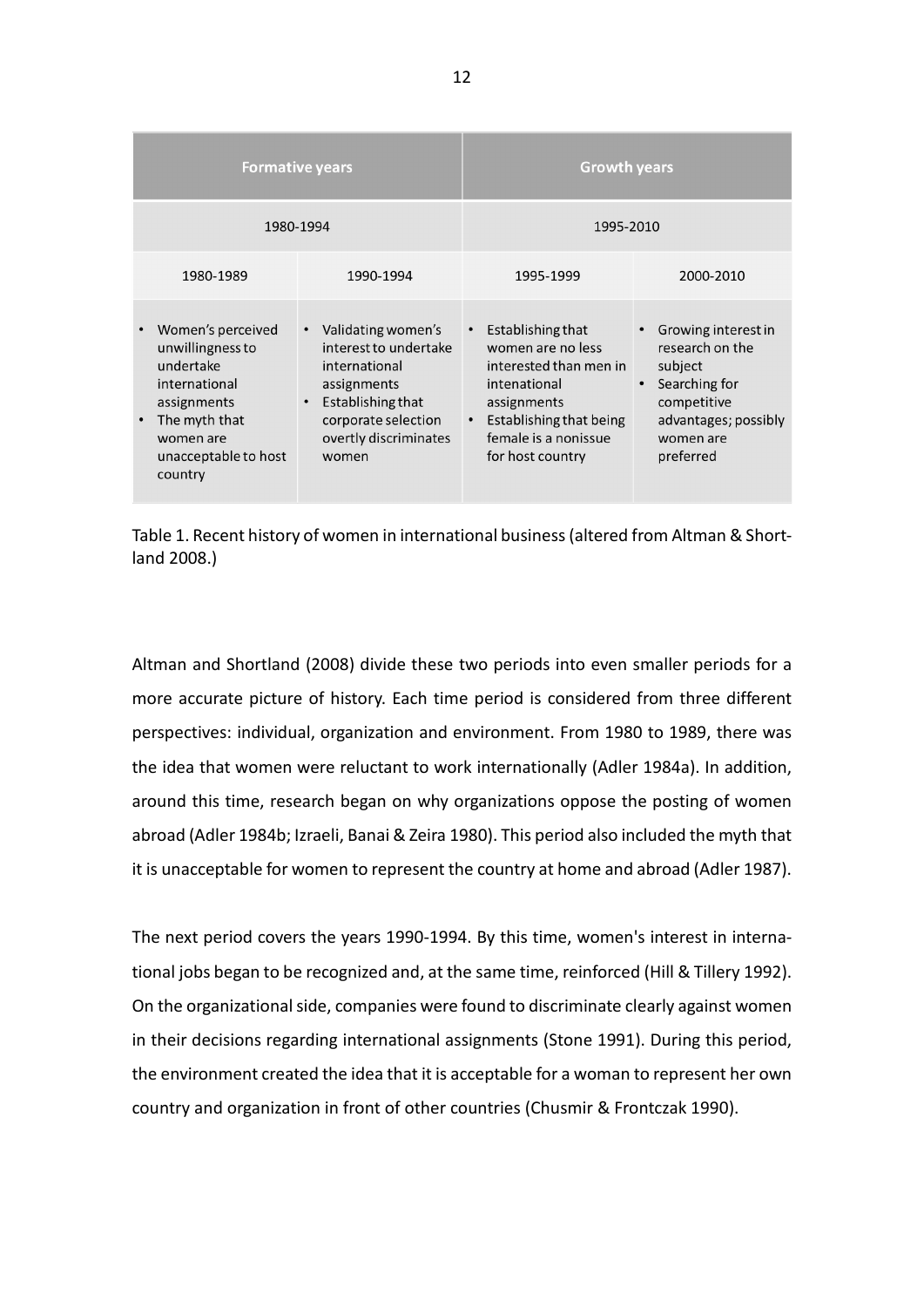From 1995 to 1999, the perspective on women's international assignments and careers became more enlightening and protesting, and women's rights against men's standards began to be challenged (Altman & Shortland 2008). When looking at individuals, it was found that women are no less interested in international careers than men (Lowe, Downes & Kroeck 1999). In addition, research of the non-discrimination of organizations' practices and methods increased (Forster 1999). It was also noted at this time that femininity was not generally a problem for the host country (Taylor & Napier 1996a, 1996b).

The last period is the last millennium, from 2000 to 2010. Since 2000, the study of barriers to international assignments has become more common, with the study of work-life conflict as a good example (Linehan & Walsh 2000). From the organizations' point of view, the importance of new international roles and their impact on women has been explored (Mayerhofer, Hartmann & Herbert 2004). The environment, for its part, has sought to challenge the prevailing view of women's role in international business, women might be the preferred alternative to men (Guthrie et al. 2003; Tung 2004).

### <span id="page-12-0"></span>**2.2 Factors influencing women's success as IBTs**

Caligiuri and Cascio (1998) present four factors related to women's success in international roles. Individual characteristics, organizational policies and practices, family adjustment, and host national attitudes all play a crucial role in a woman's success in international roles (Caligiuri & Cascio 1998). Fischlmay and Puchmüller (2016) and Haslberger (2010) also highlight very similar factors that influence the success of international business travelers. Figure 2 below illustrates the factors related to women's success in international roles.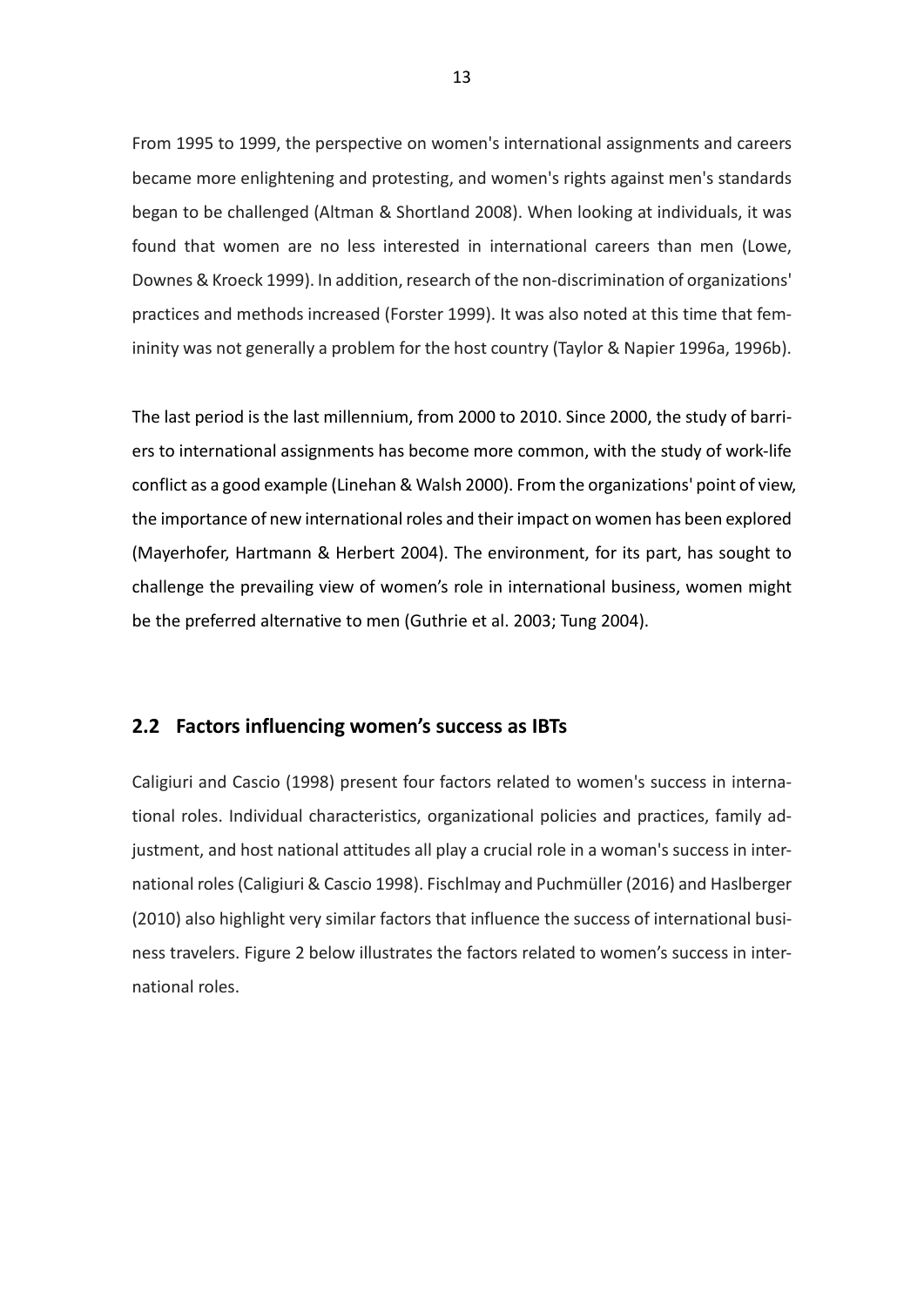

<span id="page-13-1"></span>Figure 2. Factors related to women's success in international roles (Caligiuri & Cascio 1998).

#### <span id="page-13-0"></span>**2.2.1 Individual characteristics**

Adler (1984a; 1984b; 1987) has raised many beliefs about women in international positions. One of the beliefs expressed by Adler (1984a) regarding women's international positions relates to women's individual qualities. Women's interest and motivation for international positions is believed to be significantly lower than men's. Because of this belief, organizations easily favor men being posted abroad. However, according to Adler, ultimately there is not a significant difference in interest and desire for international careers between men and women.

Therefore, motivation cannot be seen as a limiting factor (Caligiuri & Cascio 1998). However, Caligiuri and Cascio (1998) suggest that individuals have three other unique qualities that may influence their success in international assignments. Technical competence is the first attribute that directly influences an individual's success in international roles

14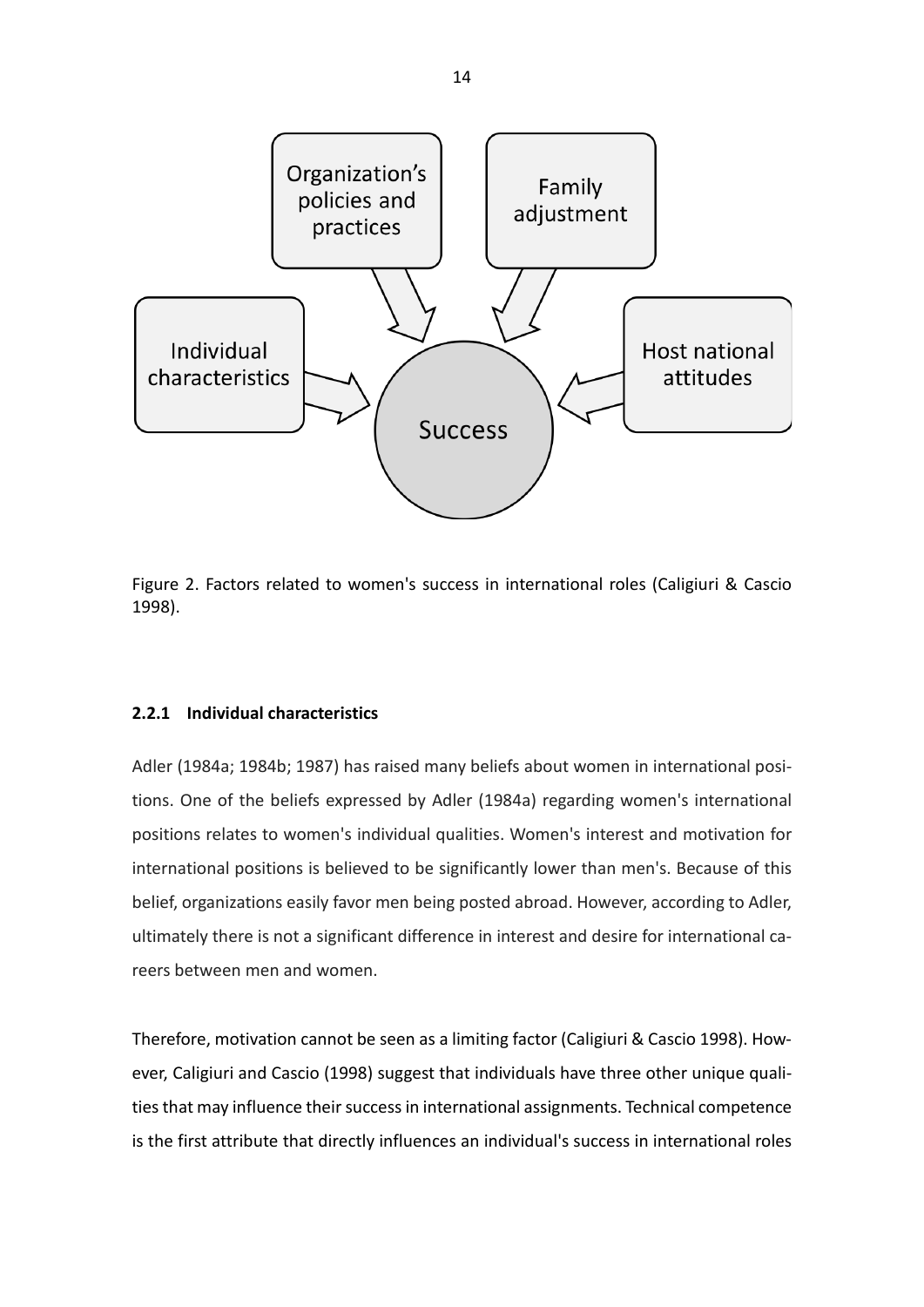(Caligiuri & Cascio 1998). Technical competence, or proficiency, can be defined as the rational use of knowledge, technical skills, reasoning, emotions, and values in daily work (Epstein & Hundert 2002). Of course, technical competence is also an important attribute for men, but for women it becomes even more critical. Women continue to be a minority in international positions, and as a minority they must constantly prove their skills in order to gain approval from the majority. (Adler 1987)

Belief in one's own abilities and self-confidence are very important qualities for women in international positions. To succeed, they must fully believe in their own abilities. (Caligiuri & Cascio 1998). High self-confidence has been found to be associated with success in unusual, influential roles for women (Ragins & Sundstrom 1989; Caligiuri & Cascio 1998). Self-confidence plays a very important role especially in international roless, as both verbal and non-verbal encouraging messages can be difficult to interpret due to cultural and linguistic differences (Caligiuri & Cascio 1998). Even if outside encouraging messages are interpretable, it is unlikely that women will increase their confidence in these encouraging messages (Dvir, Eden & Banjo 1995). For this reason, it is important for women to seek self-confidence more from within than from external sources (Caligiuri & Cascio 1998).

In addition to technical competence and confidence, women also need additional characteristics to succeed in international roles (Caligiuri & Cascio 1998). Building relationships has been shown to be strongly linked to women's career development (Ragins & Sundstrom 1989). In international roles, building relationships is also beneficial, as it makes it easier to adapt to a multicultural environment. Understanding cultural differences is not enough for women, as women face significantly more gender differences than men, for example in cultures that see women in a more traditional role. (Caligiuri & Cascio 1998.)

Studies have shown that flexible individuals with a multicultural attitude are more successful in international roles, and that interest in different cultures helps them to adapt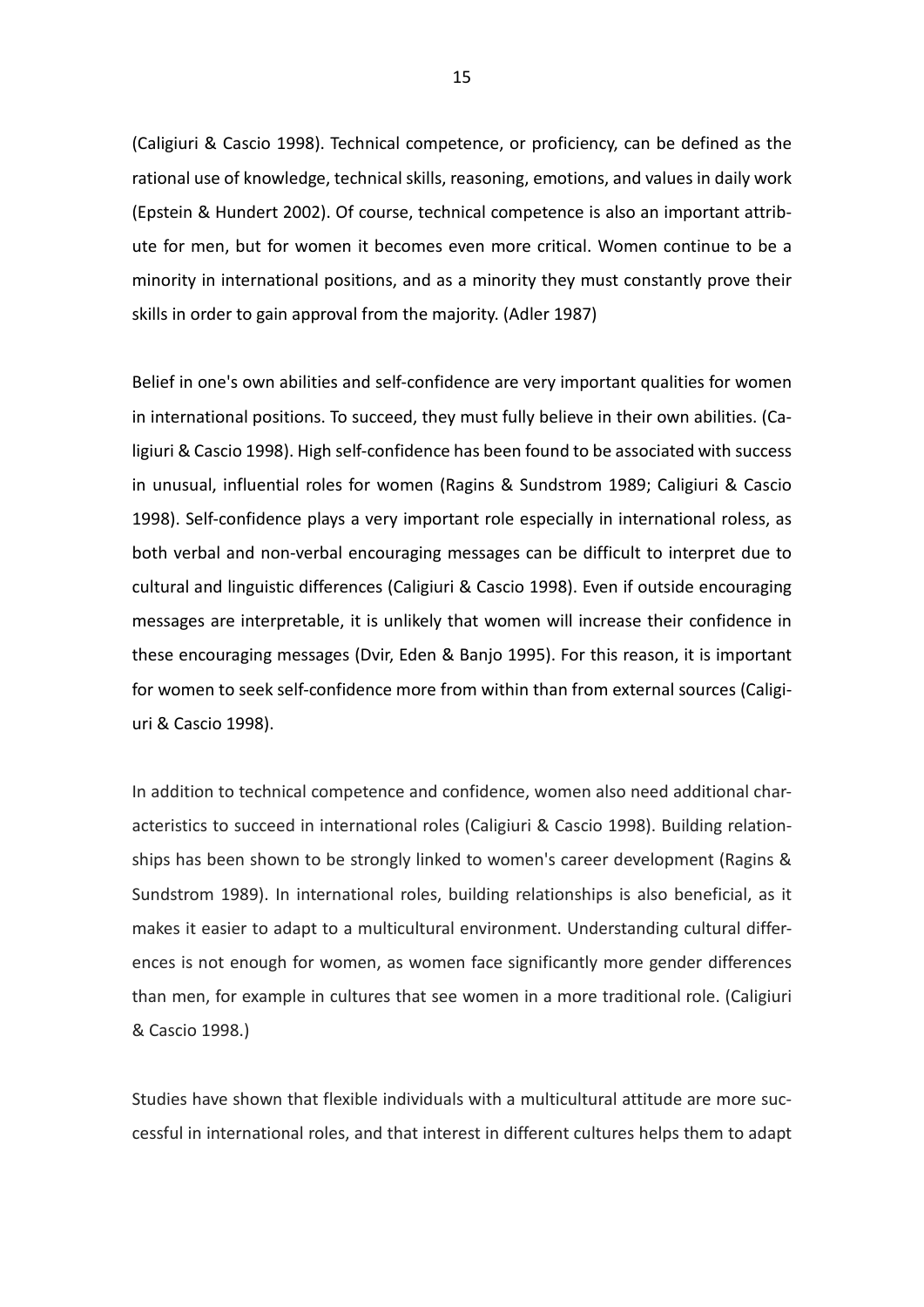(Harvey 1985; Abe & Wiseman 1983; Mendenhall & Oddou 1985). A study by Haslberger (2010) reveals that women are more adaptable abroad than men, especially in their ability to establish and nurture relationships with other people. Haslberger (2010) suggests that women have better social skills than men, therefore, women learn quickly and are more confident in establishing new relationships in different cultures.

#### <span id="page-15-0"></span>**2.2.2 Organizational support**

Another factor influencing women's international success is the practices of multinational companies (Caligiuri & Cascio 1998). Adler's (1984a) study of HR managers reveals that HR executives in multinational companies generally believe that women succeed in international positions. They also strongly believe in increasing the proportion of women in international positions. Nevertheless, in a North American study, only 35% of the HR managers had selected a woman for an international position. Potential barriers to choose a female HR manager expressed the host country's prejudice, marital problems and the company's reluctance to send women abroad. (Adler 1984a.)

Even if the company is reluctant to select women for international positions, Caligiuri and Cascio (1998) give two reasons why women should be considered for these positions more often. In many countries the legislation about equal recruitment affects international recruitment (Altman & Shortland 2001; Caligiuri & Cascio 1998). Only the firm's perception that in the host country the woman is not valued for the job, is not sufficient reason by law to not select woman for the job. Another point of view is that suitable male candidates for international positions are beginning to run out. Thus, it is highly likely that companies will have to choose more women for international positions in the future (Adler 1984a), regardless of the reluctance of companies. (Caligiuri & Cascio 1998.)

Caligiuri and Cascio (1998) present practices that can help multinational companies improve women's success in international roles. Studies have shown that multicultural training prior to international assignments helps both women and men adapt to international situations (Earley 1987; Black & Mendenhall 1990; Varma & Russell 2016). In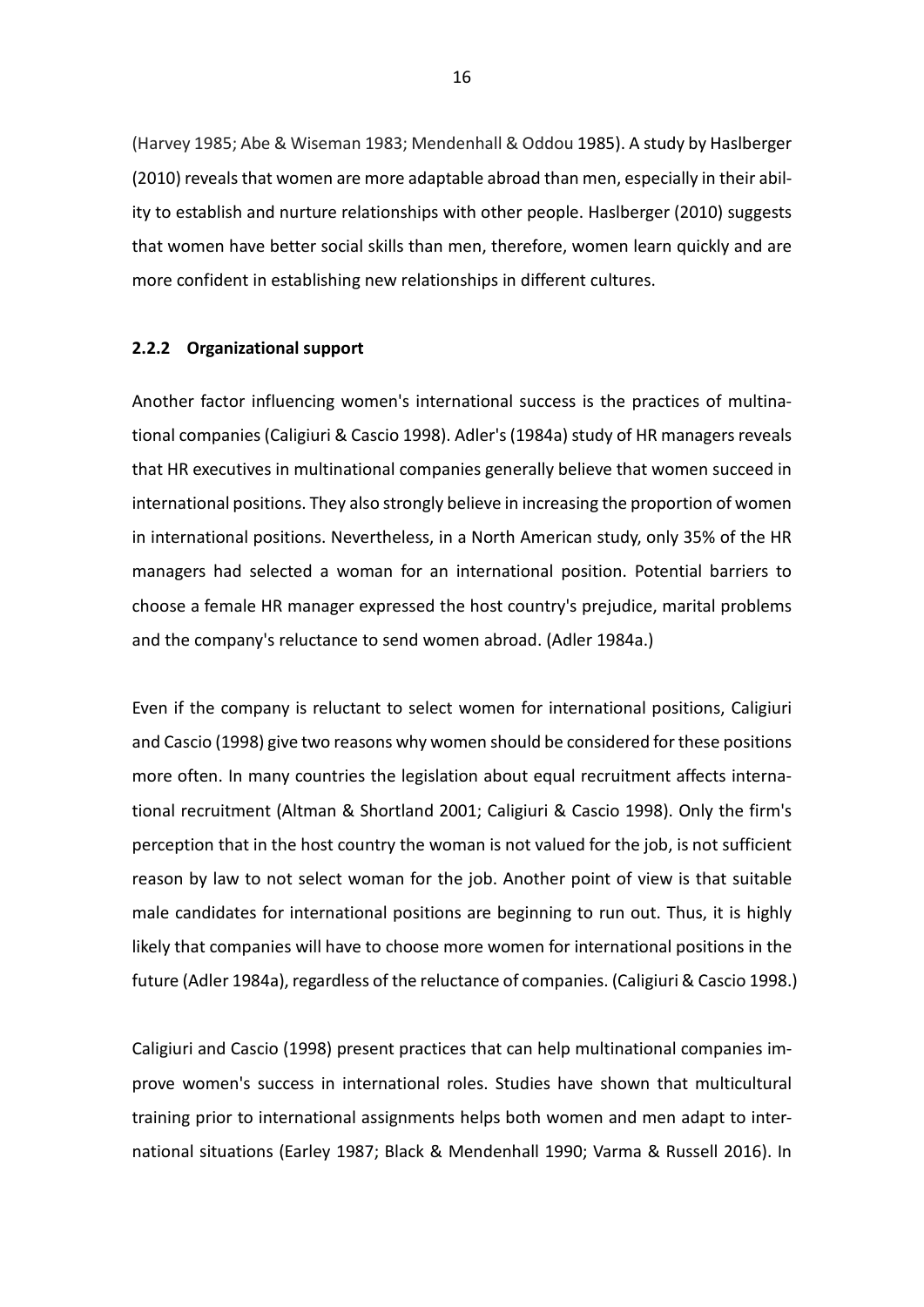addition to training women for international positions, companies can shape employees' perceptions of international situations. The company should emphasize that the employee is not selected for the job because of their gender, but because he or she is best suited to the job. (Caligiuri & Cascio 1998). Multicultural companies can also improve women's success through mentors, as mentoring has been identified as a major factor in women's success abroad (Noe 1988).

Women may find international positions challenging and often feel unqualified for the tasks, due to the prevailing attitudes and views (Varma, Stroh & Schmitt 2001). That is why, in addition to training and mentoring, companies should provide their female employees with accurate and up-to-date information on international positions and the role they play when traveling abroad. This would increase women's confidence to seek international roles and ultimately support their work abroad. (Varma & Russell 2016.)

House and Khan (1985) present three different forms of organizational support that would help the international business travelers. These forms are informational, emotional, and instrumental support. Informational support consists on providing more information and advice for the traveler. For example, information regarding childcare, financial matters, and refunds may be helpful. Emotional support, on the other hand, aims to fill the need for empathy. Emotional support can be expressed for example through positive words from family, the boss, or colleagues. The third form, instrumental support, refers to services provided for the travelers. Providing childcare or financial support are great examples of instrumental support. (House & Khan 1985, Puchmüller & Fischlmayr 2016)

#### <span id="page-16-0"></span>**2.2.3 Family adjustment**

As a third factor in women's international success, Caligiuri and Cascio (1998) report to be family adjustment. Marriages where both parties are committed to their careers can make it difficult to pursue an international career. A study by Mathur-Helm (2002) also found that support from spouses in particular improves women's success in international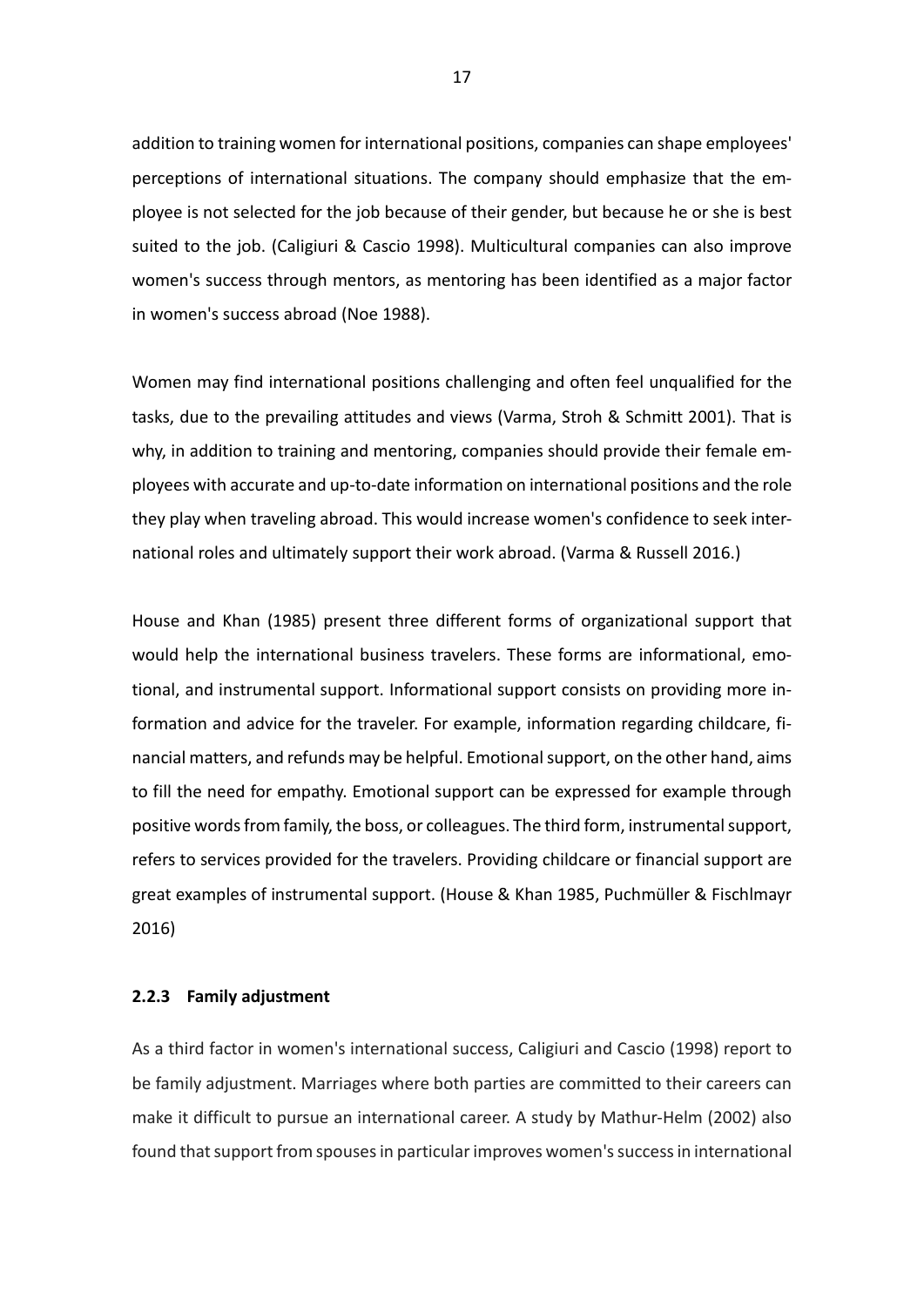roles. International business travel has also been found to be much more exhausting for women than for men. Particularly, the steps before and after the journey are particularly stressful for women, due to the many different roles and responsibilities assigned to them, such as careers, housekeeping, childcare, and relationships. (DeFrank, Konopaske & Ivancevich 2000.)

In addition to marital problems, children play a major role. Because caring for children is still seen as the traditional role of women, the impact of children may affect women's careers more than men. (Caligiuri & Cascio 1998.) Fischlmayr and Puchmüller (2016) support this idea by suggesting that women are typically still responsible for parenting. Even though efforts are now being made to share the responsibilities of home and family equally between both parents, the responsibility of taking care of the children still mainly lies on mothers. The study points out that women seek a great amount of help from other sources in addition to their partner, such as family, friends and babysitters. (Fischlmayr & Puchmüller 2016)

#### <span id="page-17-0"></span>**2.2.4 Host national attitudes**

According to Caligiuri and Cascio (1998), the fourth factor is related to the individuals the woman works with in the destination country. The perception of a woman by colleagues, subordinates, supervisors and clients in the target country influences the individual's success in international roles. Adler (1987) has examined the female international business travelers' perceptions about the preconception of the host country nationals. The study found that business traveling women were seen in very different ways from locally working women. Adler explains the phenomenon by the fact that women were first seen as foreigners and only then as women. Stakeholders in the target country felt that a woman must be highly qualified because she was sent to a job instead of a man. (Adler 1987)

All in all, there are multiple factors that contribute to the success of women in international positions. Individuals interest towards international business traveling, technical competence, self-confidence, understanding of different cultures, and social skills are all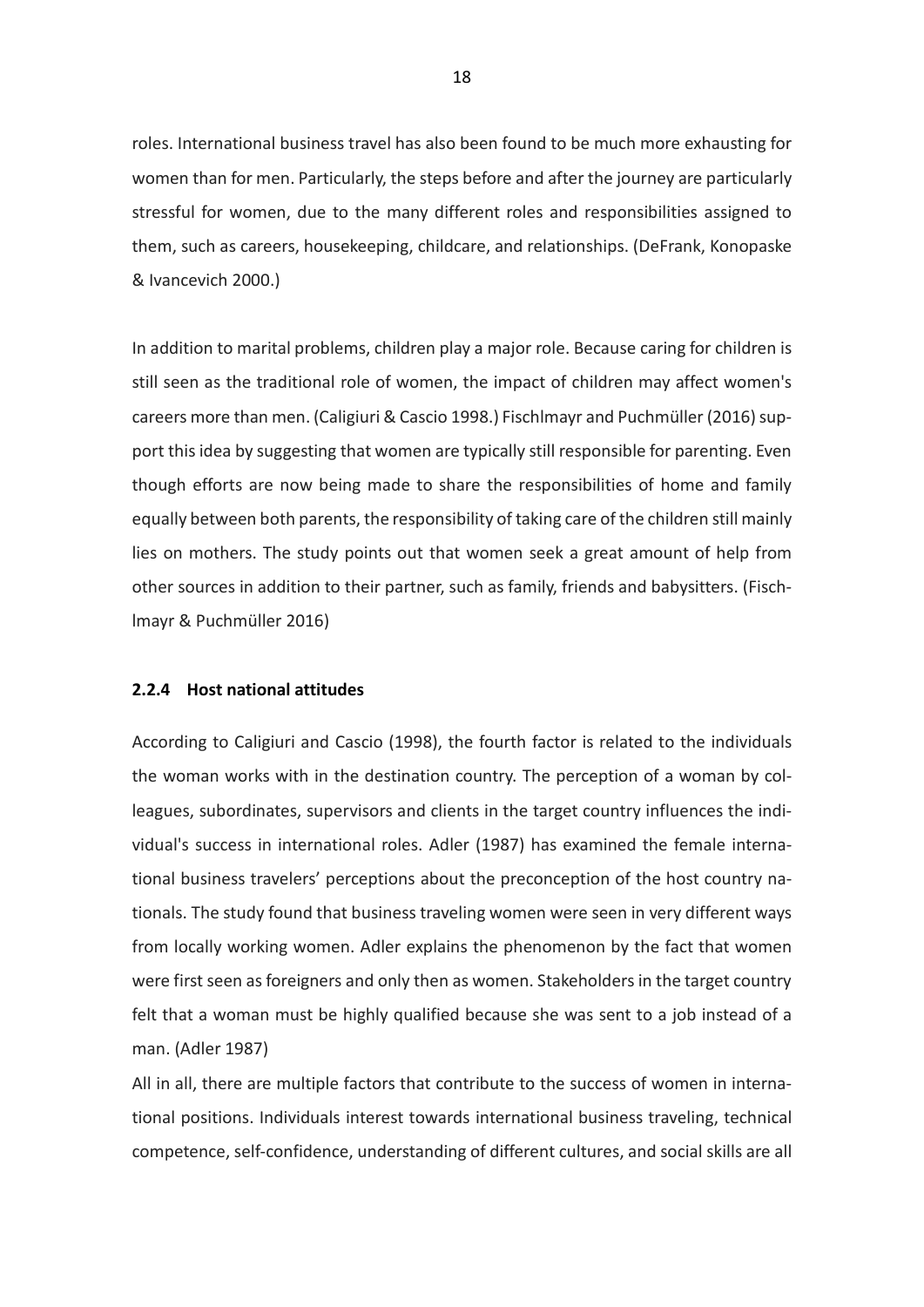important individual characteristics that help the individual to succeed in international positions. (Caligiuri & Cascio 1998.) In addition, organizational support in form of informational, emotional, and instrumental support (House & Khan 1985) as well as family adjustment and host national attitudes are an important part of the success of the international business traveler female (Caligiuri & Cascio 1998).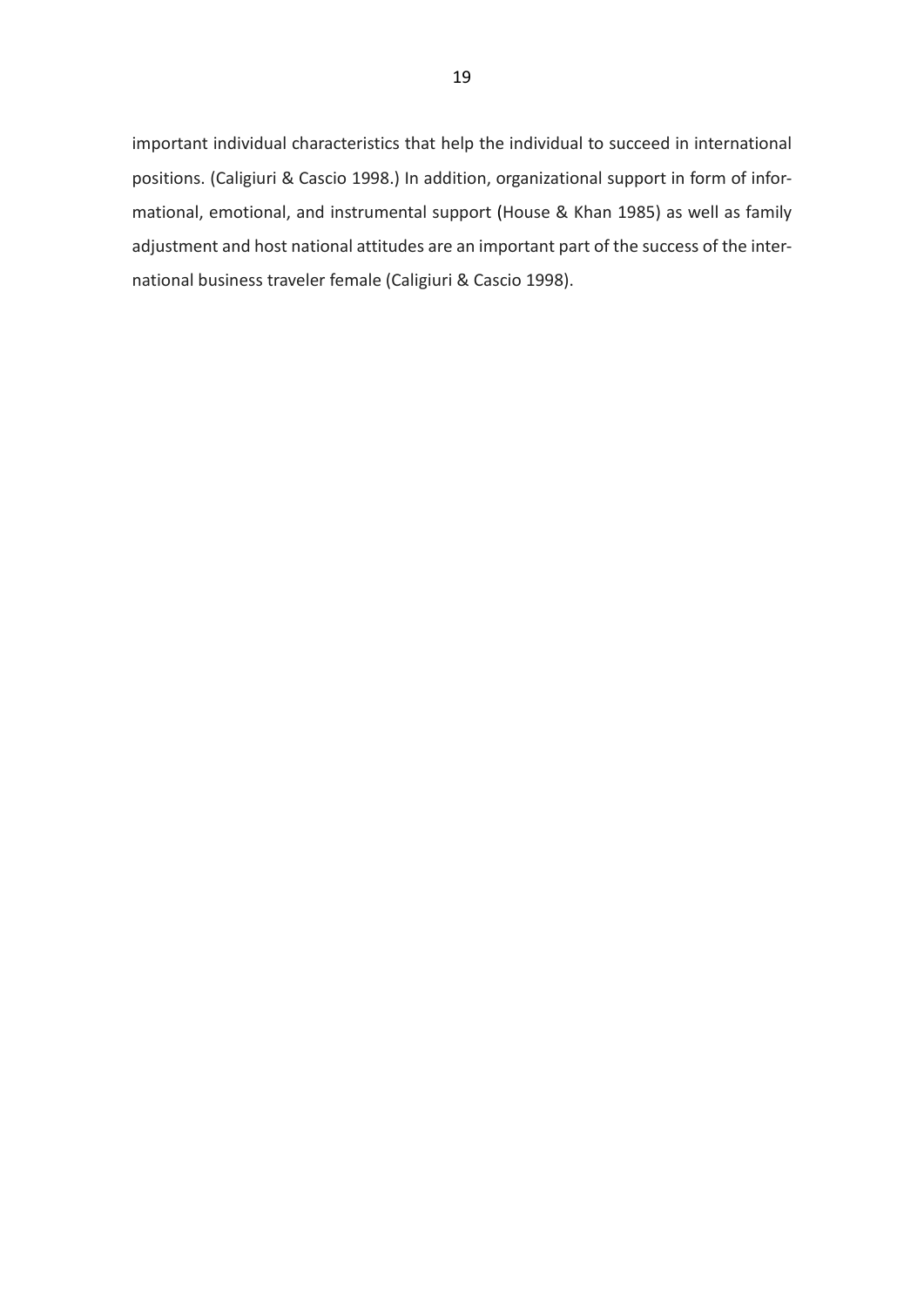# <span id="page-19-0"></span>**3 WORK LIFE BALANCE FOR INTERNATIONAL BUSINESS TRAV-ELLERS**

This chapter addresses work life balance for international business travelers. At the beginning, we define the concepts involved in the topic, which form the basis for a more detailed discussion of the topic. Also, ways to better reconcile international business travel with the personal life are presented. Finally, we address the challenges that international business travelers might face by presenting different factors that might cause stress to the international business travelers. These stressors include for example health issues, safety concerns and time pressure while traveling internationally.

#### <span id="page-19-1"></span>**3.1 Work life balance and conflict**

Over the last 30 yeast social science research focusing on work and life management has been extensive (Medved, 2004). The terms work life balance and work life conflict are often used without a precise definition. The terms of work family balance and conflict are often used as well. All these terms, in their own way, illustrate the efforts of employees to balance different personal, home and work responsibilities. (Aldoory, Jiang, Toth, Sha, 2008.)

Clark (2001) describes that work life balance as when the individual is satisfied and has good functioning at both work and home at the same time experiencing minimum of role conflict. Aldoory et al. (2008) states that work life balance is not necessarily a direct result of the efforts made by the individual between the responsibilities, but rather a desire. Consequently, researchers include "balance" to terms that describe the crossroads of personal and work life. Additionally, work life balance can be assessed how especially women are able to manage temporary and permanent interruptions in work and personal lives and daily routines (Medved 2004).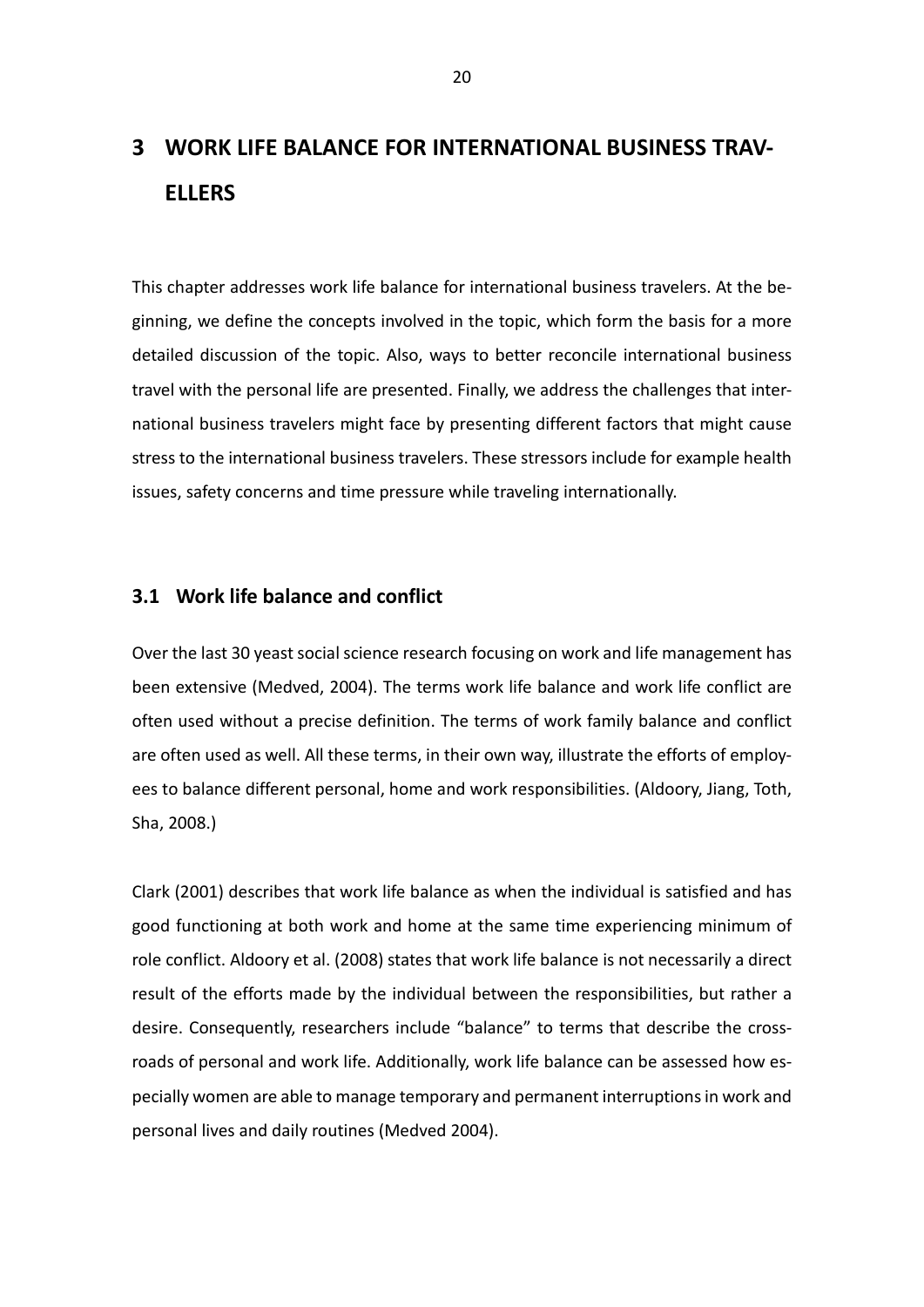Furthermore Brown (2005) and Clark (2001) emphasize that the term work life balance does not mean that the time is equally devoted to work and other activities in individual's life. Houston (2005: 38) argues that the concept is not just about family and childcare, nor does it mean reducing work. It is about acting sensibly (Clark 2001), being aware of all that is required of work and personal life without compromising the other (Houston 2005: 38).

Conceptions of work-life balance are generally slightly different between the genders. Men feel more desire to integrate work better with their personal time. In addition, men believe that work-life balance is mainly a women's issue and women focus more on this area than men. Women, too, see the work life balance and conflict as a burden for women more than men, placing responsibility for its existence on women. Women perceive that they have higher expectations of themselves in order to fulfill all the duties they are imposed. (Aldoory et al. 2008.) Most organizations' work life balance practices also focus primarily on women and their flexible working hours (Yu, 2014).

The work life conflict has become a concern also for organizations during this millennium (Aldoory et al. 2008). Work life conflict has been recognized as a major problem that is affecting both individual employees and also their employers (Lapierre, Spector, Allen, Poelmans, Cooper, O'Driscoll, Sanchez, Brough & Kinnunen, 2008). Studies have shown that organizations that are more family supportive, employees experience less work-life conflicts, more job satisfaction and commitment than employees in organizations that are less family supportive. This underlines the importance of organizations' perceptions of employees' attitudes and experiences. (Allen 2001.)

Greenhaus and Beutell (1985) define work life conflict as a form of conflict in which the various roles and pressures of work and life are, at least to some extent, incompatible. More recent research also differentiates the direction of the conflict, with work interfering with personal life (work to life conflict) and personal life interfering work (life to work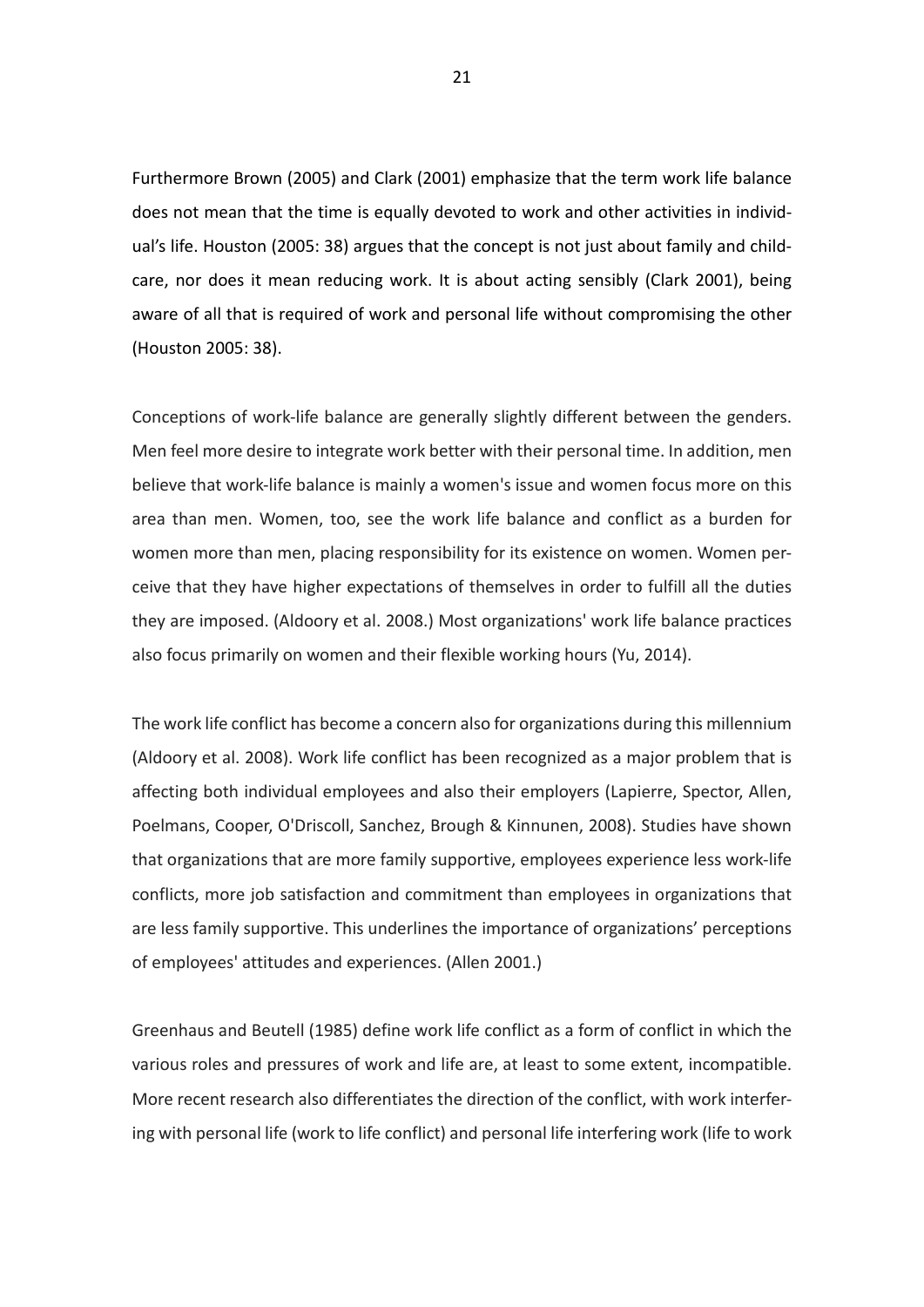conflict) (Mesmer-Magnus & Viswesvaran 2005). The conflict between work and life is closely linked to individual's feelings of well-being and satisfaction in work and in personal life (Kinnunen & Mauno 1998).

The so-called opposite of work life conflict is work life enrichment or work-family enrichment. Greenhaus and Powell (2006) define the concept so that experiences in one area of life improve the quality of life in another. Experiences gained both at work and outside work can affect the individual's overall well-being and happiness, which in turn is reflected in all other aspects of life. Thus, the work-life enrichment can be perceived, for example, when the positive effects of experiences and feelings at work life transfer outside work and vice versa. (Greenhaus & Powell 2006.)

### <span id="page-21-0"></span>**3.2 Main theories related to work life balance**

There are three main theories that are used to explain the processes which link work and non-work life. Both spillover theory and compensation theory state that there is a relationship between work and non-work life. In turn, segmentation theory states that there is no connection between work and non-life. (Lambert 1990.) The Figure 3 below presents the models of the three main theories.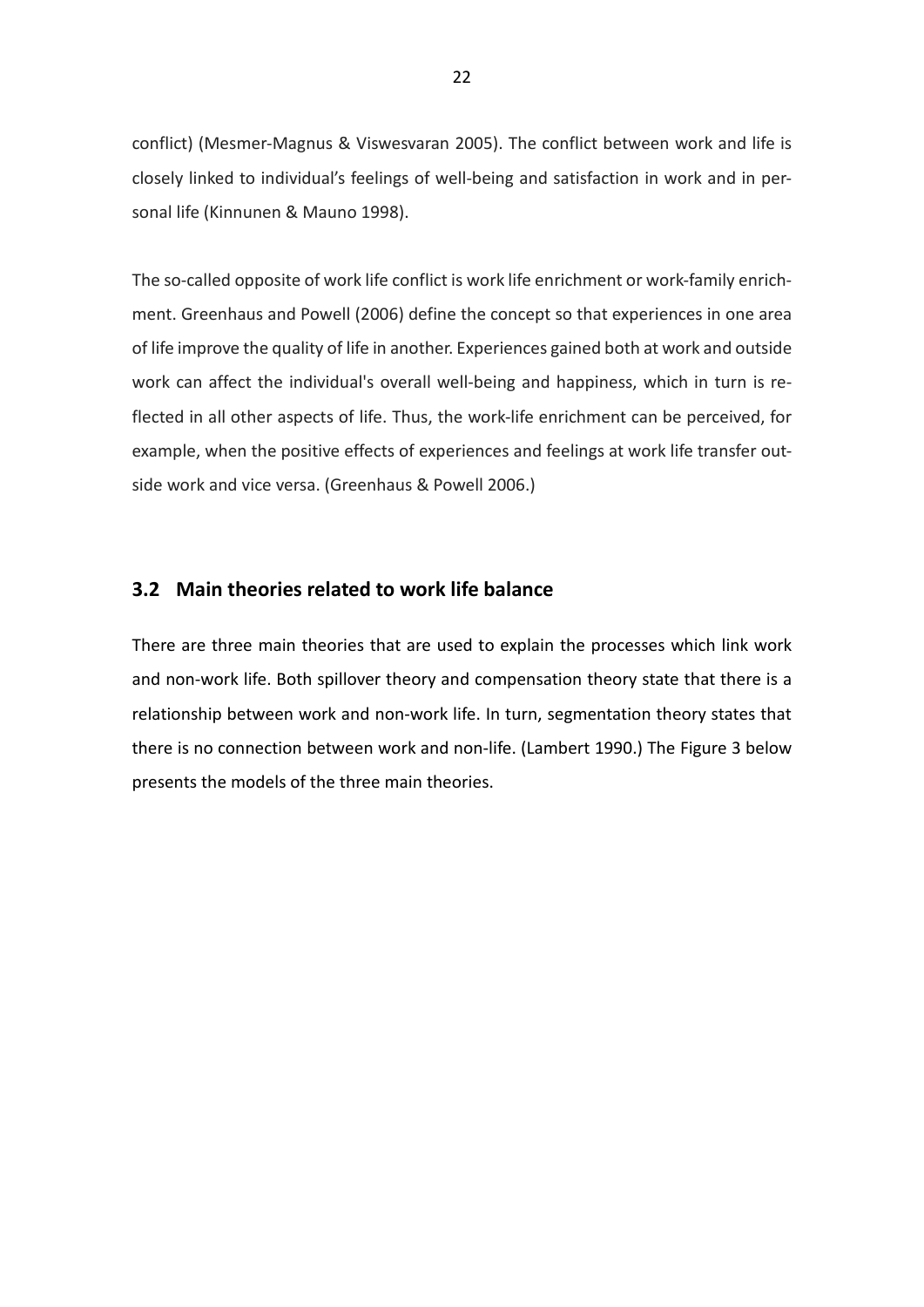

<span id="page-22-1"></span>Figure 3. Models of work-life balance theories (Malara 1998: 9-16.).

#### <span id="page-22-0"></span>**3.2.1 Spillover theory**

Spillover theory is strongly linked to the work-life balance. According to spillover theory, the employee's experience at work affects personal life and vice versa (Staines 1980), work and non-work life are seen as working as a whole (Malara 1998: 9). Staines (1980) defines spillover theory as a positive relationship between work and non-work life, with positive experiences having a positive impact on the non-work life and negative experiences having a negative impact.

As a good example of a negative spill, one can imagine the employee's negative feelings about the shift. These negative feelings affect his work and can continue into the home, where they affect the person's other life. A similar situation could be when an individual has problems with their marriage. This clearly affects the life outside work, but also the level of working. The negative reactions at work can thus be an impact of problems in life outside work. (Malara 1998: 9.)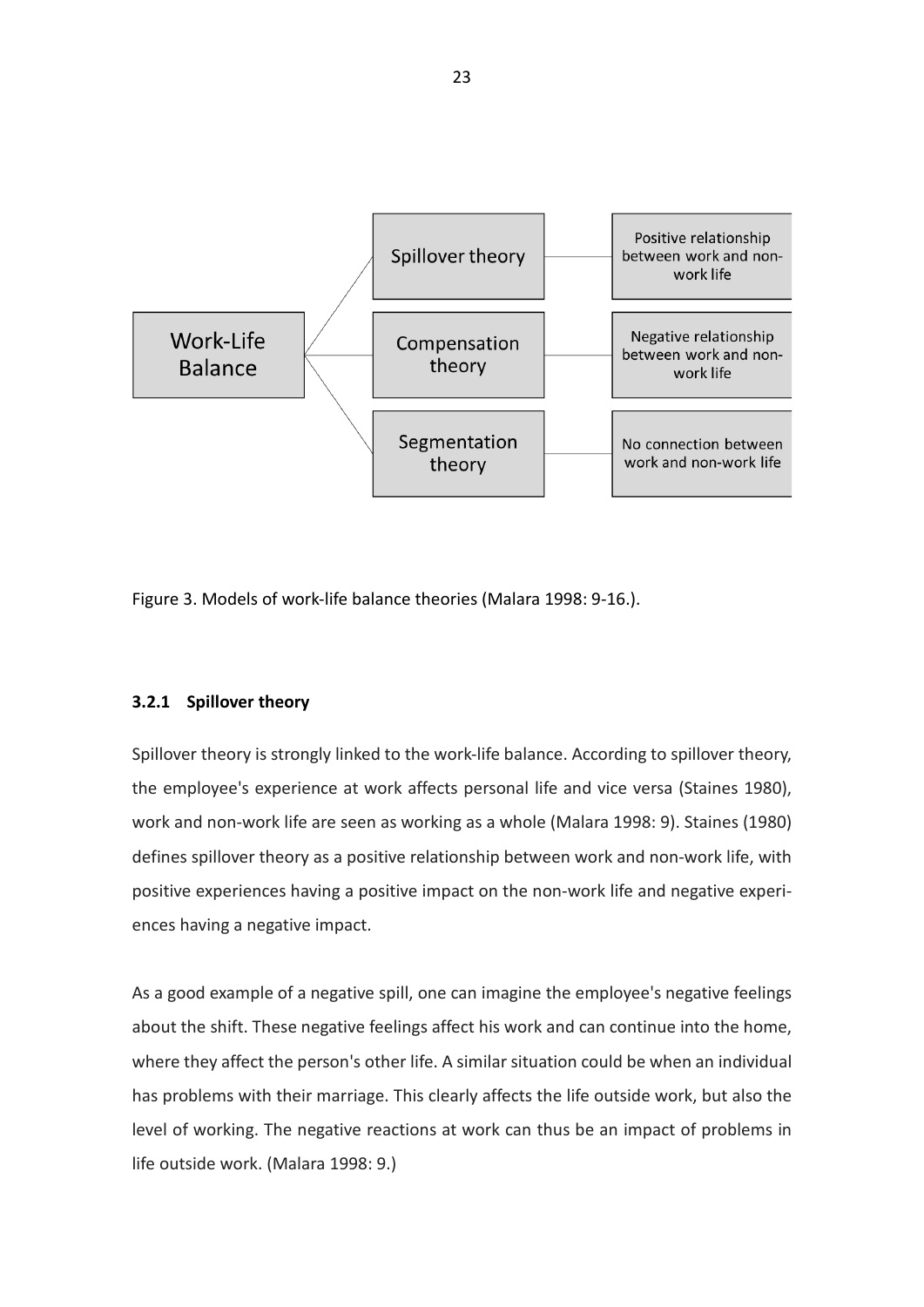Although these examples are concerned with the transmission of negative emotions from one environment to another, this does not mean that only negative thoughts are transmitted. Positive things, like a promotion, or the joy of completing a project can also be transferred to non-work life. As well as positive experiences outside the workplace can enhance the level of working. (Malara 1998 9-10.) In such a situation, the spillover of experience is can be seen as an enrichment of work and life that improves the overall well-being of the individual (Greenhaus & Powell 2006).

Spillover theory has become the most popular viewpoint in the study of work and life. Spillover theory also has the most research evidence to support it. However, it has been suggested that the research evidence would be somewhat weak in certain respects. In many surveys, the sample has been relatively small, or the survey method has guided respondents' thoughts. (Malara 1998: 10)

Williams and Alliger (1994) investigated working parents and found that women were more likely than men to experience emotional spills from work to non-work life and vice versa. According to the study, women estimate that they experience more stress related to housework than men. Another explanation for the gender gap can also be found in cultural or biological factors. The study also found that negative feelings were more easily spilled than positive feelings. According to researchers, negative emotional states are broader and more persistent than positive emotional states. Researchers find that changing roles during the day breaks a positive emotional state more easily than a negative one. Thus, the negative emotions between work and non-work life spill more than the positive ones. (Williams & Alliger 1994.)

Bakker and Demerouti (2013: 62-63) have developed a newer model of spillover theory, whereby emotions from work are transferred home and home to the family and in the other direction. This model is called the Spillover-Crossover model. The model suggests that spillage is not limited to the work and life of the individual, but that emotional states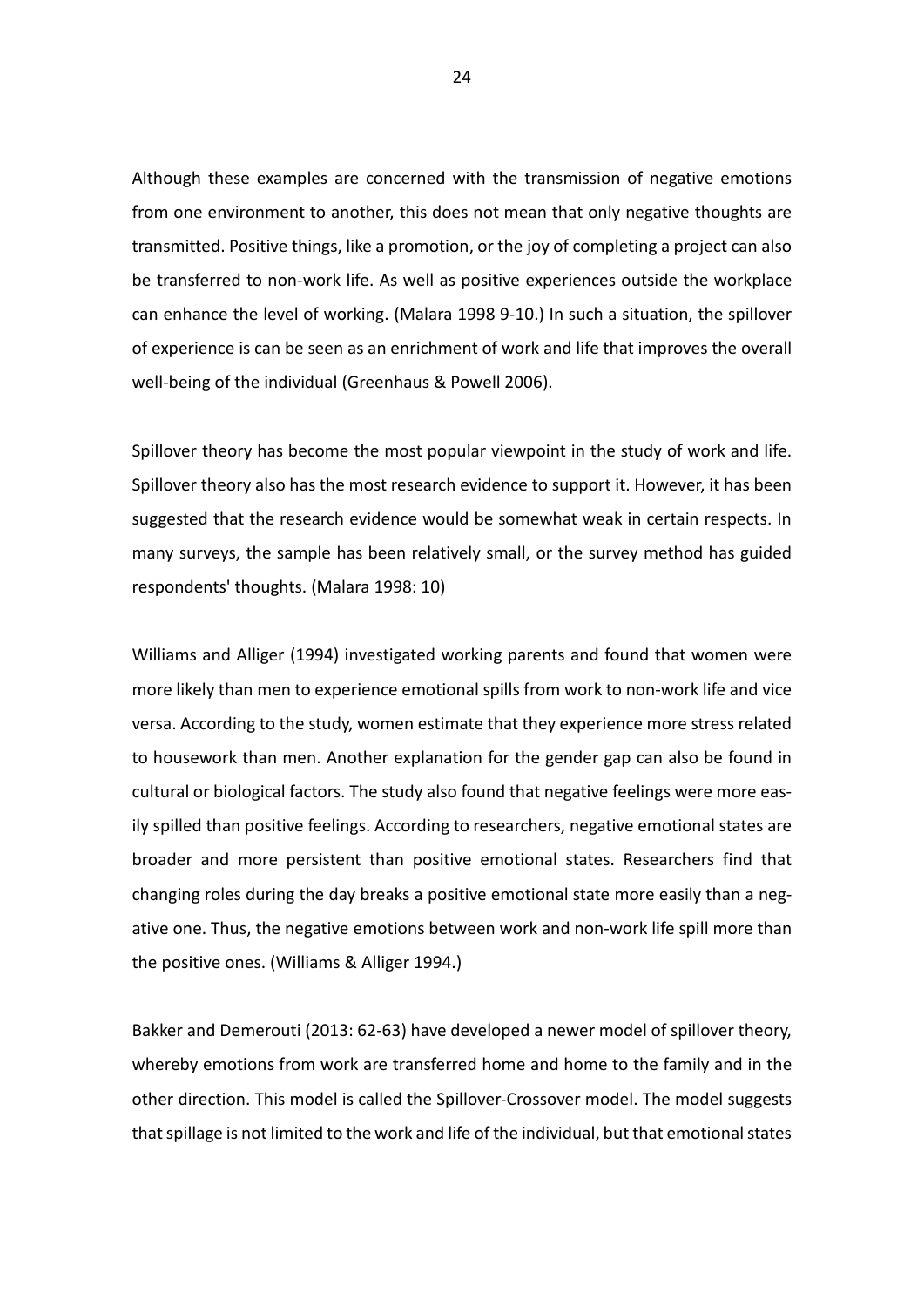change and move beyond this. Studies have shown, for example, that commitment to work passes through the employee as happiness to people involved in his or her nonwork life, such as a spouse (Rodríguez-Muños, Sanz-Vergel, Demerouti & Bakker 2014).

#### <span id="page-24-0"></span>**3.2.2 Compensation theory**

Another theory strongly related to the work life balance is the compensation theory. Compensation theory states that an employee seeks to compensate for work-related events in the life outside work. For example, manual workers are less likely to engage in physical activities outside of work. (Staines 1980.) Like spillover theory, compensation theory sees work and home as part of the same environment (Malara 1998: 11). However, compensation is defined as a negative relationship between work and non-work life. Negativity, meaning that negative experiences at work are linked to positive experiences in life outside work and vice versa (Staines 1980).

An example of compensation theory could be an employee who is experiencing problems at the workplace and therefore wants to leave their job. In this situation, they can direct their energy back home where they feel that they are more appreciated for their efforts. Similarly, when a person encounters problem in their relationship, they can invest more energy in the workplace, where the effects and usefulness of their actions are noticed. (Malara 1998: 12)

Compensation theory can also be viewed from another perspective. It can be seen as detachment from one sector of life, as discussed above, or as a holistic participation in another sector of life, with great disadvantage to the other. An employee can be very committed to their job and feel total satisfaction in their lives due to work experience. However, because of this commitment to work, one does not necessarily want to struggle to develop a life outside work. Similarly, for example, after the birth of a child, work may not be as enthusiastic and interesting as before. In these cases, the person only directs all their energy to work or to other life, whereby there is no longer enough power for the other. This perspective is called involvement theory. (Malara 1998: 12)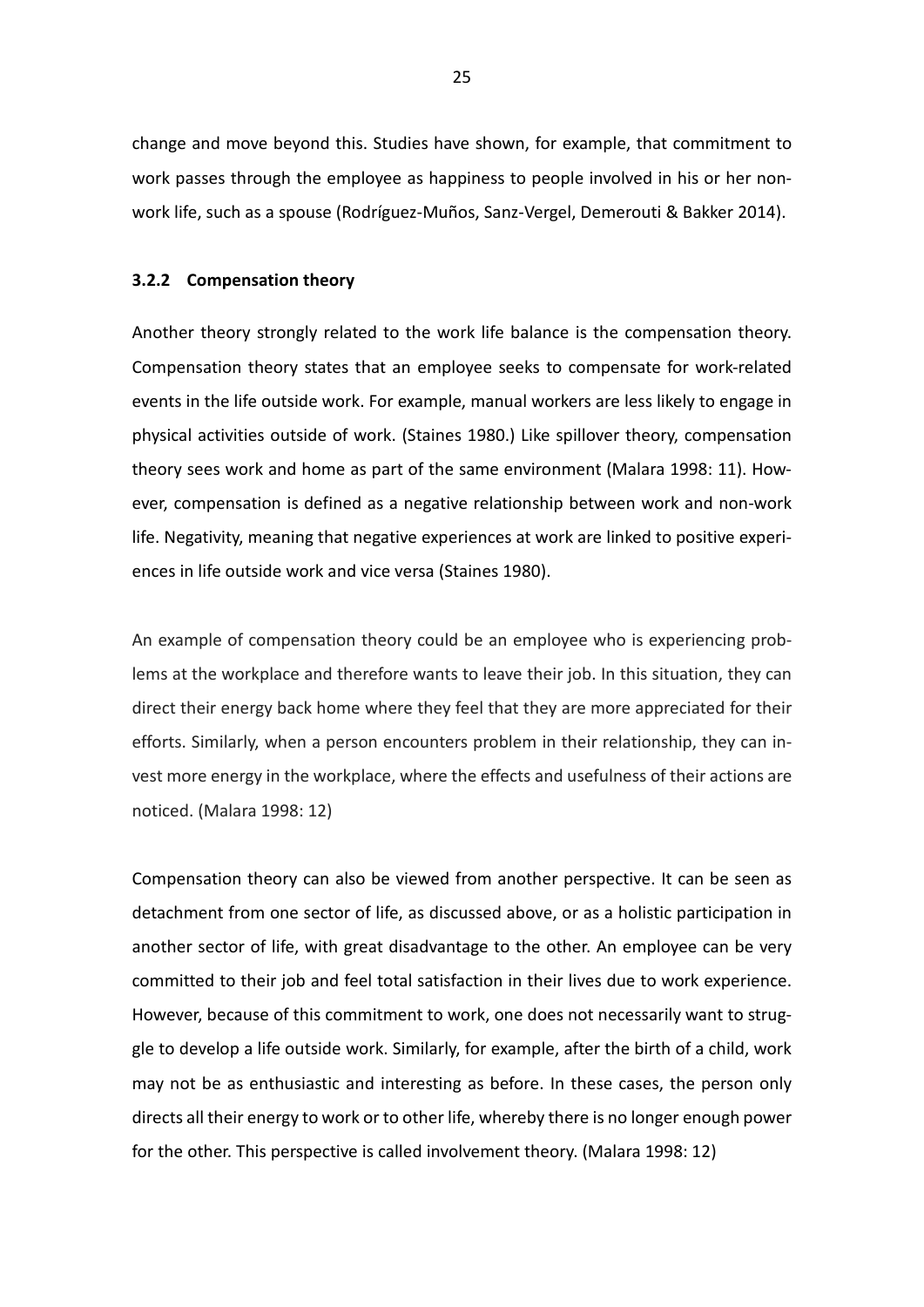#### <span id="page-25-0"></span>**3.2.3 Segmentation theory**

The segmentation theory, which is very different from the spillover theory and the compensation theory, suggests that work and non-work life function as independent entities, with no connection between them. According to segmentation theory, work does not affect in any way, for example, the employee's family or vice versa. (Malara 1998: 13.) Also, according to work-family border theory, an individual builds so-called walls between work and life, with the aim of eventually achieving a balance between them (Clark 2001).

For example, in highly stressful occupations, the employee may want to 'build a wall' to separate work and life outside work (Malara 1998: 13). Lambert (1990) suggests that segmentation does not occur naturally. Instead, employees actively seek to separate work and non-work life in order to cope with work-related stress (Lambert 1990). However, Ridley (1973) and Malara (1998: 13-14) suggest that work-life segmentation can also occur naturally. Natural segmentation may occur, for example, in a situation where work is seen as secondary to non-work life. In such situation, the separation of work and non-work life happens in a way, by itself. (Malara 1998: 13-14.)

Based on his research, Lambert (1990) states that spillover theory, compensation theory, and segmentation theory all explain the relationship between work and non-work life. Often, when studying these theories, the focus has been on comparing and putting the theories against each other. However, theories are believed to coexist and overlap rather than compete. It is possible that an employee's conflicts in the family will spill over into his or her working life while compensating for conflicts at work elsewhere in the life. Similarly, work-related stress can, for example, be transferred to non-work life at the same time as family conflicts are separated from work. There are many different types of stress factors, and there is not just one right theory, or the way employees react to them. (Malara 1998: 16)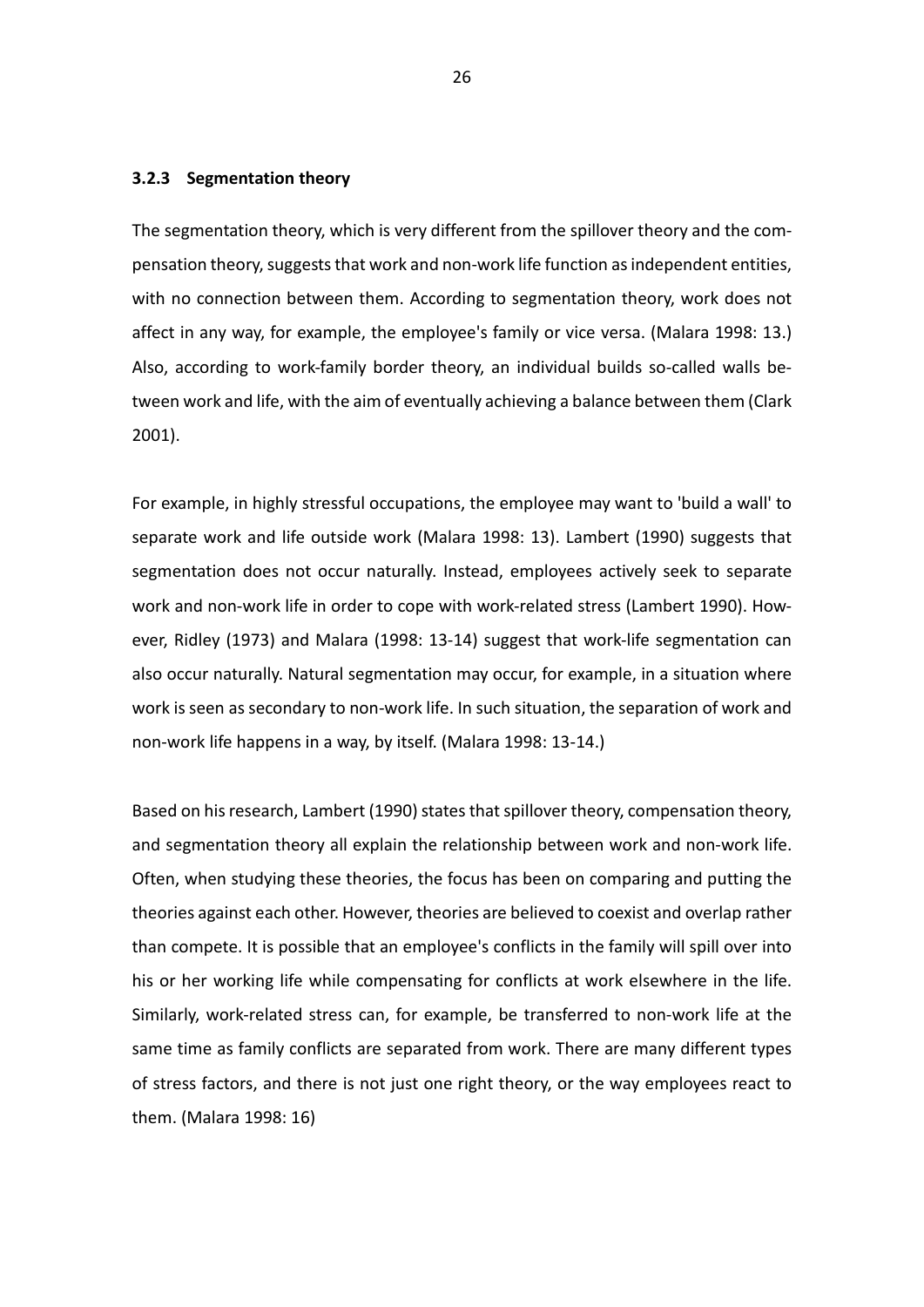### <span id="page-26-0"></span>**3.3 Means of balancing international business travel with non-work life**

Many companies have adopted policies, programs and benefits that facilitate the worklife balance. Work-life balance practices clearly shape employees' attitudes and behaviors, such as commitment and work efficiency. Significant outcomes such as employee job satisfaction, declining turnover intentions, and increased engagement are aggregated so that they ultimately affect both the well-being of the individual and the business performance of the company. (Kelly, Kossek, Hammer, Durham, Bray, Chermack, Murphy & Kaskubar 2008.)

#### <span id="page-26-1"></span>**3.3.1 Family friendliness of the company**

Organization's family-friendliness is important in balancing work and non-life. The family-friendliness of the company is reflected in the activities and choices the company provides that support and consider the family life of the staff. For example, a company's human resources policy is a good point of reference when examining a company's familyfriendliness. When the policies take into account the demands of both family and work, the company's HR policy can be considered family friendly. (Piensoho 2007: 171-172.) Mauno, Kiuru and Kinnunen (2011) suggest that employees' experiences of company's family-friendliness are clearly positively related to job satisfaction, job commitment and employee attitudes. In addition, the family-friendliness of the company reduces the incentive for employees to change jobs. (Mauno et al. 2011.)

The family-friendliness of a company can be seen by employees through three different cultures. In a family-friendly management culture, management and supervisors demonstrate support, flexibility, and a positive attitude to employees' family life. The various requirements for work-life balance are considered and the employer has an interest in the families of the employees and in the rest of their lives. (Mauno, Kinnunen & Ruokolainen 2005.)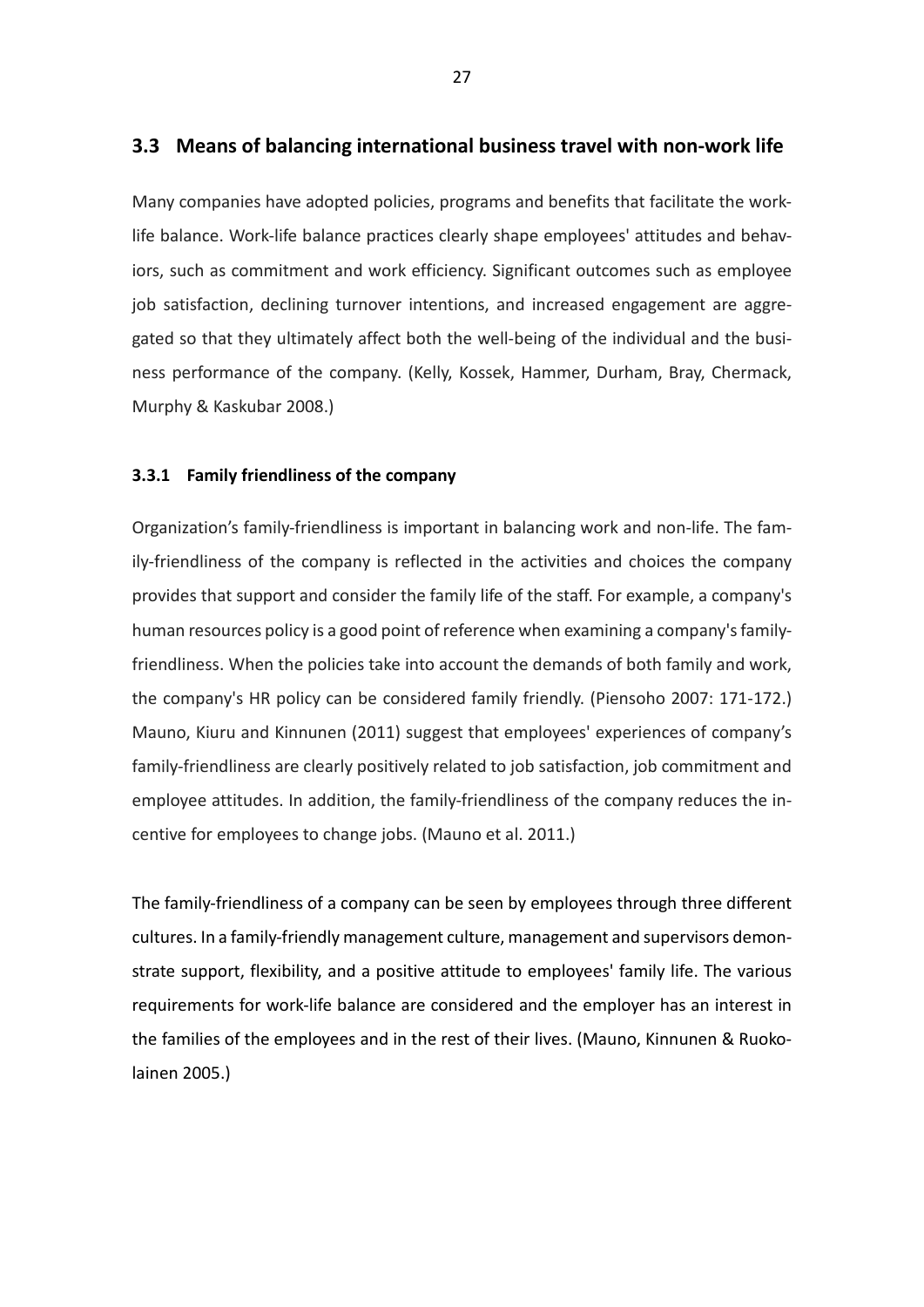The working time culture addresses the needs of employees in their non-work life by providing flexibility. In this case, employees will not experience any pressures or expectations on working hours that will interfere with family or private life. (Mauno et al. 2005.) Brough, O'Driscoll and Kalliath (2005) also argue that working too long increases conflicts between work and non-work life and increases dissatisfaction with both aspects of life. In addition to the flexibility of working hours, work forms and tasks should be easily adaptable to the needs of the employee (Piensoho 2007: 174).

Through a career development culture, employees should be made aware that taking into account family or private life does not lead to negative career consequences. In this situation, for example, family leave or the reduction in working time requested for the sake of family should not affect the employee's career development. The needs of family life should be a permitted topic in the workplace, and in particular men's willingness to take their entitlement to family leave should be acceptable. (Mauno et al. 2005.)

Increasing teleworking opportunities is also a great way to promote family-friendly business (Morganson, Major, Oborn, Verive & Heelan 2010). Kurkland and Bailey (1999) defines teleworking as that work is done wherever and whenever. Garret and Danziger (2007) suggest that teleworking can be done, for example, at home, in branch offices, or when traveling mobile. Morganson et al. (2010) state that telework means all work outside the head office. Teleworkers at home have been found to have a better work-life balance than staff at headquarters. However, the level of job satisfaction for teleworkers at home is very similar to that for head office workers. Home workers value freedom and flexibility but can easily become distant from social groups in the work community. Therefore, companies should develop the inclusion of teleworkers in the work community. Supervisors should hold regular meetings with teleworkers and keep them up to date, including involvement in decision-making to help teleworkers be included. (Morganson et al. 2010.)

28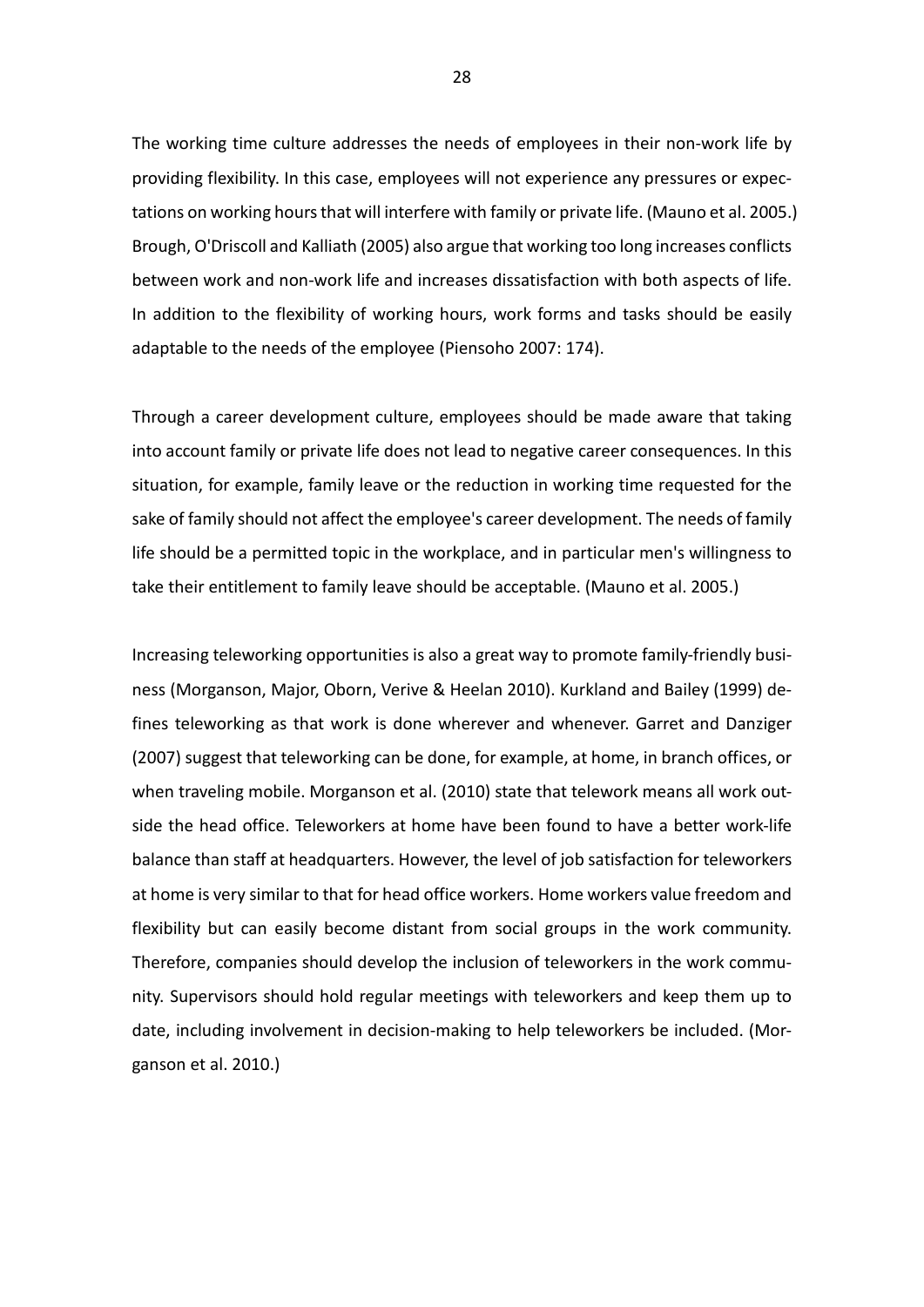Piensoho (2007: 174) suggests that some employees appreciate workplace events to which staff families are also welcome. Such activities emphasize the sense of community and the employer's positive attitude towards the non-work life of employees. However, the company should take into account that for some, family-friendliness can mean exactly the opposite. In other words, staff should also be given the opportunity to keep work and family separate. Not everyone feels the need to discuss family issues at work, or especially to invite a partner to work.

While family-friendliness is a very important part of supporting the work-life balance, it would be extremely important to consider single and childless employees as well. A study by Casper et al. (2007) on the work-life balance of single employees shows that single employees are more likely to experience injustice in organizational behavior than employees with family. Organizations that support a fair work-life balance, both single and employees with family, can benefit from reduced negative behavior on behalf of employees.

Findings indicate that supporting non-family employees can improve employees' engagement to the organization. For example, organizing social events that include both family and non-family members should facilitate the commitment of all employees to the organization. In addition, many flexible working hour practices, which are offered to a large number of family employees, also work for those without a family. Career options are becoming especially important for employees without families, so organizations should develop their mentoring and career development programs to increase the commitment of non-family workers. (Casper et al. 2007.)

#### <span id="page-28-0"></span>**3.3.2 HR support functions for international business travelers**

In order for international organizations to maintain their healthy and well-performing employees, they have developed various HR support functions for their international employees (Mäkelä & Kinnunen 2016). Typically, these activities are targeted at employees who are moving to another country for a longer period of time. However, also for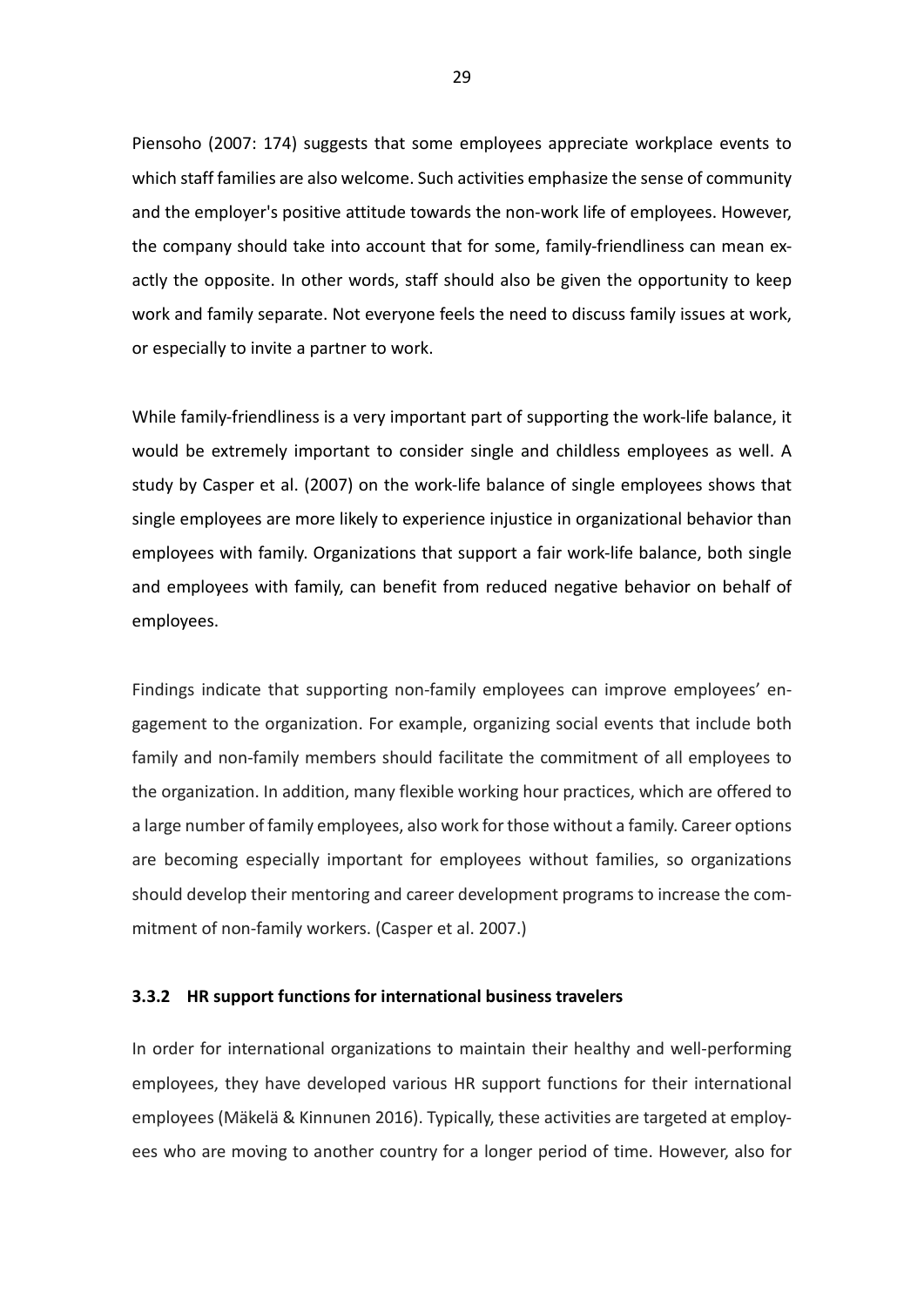international business travelers, the need for staff support has become an issue for organizations. (Collings, Scullion & Morley 2007; Harvey, Mayerhofer, Hartman & Moeller 2010.) However, problems associated with work success and work-life balance, especially for international business travelers, are unfortunately rarely considered as an important component of HR (Ivancevich, Konopaske & Defrank 2003).

Personnel support functions generally refer to organizational methods that communicate that the organization values its employees and is ready to invest in their well-being (Allen, Shore & Griffeth 2003). These methods include, for example, impartial rewarding of employees, participation in decision-making and the opportunity for self-development (Mäkelä & Kinnunen 2016). As an organization implements such activities, staff efficiency and commitment to the organization will increase and thereby positively impact the organization's revenue. (Allen et al. 2003). Figure 4 below illustrates the effect of personnel support functions to job satisfaction and organizational commitment.



<span id="page-29-0"></span>Figure 4. Personnel support functions effect on perceived organizational support (Allen, Shore & Griffeth 2003.)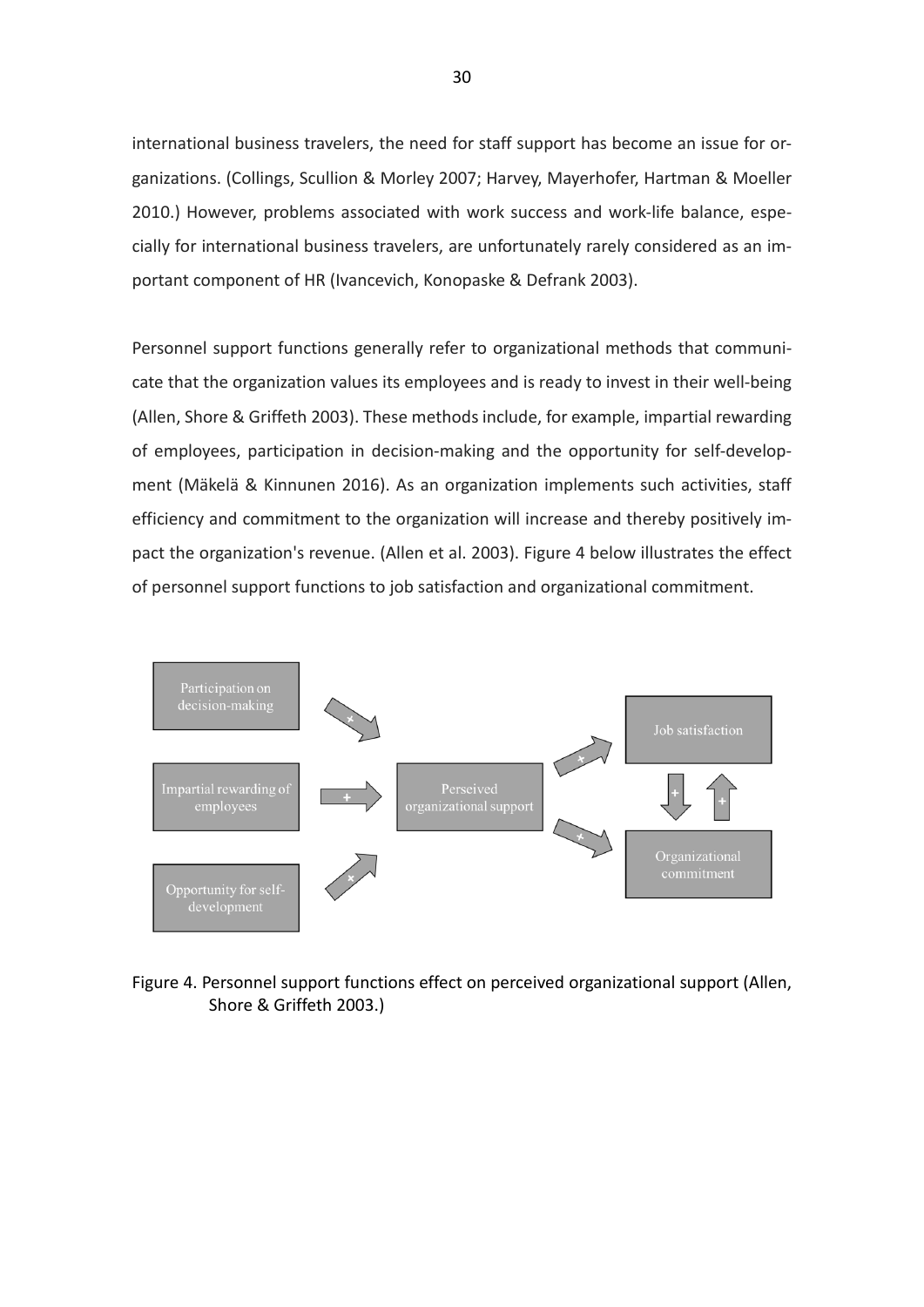However, Whitener (2001) also questions how staff members consider the support functions provided to them by the organization. According to him, employees may not perceive the existence of such activities as the organization has assumed. For example, even if an organization encourages staff to participate in decision-making, but the desired actions are not taken despite participation, staff may question the support the organization has given them. Similarly, many organizations see their reward models as relatively equal, but many employees disagree. Despite these considerations, the extent to which an organization provides staff supportive practices greatly influences employee attitudes and behaviors. (Allen et al. 2003.)

There are many staff supporting practices that impact international business travelers in particular. For example, well-functioning travel arrangement systems are important for the success of travel planning, arrangements and the travel itself. (Mäkelä & Kinnunen 2016). This is linked to strong research findings that travel cost savings and disruption during travel have a negative impact on the well-being of international business travelers (Collings et al. 2007; Ivancevich et al. 2003). For these reasons, the safety and well-being of the passenger should be taken into account in human resource management (Mäkelä & Kinnunen 2016). Jensen (2014) presents that work-life conflicts are reduced when the employee is also able to manage travel arrangements. Jensen (2014) and Espino et al. (2002) state that the ability of employees to influence travel arrangements themselves, reduce stress and thereby work-life conflicts.

The organization should also provide multicultural and country-specific training to international business travelers. Currently, training on international assignments is mainly offered only to expatriates, that is to say, to employees relocating to another country for a longer period of time. (Mäkelä & Kinnunen 2016.) However, the need for these trainings is also evident for international business travelers (Tahvanainen, Welch & Worm 2005). Relevant training is one of the activities that support employees and help them cope with the tasks assigned to them (Mäkelä & Kinnunen 2016).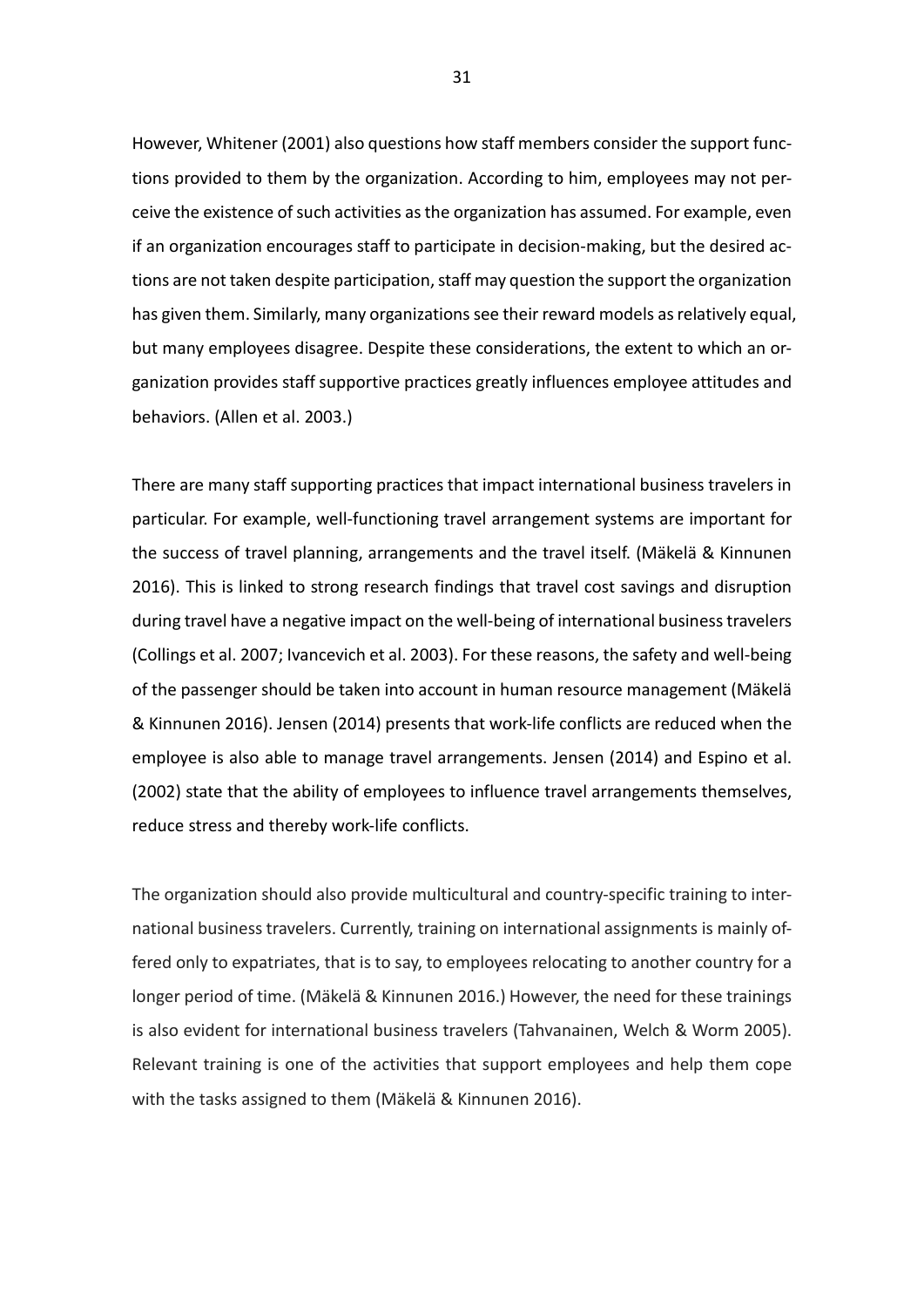It has also been suggested that many organizations underestimate the impact that business travel has on employees after traveling. International business travel can easily lead to job accumulation and organizations often do not give their employees enough time to cope with both their undone and new work tasks. (Collings et al. 2007.) This has been shown to increase the perceived work-life conflict. Through the work-life conflict, the effect is also reflected in the exhaustion of employees. (Jensen 2014.) Therefore, practices that support traveling staff should also focus on the return of employees after their journey (Mäkelä & Kinnunen 2016).

For example, the above-mentioned means are a good way to show employees the organization's appreciation for international business travelers (Mäkelä & Kinnunen 2016). If business travel is perceived as a necessary element for organizational growth, globalization, goals and strategic plans, it is likely that the culture of the organization will become supportive of international business travelers. Such a culture encourages and supports employees who are involved in international business travel. Differently, if the organizational culture and subcultures do not support the importance of international business travel for the organization, employees are likely to reflect these values in such a way that international business travel is seen as a unnecessary and expensive activity that generates just little economic benefit for the organization. These thoughts reduce the employee's commitment to both the organization and their work. (Ivancevich et al. 2003.) The Table 2 below illustrates the means and benefits of balancing international business traveling and non-work life.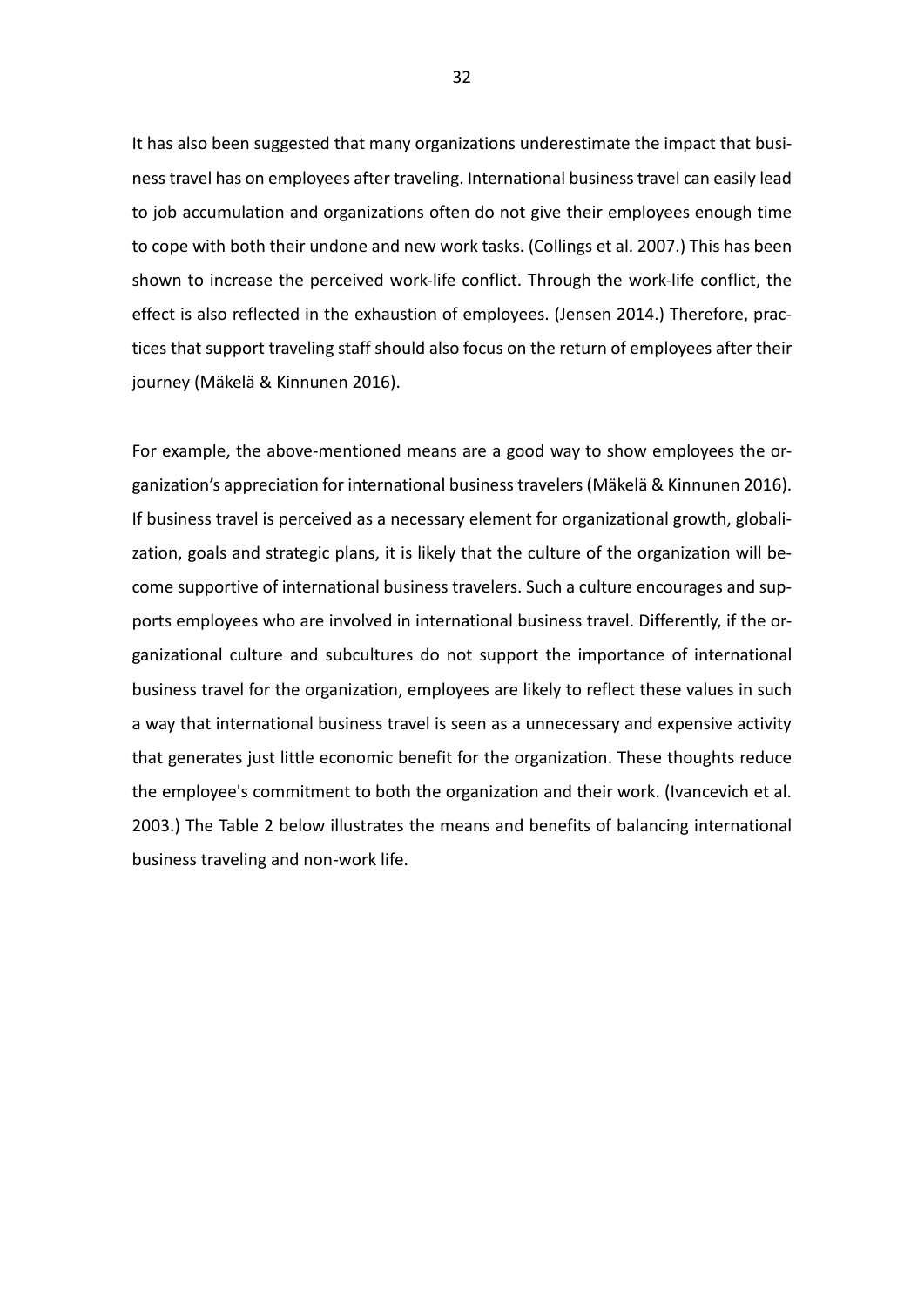| <b>Means of balancing international business travel</b><br>and non-work life | <b>Benefits</b>                                                                                                                         |                                                             |
|------------------------------------------------------------------------------|-----------------------------------------------------------------------------------------------------------------------------------------|-------------------------------------------------------------|
| <b>Travel arrangements</b>                                                   | No unnecessary cost savings<br>Minimizing the travel<br>٠<br>disruptions<br>Allowing employees to<br>٠<br>influence travel arrangements | Organizational                                              |
| <b>Trainings</b>                                                             | Multicultural<br>Country-specific                                                                                                       | engagement<br>Job satisfaction<br><b>Decreased turnover</b> |
| After traveling                                                              | Time to rest<br>Time to take care of undone<br>work                                                                                     | intensions<br>Increase in work-life<br>balance              |
| Organizational culture                                                       | Supportive towards<br>international business<br>traveling                                                                               |                                                             |

<span id="page-32-0"></span>Table 2. Means and benefits of balancing international business travel and non-work life.

Organizational support has been shown to reduce work-related spilling to non-work life, thereby increasing job satisfaction and improving job performance (Ballout 2008). In their study, Brough et al. (2005) also show that employee support functions improve individual's success and satisfaction both at work and outside work. When the employee experiences satisfaction and commitment to the organization and work, the possibility of conflict between work and other life decreases (Mäkelä, Kinnunen & Suutari 2015).

Employee's level of internationalization is seen as having a major impact on the worklife balance for international business travelers (Mäkelä et al. 2015). According to Suutari and Taka (2004) an internationally oriented employee is interested in exploring new experiences by exploring unknown countries and cultures. Carlson, Derr and Wadsworth (2003) and Mäkelä et al. (2015) have shown that individuals' strong commitment to international careers reduces work-life conflict when work often requires traveling. When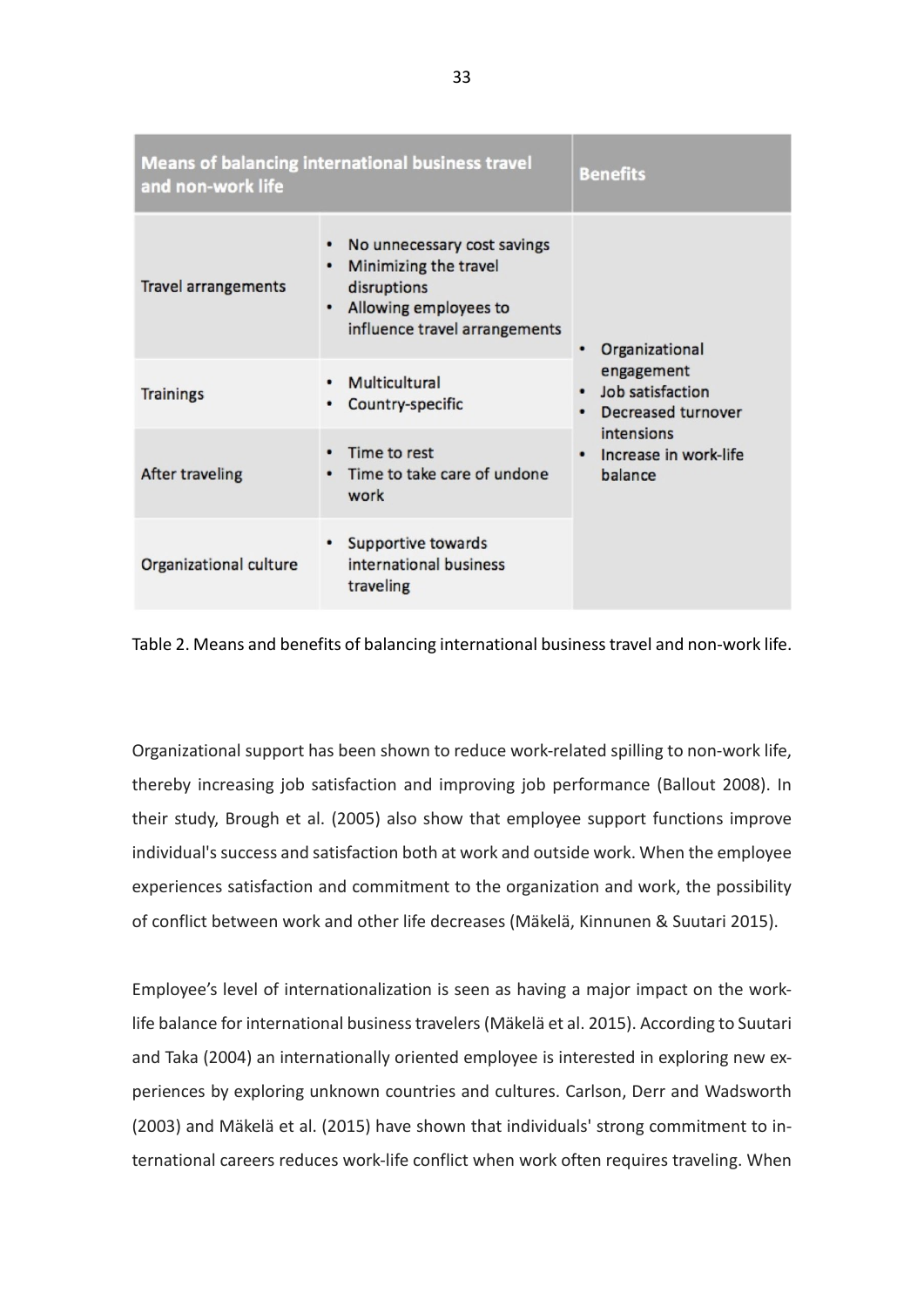an employee considers themselves fit for the job, for example because of internationality, they benefit from a lower work-life conflict and probably a higher positive work-life interaction (Carlson et al. 2003).

#### <span id="page-33-0"></span>**3.4 Workload factors and challenges for international business travelers**

Frequent traveling includes a lot of planning and different arrangements that can be intensive and cause pressure for the employees concerned (Fischlmayr & Kollinger 2013). Missed and delayed flights, tight meeting schedules and flight connections, different health and safety concerns are among the most commonly mentioned potential stressors regarding business traveling (DeFrank et al. 2000). Safety concerns are not only limited to the negative effects of constant traveling as for example lack of physical exercise, lack of sleep, and poor diet. Also, physical safety, threat of political riots and terrorism are matters of safety concerns for international business travelers. (Welch & Worm 2006.)

In comparison to the expatriates the international business travelers are required to adapt quickly to new and different cultures as the travel times can be only from few hours to few days in a different cultural environment (Fischlmayr & Kollinger 2013). While traveling overseas the health concerns become even more critical, especially regarding personal safety. Traveling across multiple time zones usually result in jet-lag symptoms and the constant personal interaction with people from different cultural backgrounds can be stressful for the international business travelers (Cassidy 1992). Ever-changing cultural specifics of the location, adjusting to the locals and foreign business partners can cause stress for international business travelers and this may even impact the job performance and work satisfaction negatively (Ramsey, Leonel, Gomes & Monteiro 2011).

In addition to the stress caused from the actual travel itself, international business travelers also experience high stress from the planning and arranging the special situations.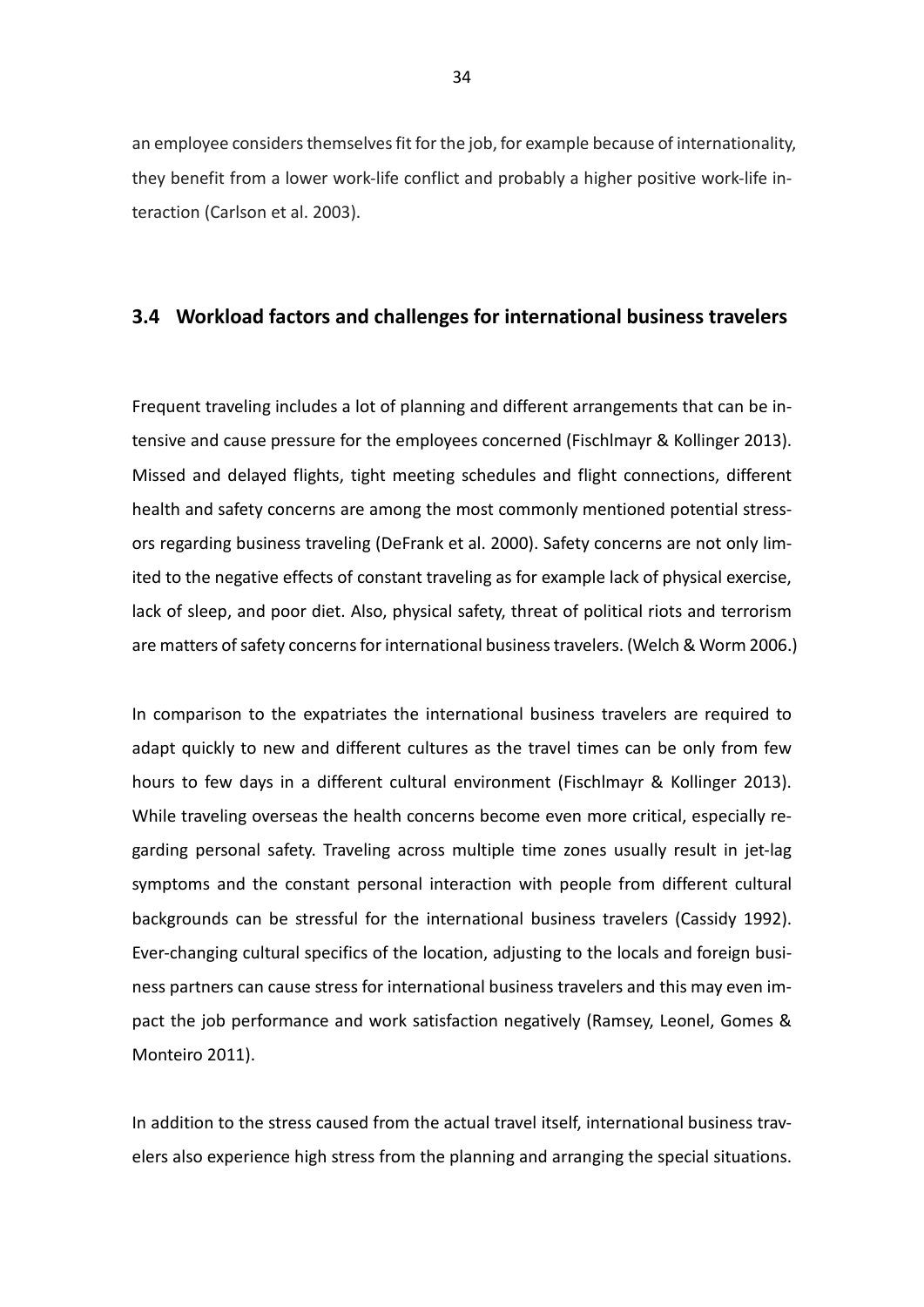While the employee is on a business trip, also the work at the home office needs to be dealt with somehow. This means that there are some arrangements with colleagues, team members and managers that are necessary to handle. These types of arrangements are much more extensive when the business trip is longer. (Ivancevich et al. 2003.) As looking at all the challenging factors making business traveling stressful, these challenges may have a severe impact on the satisfaction and performance of the international business traveler (Fischlmayr & Kollinger 2013).

Travelling is not the only stressor for the international business travelers, but also constant work demands, and possibly stressful working conditions may cause international business travelers to have a negative impact on their work life balance and overall wellbeing (Wallace 2005). International business travelers are repeatedly confronted with absences of short notice and unplanned. Also, their offices are more seen as a home base where they only return on a regular basis rather than as fixed facilities. Therefore, it is obligatory for international business travelers to be exceptionally flexible and they need to be willing to work at differing places in sometimes inconvenient times. (Felstead, Jewson & Walters 2005.)

While traveling the work at the home office usually does not stop, therefore the longer the business trip, the more of a backlog it is waiting at the home office when the employee returns. Thus, international business travelers often have to endure additional workload during the times of travel. This may cause concerns on how to cope with these additional demands and there is also a threat of exhaustion, frustration and depression for the international business travelers. (Ivancevich et al. 2003.) In order to work on the backlog already during the trip international business travelers often have to work at all possible places, for example at the airports, taxis, trains etc. This allows them to have more time with friends and family when they return and the workload back at the home office has not gained massively.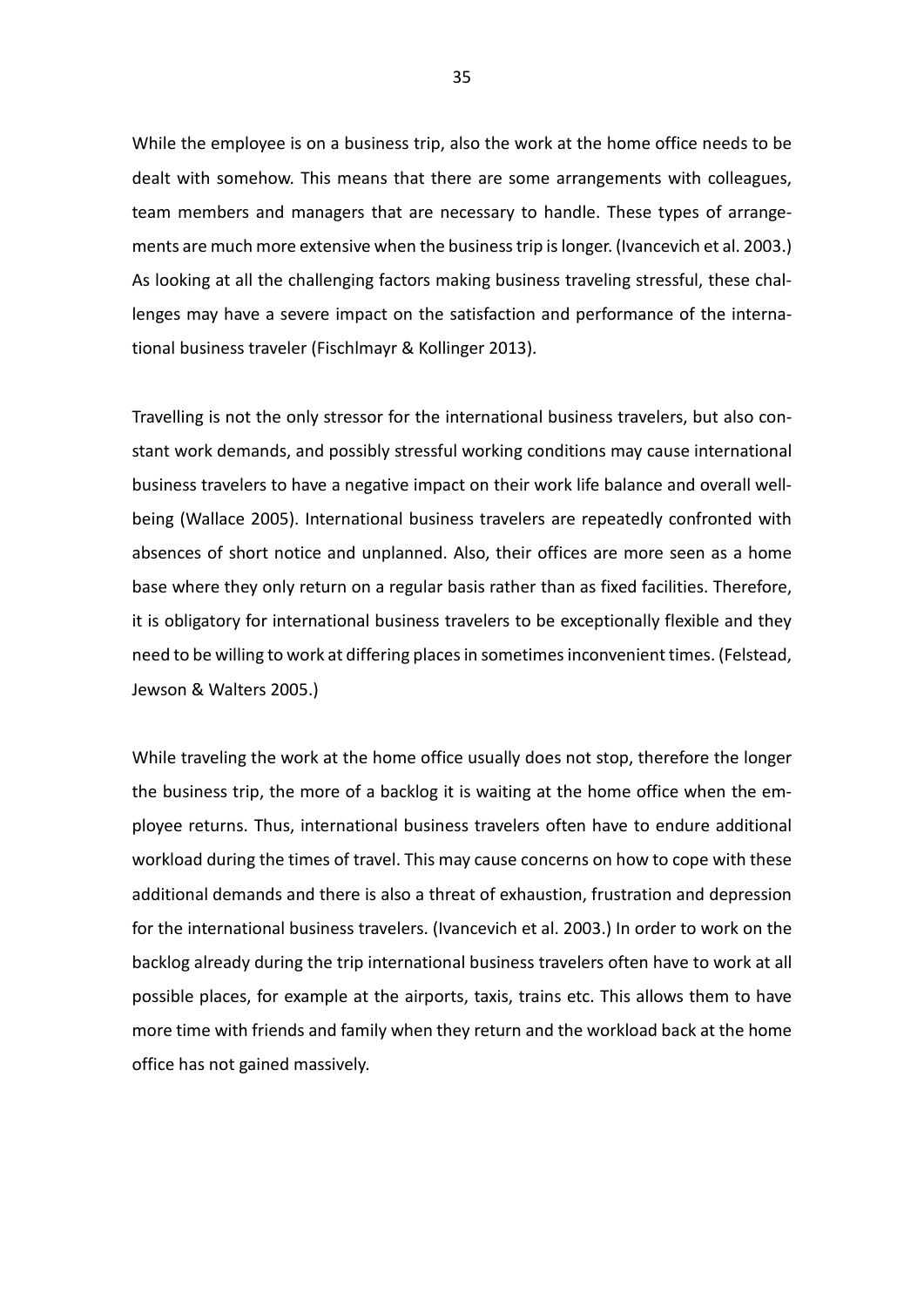Today's possibilities offered by modern IT technology are extremely beneficial for the international business travelers as it is easy to communicate both with the home office or of the headquarters of the company and connect with friends and family while on a business trip. However, this might also put stress on the international business traveler as they might feel that they need to be connected to others at all times. In addition, instant telecommunication may intrude the business trip and its aim or erode on personal free time and so increase the workload. (Wech & Worm 2006.)

Welch & Worm (2006) claim that for international business travelers, relationships and other social contacts have become one of the main stressors. Short, irregular, and unexpected business trips put high strain on home and family life, these unplanned absences require flexibility and understanding not only from the traveler but also from the personal environment. For example, the spouse has to cover for the tasks and responsibilities of the traveler, this stands out especially when there are children in the family. (Welch & Worm 2006.) It is common for international business travelers to miss out on important family occasions such as children's birthdays, family gatherings, school events, anniversaries etc. This may become critical issue and cause serious harm especially over time while considering marital and family relationships. (Espino et al. 2002.)

Family stressors can be seen as most critical both right before trip as intensive planning and preparations for the trip cut down the time spent with the family and when returning from the trip because of the conflict between exhaustion of the traveler and demands from the family (DeFrank et al. 2000). Also, Liese (2000) suggests that the coming home part of the business trip is the most challenging part as the traveler returning from the trip is drained and is unable to meet the expectations and obligations of the friends and family.

In addition to travelers with family, it is also challenging for single international business travelers due to the travel obligations to meet friends and maintain social contacts. Although, when traveling frequently these travelers may create new relationships abroad.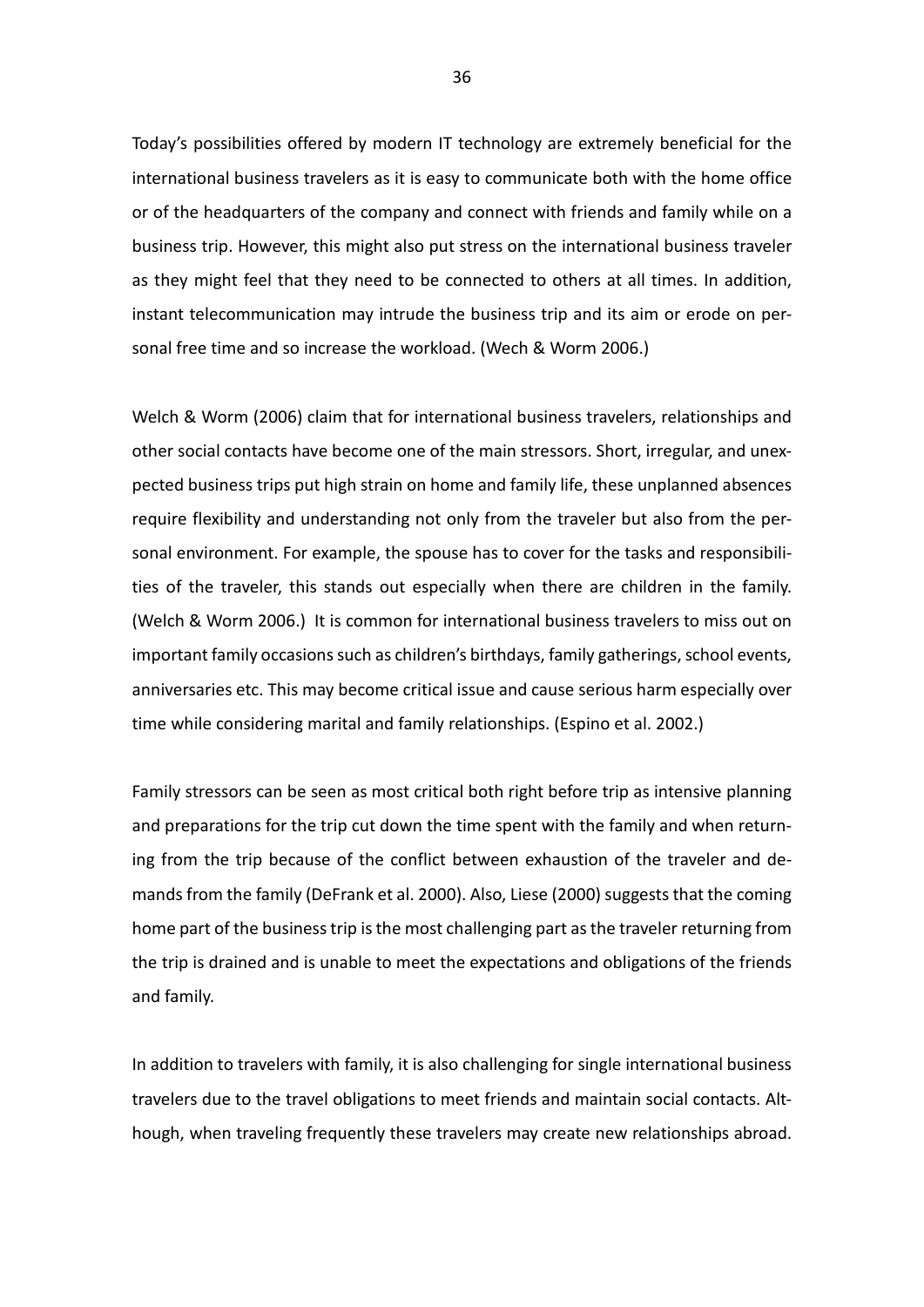However, international business travelers benefit greatly from today's technologies that allow contact with family and other private networks easily and quickly. (Welch & Worm 2006.)

Many physical and psychological effects such as sleep disorders, lack of energy, overweight, headache, and even burnout is often reported by international business travelers due to their multiple pressures, bad nutrition, lack of physical movement, and permanent stress (Welch & Worm 2006). Particularly the lack and irregularity of the sleep patterns put a strain on the body. In addition, different addictions such as alcoholism are common among international business travelers. (DeFrank et al. 2000.) Also issues with physical coordination and reaction time, as well as, physical and mental performance have been reported among international business travelers. These problems might lead to different more severe chronic diseases such as depression or diabetes (Burkholder, Joines, Cunningham-Hill & Xu 2010).

However, elements causing stress and risk to one may be the source of excitement and positive stimulation to another. Perception and response to stress and pressure of international business travel depends mainly on the individual's characteristics, for example, age, family situation and prior travel experience. Also, the level of support received from the organization effects the perceptions. The size of the organization, job to be delivered abroad, and the level of positions might all effect to the level of support from the organization. Also, high social support from the colleagues, supervisors, and subordinates has been proven to positively impact on traveling stressors and pressure. Nevertheless, both social support and personal characteristics have been proven to have an impact on work life balance, job satisfaction, general performance and therefore, turnover. (Welch & Worm 2006.)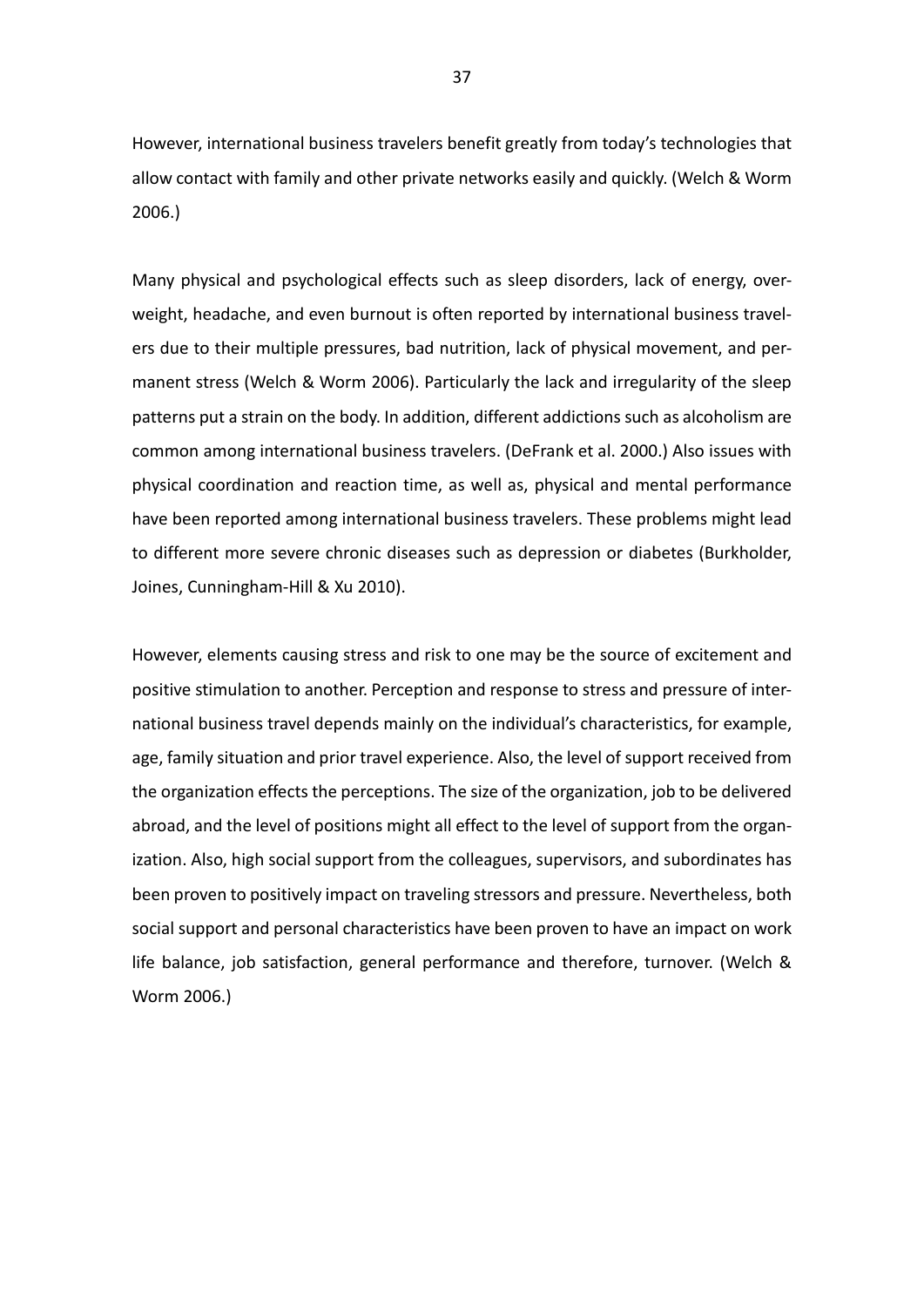#### **3.5 Summary of the theoretical framework**

The benefits brought by the development of international transport and communications technology have led to an increase in international business. Despite the development of communication technology, face-to-face meetings have not disappeared and thus work tasks related to international mobility have also become more common (Bergström 2010; Ramsey, Leonel, Gomes & Monteiro 2011). With this change, it is no longer enough to recruit only men for international positions. Adding qualified women to the ranks of potential international business travelers increases the chances of companies succeeding better. (Cole & McNulty 2011.)

Women have only been part of international business travel for a few decades. As late as the 1980s, women were not seen as acceptable representatives of the organization, especially in the international market. In addition, women were still seen in the 1990s as reluctant to travel on international business. Around 1995 onwards, women's rights and more equal legislation have shaped these perceptions in organizations and the number of female international business travelers has increased. In the 21st century, research on women as international business travelers has also been on the rise. (Altman & Shortland 2008.)

International business travelers need to have many different characteristics and qualities in order to succeed in their missions. For example, internationality, self-confidence, social intelligence, and flexibility are important attributes for international business travelers. (Caligiuri & Cascio 1998.) Many researchers have shown that women may have even more of these traits than men. In particular social skills are generally stronger for women than men, these important skills become a very great resource, especially in international business travel. From this it can be concluded that women could possibly be even more suitable than men to carry out international business trips for companies. (Guthrie et al. 2003; Tung 2004; Haslberger 2010.) Thus, companies should consider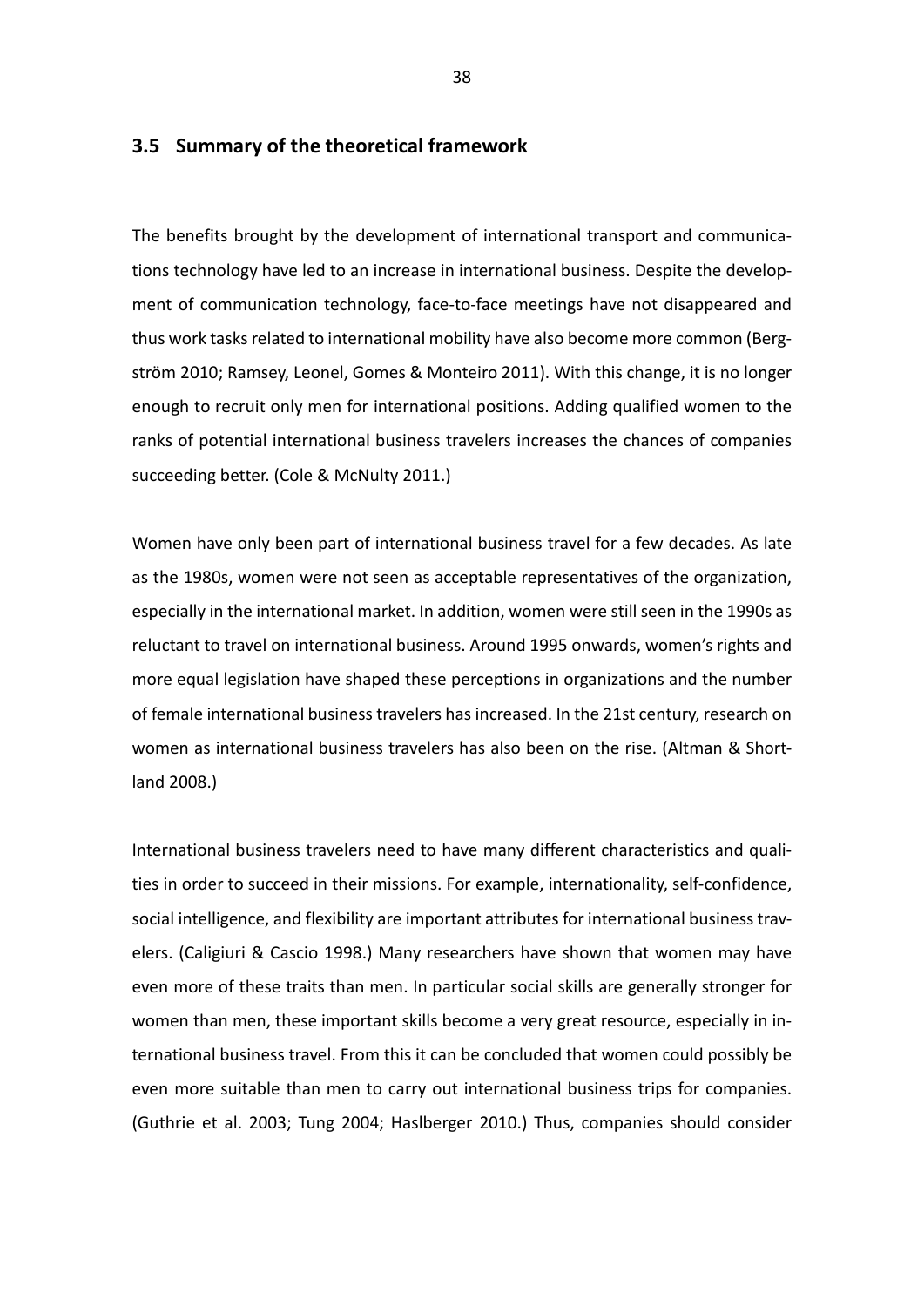women's willingness and competence for international business travel and encourage them to face new challenges (Altman & Shortland 2008).

This study considers the special features of international business travel and their impact on the employee. International business travel differs greatly from longer assignments abroad. International business travel refers to repeated short-term trips abroad of less than two weeks. The trips are prescribed on behalf of the employer and have some workrelated purpose. Short-term and repetitive work-related trips abroad without a family cause a lot of practical problems. (Welch et al. 2007.)

There are multiple workload factors and challenges related to international business traveling. Everyday planning becomes more difficult and social relationships can suffer due to intermittent absences (Welch et al. 2007). Relationships and other social contacts often cause stress for international business travelers (Welch & Worm 2006). International business travelers often feel stress in relation to the traveling itself but also from all the planning and arranging for the business trips. High work demands and additional workload caused by the business traveling may also cause concerns for international business travelers. (Ivancevich et al. 2003.) In addition, international business travel increases the risk of both physical illnesses, such as sleep problems and infections acquired abroad, and mental illness (Espino et al. 2002). For example, mental exhaustion (Jensen 2014) and stress have been shown to be clearly associated with international business travel. However, it has been suggested that physical detachment from the workplace may also potentially reduce work-related stress (Westman et al. 2004).

International business travel has been found to strongly increase the conflict between work and other life. However, men and women experience conflicts very differently during travel. Men experience conflict between work and the rest of their lives strongly before and during the trip, however, after the trip, the amount of conflict decreases significantly for men. For women, the experience of conflict between work and other life is strongly present in the early stages of the journey but decreases during the journey.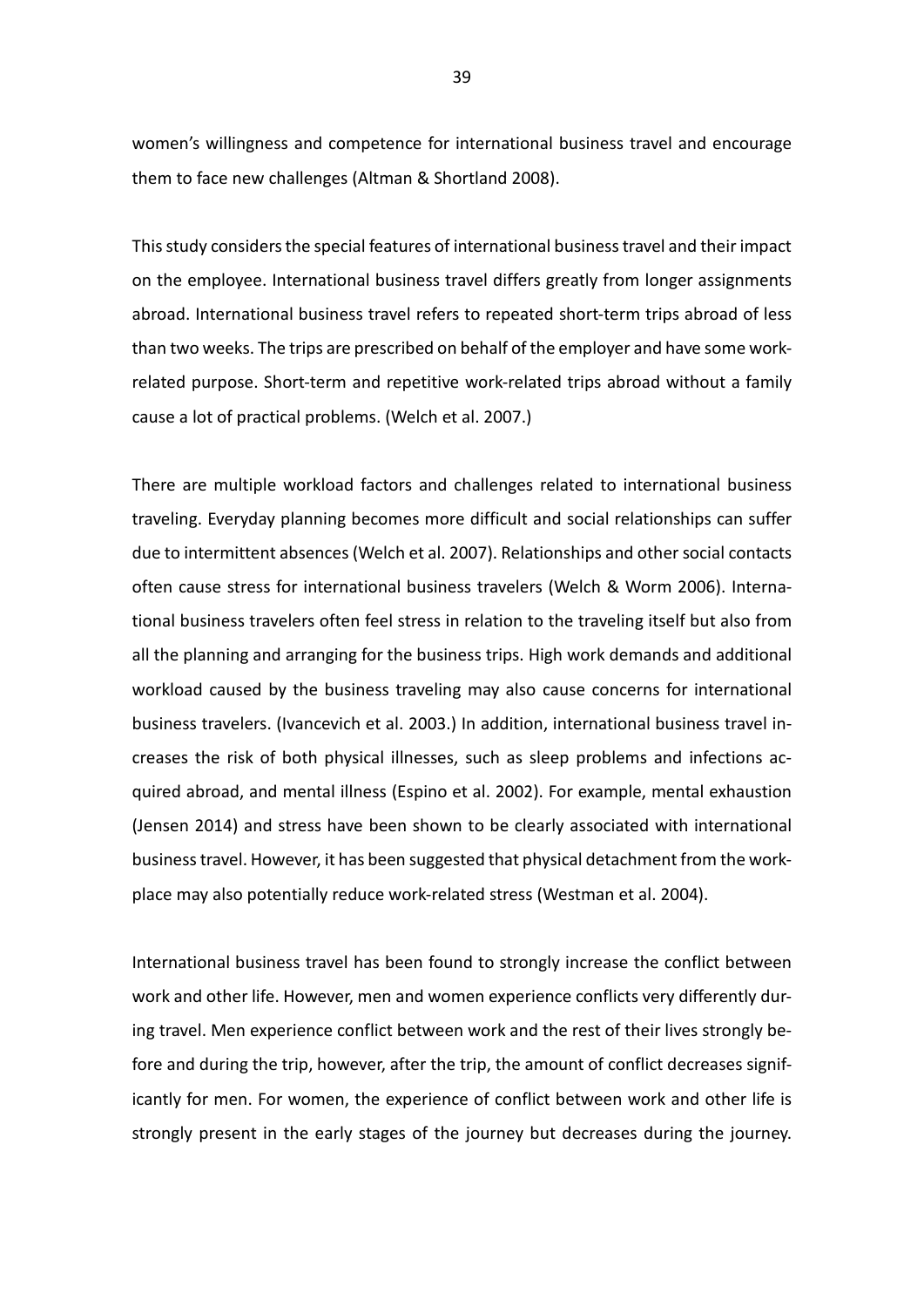However, returning home significantly increases the conflict between work and the rest of life experienced by women, women at this stage have the strongest experience of conflict. As in many other situations, the reason for the separation of men and women is seen to be found in the prevailing family roles. When women return home, a large amount of housework often awaits, while when men return from a trip, the family seeks to facilitate the return by helping with household chores. (Westman et al. 2004).

In order to find a balance between international business travel and the rest of life, all aspects of life must be in order (Casper et al. 2007). Role conflicts between work and other life make it difficult to find work-life balance. There are many different roles in the lives of international business travelers, and it can sometimes be difficult to meet the responsibilities that come with it. (Linehan & Walsh 2000.) For example, the role of women as caregivers of children can be considered in the culture of the company. A family-friendly culture that supports the balancing of employees' family and work life, helps to engage employees, improves job satisfaction, and thus also contributes to the success of the organization. (Mauno et al. 2005).

Female international business travelers are found to have more problems with work life balance than men. This phenomenon is believed to be due to the still prevailing perceptions of women caring for children, men making a living for the family. (Mathur-Helm 2002.) Today, however, it is very common for both parents in a family to be in working life and wanting to develop their own careers (Tammelin, Malinen, Rönkä & Verhoef 2017). The above perceptions put female international business travelers in a difficult situation where they do not face acceptance of their own choices (Altman & Shortland 2008). Both, outsiders and women themselves, create a lot of prejudice and accusations that women do not take care of their families in the so-called right way (Mathur-Helm 2002). For these reasons, the majority of female international business travelers are unmarried or childless (Challiol & Mignonac 2005).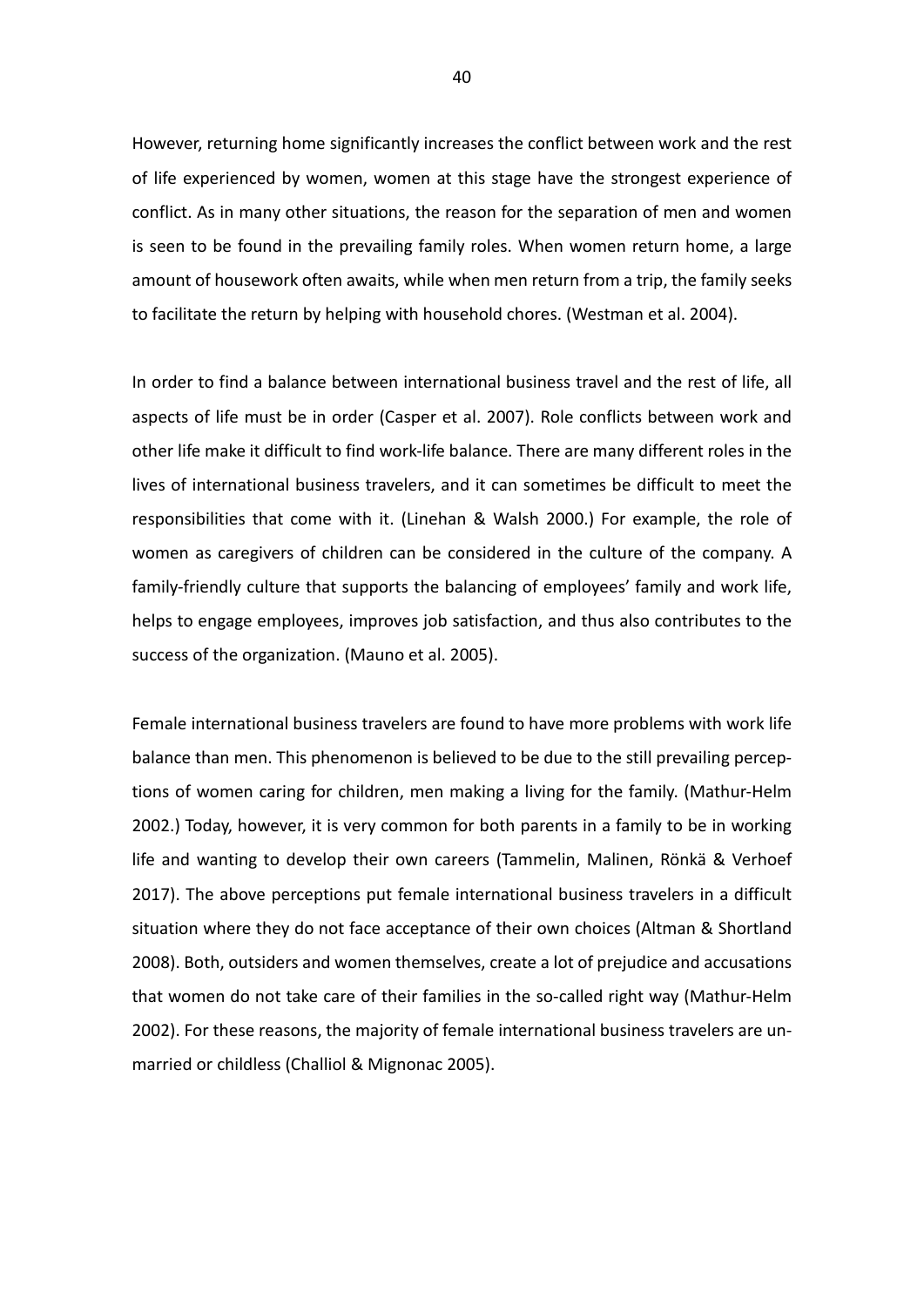# **4 RESEARCH METHODS**

In this chapter, the design of the research in this thesis is presented. It includes information on the research method, data collection and analyses, as well as, the sample of the research. Lastly this chapter discusses the reliability and validity of the research.

## **4.1 Qualitative research approach**

In order to make the research more efficient it must be conducted for a specific purpose. Therefore, the method of research should always be based on the goals determined. (Walle 2015: 26.) A qualitative research method has been chosen for this research as the aim is to understand and interpret the connection between international business traveling and work life balance. Interpretive philosophy is usually associated with qualitative research as there is a need to understand the subjective and the meanings communicated regarding the studied phenomenon. (Eriksson & Kovalainen 2008: 5.) Interpretivism can be seen also as very suitable in business and especially management studies as the situations in this world are usually complex and exceptional (Saunders, Lewis & Thornhill 2019: 149).

The research method used in this research is called mono method qualitative study. Mono qualitative study means that it includes one specific data collection method that is followed by one specific analysis technique for the collected data (Saunders et al. 2019: 179). Words either written or spoken and still or moving visual images are often the source of qualitative data (Saunders et al. 2019: 813). The meaning behind these images and words are investigated in qualitative research (Saunders et al. 2019: 179). Therefore, it is possible to get more in-depth information on the research question with qualitative data than with numerical quantitative data.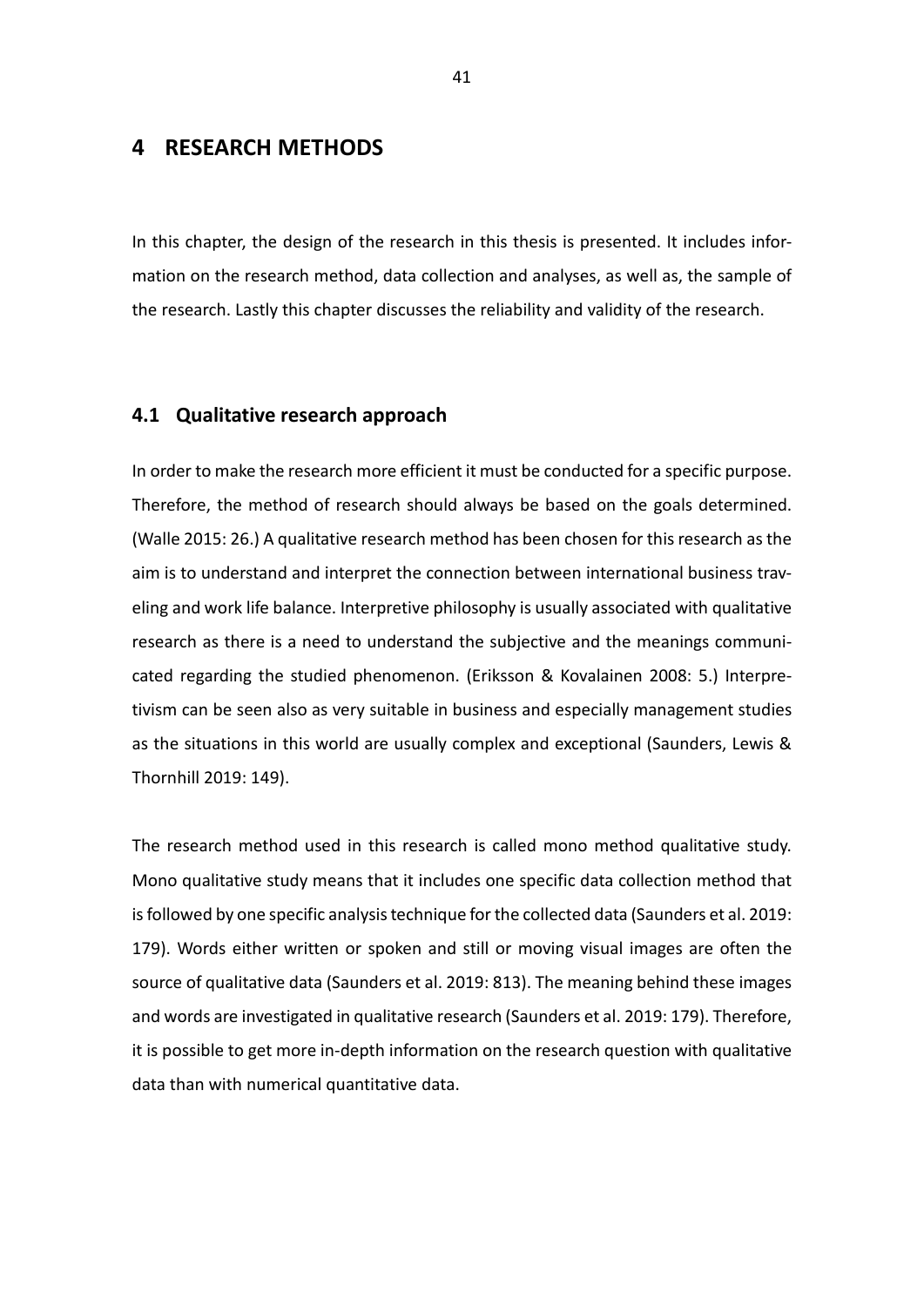Due to the lack of previous research on the studied phenomenon, international business travelers' perceptions of their work life balance, it is also important to gain in-depth information and understanding on the topic. Exploratory strategy is therefore adopted for this study. Exploratory study is argued to be the most suitable option in order to gain comprehensive information on the studied phenomenon as it offers "valuable means to ask open questions to discover what is happening and gain insights about a topic of interest" (Saunders et al. 2019: 186). When seeking for in-depth information and analysis, semi-structured interviews are recommended (Saunders et al. 2019: 139-140).

## **4.2 Data collection and sample**

The collected data can be either primary or secondary. Data collected specifically for a certain research problem is called primary data. Secondary data, however, is formerly collected for a different purpose. The secondary data is more often quantitative and presented in forms of variables. Therefore, it is easier to use this data in multiple and different researches. Secondary data can be also found in qualitative forms. However, it is more complicated to interpret and use. (Hox & Boeije 2005: 593-594). In this research we are using primary data in order to find answer to the specific research question at hand and to avoid any misinterpretation of the data.

The data collection for this thesis was conducted through semi-structured interviews as it was seen as effective way to reach the research objective. All of the interviews were conducted as telephone interviews due to the Covid-19 pandemic. The questions for the interviews were prepared beforehand and the questions were built around the research question and theoretical background of the study. The interviewees received a description of the interview beforehand that offered them time to orientate themselves to the topic. Each interview was recorded accordingly and transcribed afterwards for accurate analysis. Interviews lengths varied from 20 minutes to 55 minutes depending on the talkativeness of the interviewees.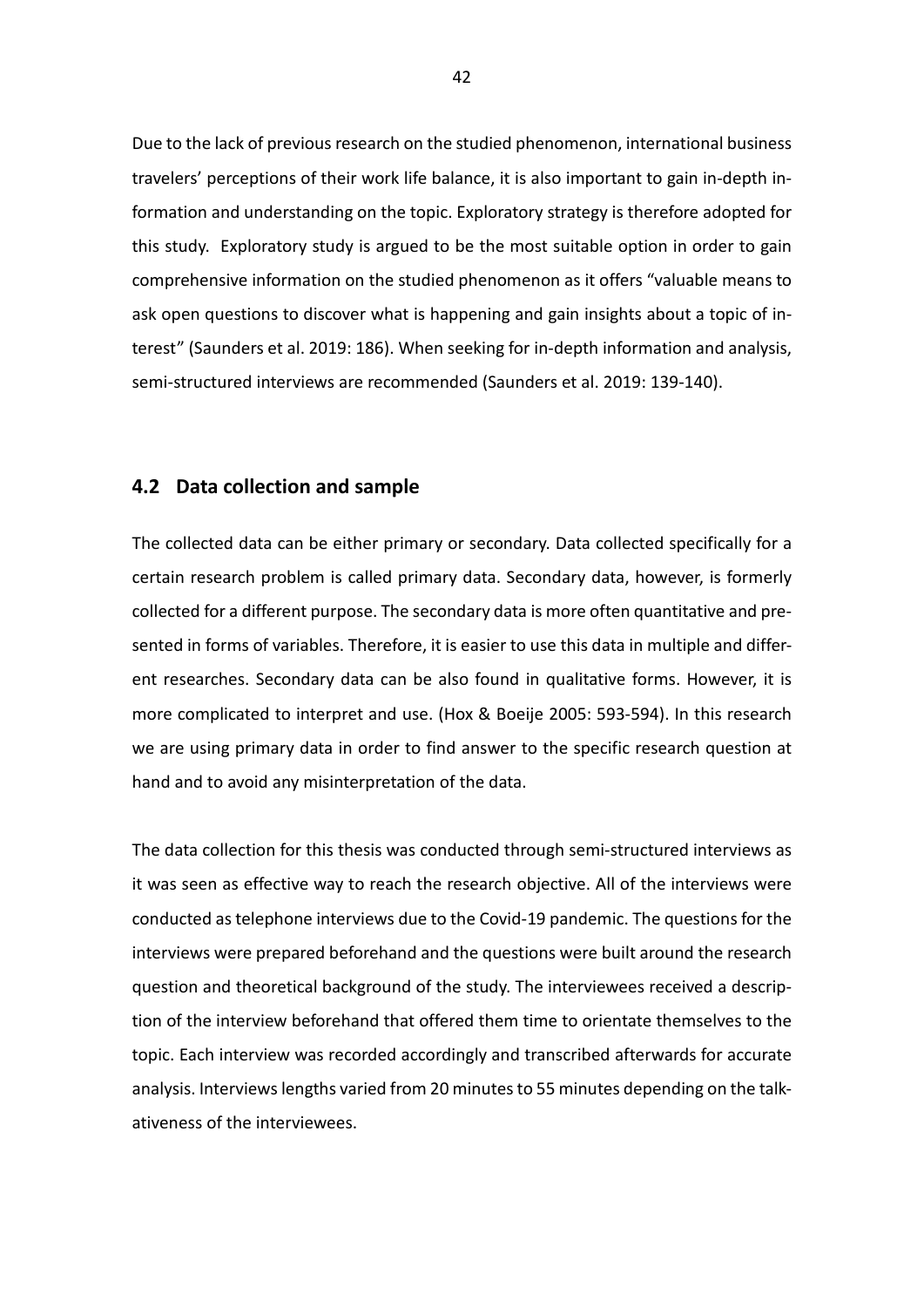The target population for this research is Finnish international business traveler females who travel for work multiple times during the year, approximately 1-3 times a month. However, it is not possible to study the whole target population of this vicinity because of the resource limitations, a sample from this group is studied. The sampling for this study is conducted by using self-selection as it is rather difficult to reach the targets. The sample size is five as the saturation point was reached at the fifth interview. During the last interviews there was no new information available and the topics discussed were similar to the previous interviews.

The participants' ages are between 27 and 55 years. The sample represents the target group rather accurately as the age of the target population varies from 20 to 60 years. Three of the participants have a spouse and two are divorced.

| Participant<br>code | Career as<br><b>IBT</b> (years) | <b>Number of business</b><br>trips (per month) | <b>Travel destinations</b> | <b>Duration of the</b><br>trips (days) |
|---------------------|---------------------------------|------------------------------------------------|----------------------------|----------------------------------------|
| A                   |                                 | $2 - 3$                                        | Europe                     | $2 - 3$                                |
| B                   |                                 | $1 - 2$                                        | Nordic countries           | $2 - 3$                                |
|                     | 6                               | $0 - 2$                                        | Europe                     | $2 - 4$                                |
| D                   | 20                              | $2 - 3$                                        | Europe                     | $1 - 4$                                |
|                     |                                 | $2 - 4$                                        | Europe + USA + Asia        | $2 - 6$                                |

## **4.3 Data analysis**

When conducting the data analysis process the author of the research should aim to detect patterns and identify possible variations and differences and compare the anwers to the theory of the study (Adams & Raeside 2014: 152). In order to avoid any misled or false interpretations the data analysis should be done in an objective manner (Saunders et al. 2019: 516). Additionally, the research questions and objectives should be kept in mind during the data analysis process. The focus should on the research question and the perspective when analyzing the data. (Quinlan 2011: 363.)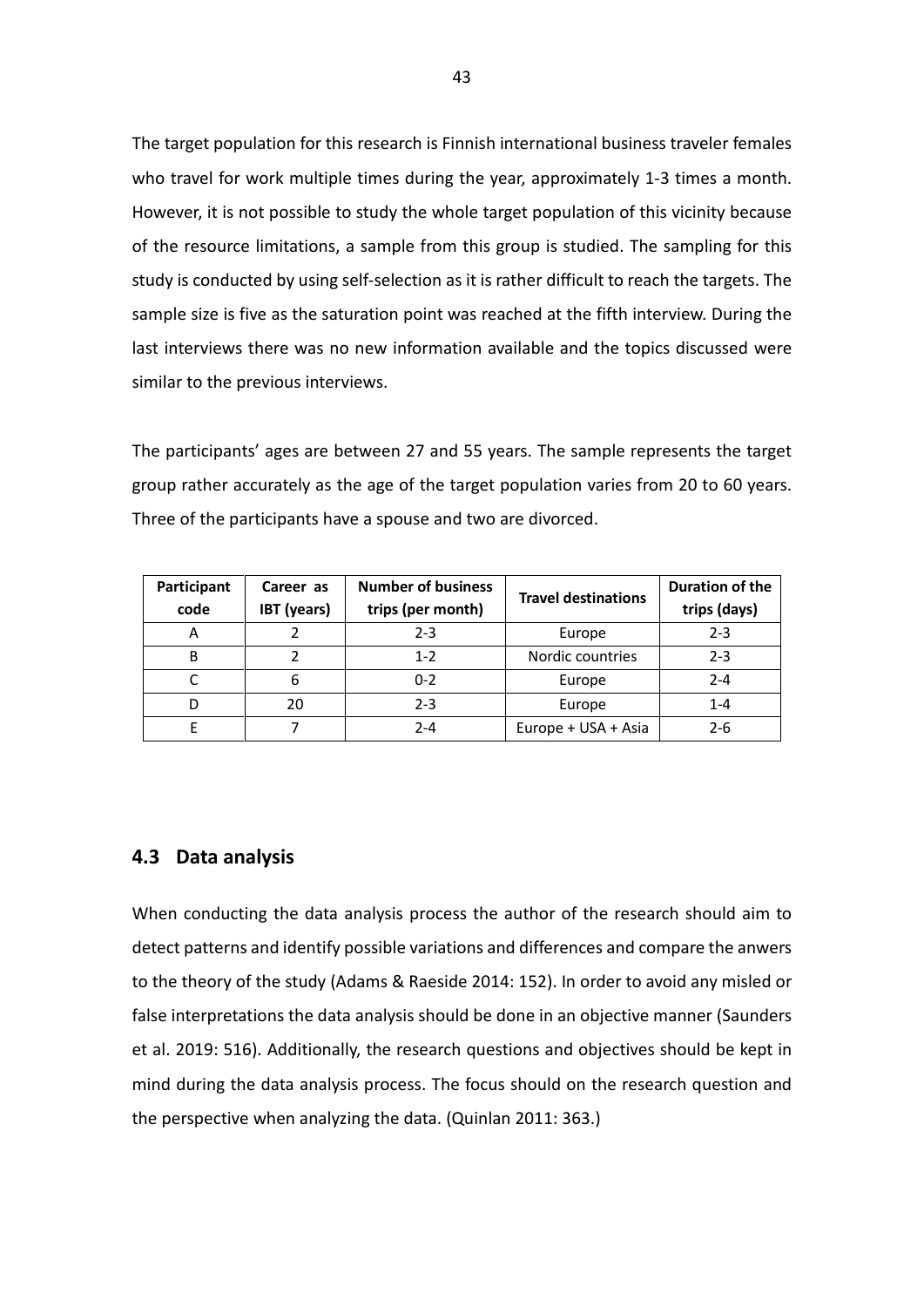There are three different data analysis practices called data-driven, theory-drive and theory-bonded. In this study the theory-bonded approach will be used in the data analysis process. Theory-bonded approach means that the theoretical framework of the study works as a guideline in finding new viewpoints. (Tuomi & Sarajärvi 2009: 95-97.)

## **4.4 Validity and reliability of the study**

When evaluating the quality of the research, validity and reliability become important. It is vital that the results of a research provide some new information about the topic in question and the information can be generalized in some way. (Adams & Raeside 2014: 252.) Validity and reliability of the research work as a criterion when evaluating the quality of the data and the authenticity of the results (Adams & Raeside 2014: 245).

Firstly, during the time of the interviews Covid-19 was already affecting the business traveling quite heavily. None of the interviewees in this study had the possibility to take on any business travels at the time and therefore their work life was different from normal. Also as a result of the Covid-19 pandemic the awareness of the health issues related to traveling have increased in comparison to before. It is highly possible that the interviewees' perceptions towards business traveling had dramatically changed as a result of the epidemic. However, the focus of the interviews was on their experiences during the period they were still traveling for business.

The reliability of the study refers to the repeatability of the study. That is to say, in case the research would be repeated the result would suggest the same (Adams & Raeside 2014: 245). By asking the following questions the reliability of the study can be assessed (Saunders et al. 2019: 149):

- 1) Would the results be the same on the other occasion?
- 2) Would other make similar observations of the results?
- 3) Is the data analysis process explained in a transparent manner?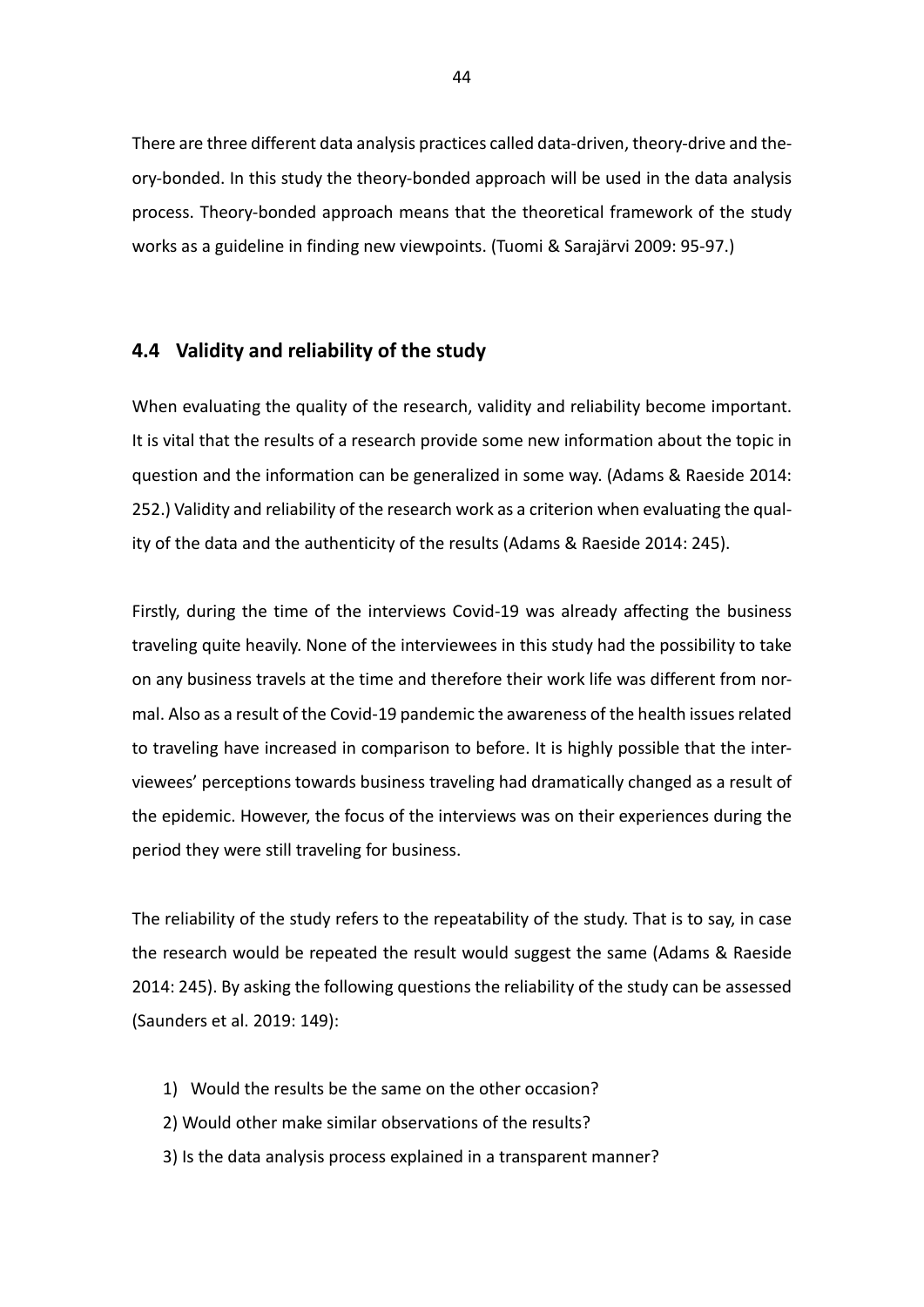When conducting interviews, there may occur certain types of bias. Certain comments, tone, and non-verbal signals of the interviewer might affect the interviewees responds. This refers to the interviewer bias. This is an important notion as because of the Covid-19 situation all of the interviews were held over the phone. Therefore, the interviewer and the interviewee were unable to see for example each other's non-verbal signals. Also, cultural differences between the interviewees and the interviewer may cause bias. Partly because of this, the interviewees selected for this study are from the same cultural background as the interviewer. Additionally, the interviews were held in the common language, Finnish, in order to minimize any form of bias.

The validity of the research might be weakened in case the interviewees are not feeling comfortable to share their opinions honestly (Saunders et al. 2019: 157). To ensure that the interviewees felt comfortable to share their opinions and views on the matters discussed, complete anonymity was promised. In order to increase the validity of the study, the research methodology is explained in detail.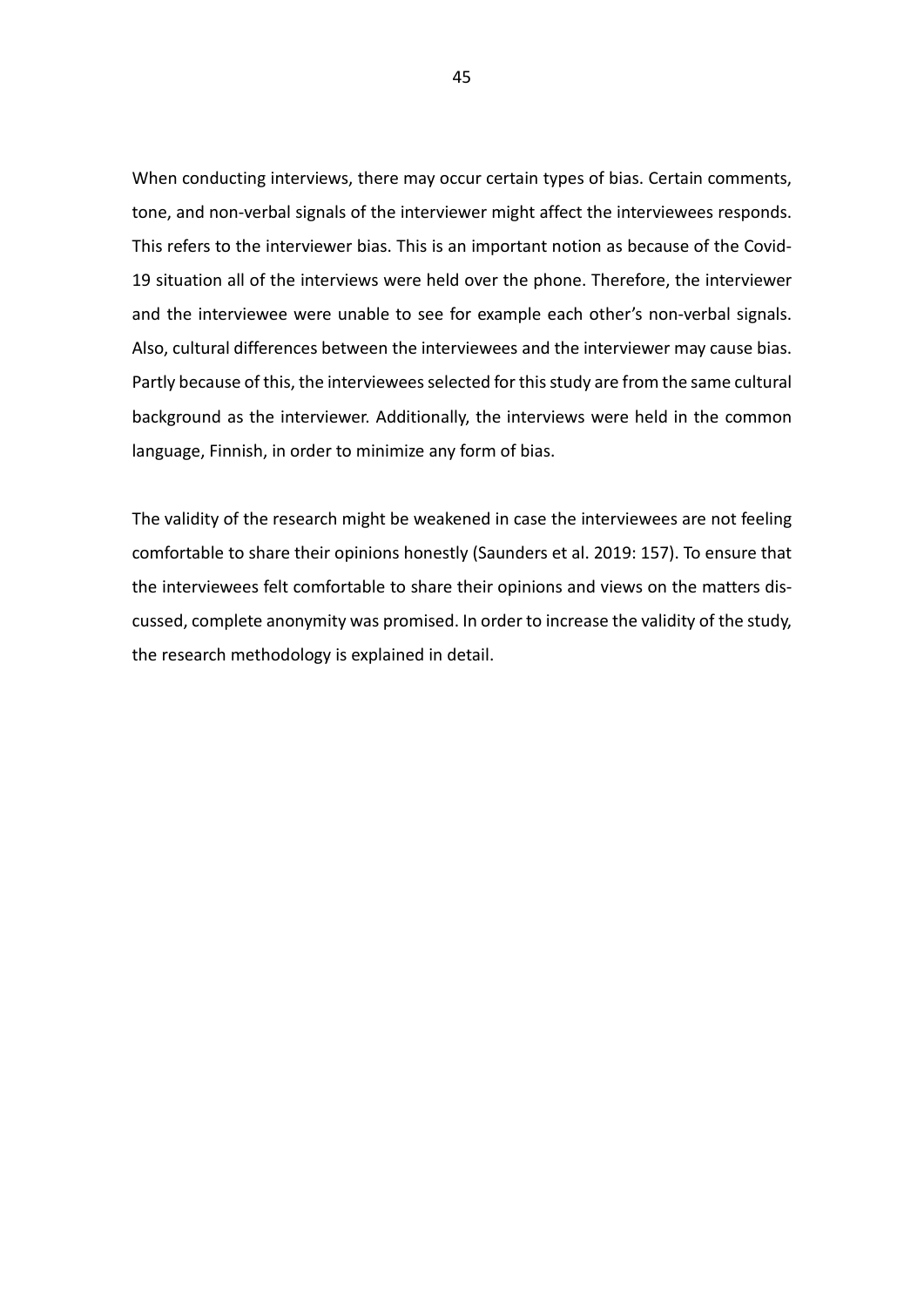## **5 FINDINGS**

This chapter discusses the key findings from the semi-structured interviews with Finnish female international business travelers. The section "Data collection and sample" (4.2) of this thesis provides the background information of the interviewees. The findings of the interviews are presented trough two topics that were 1) challenges of work life balance and international business traveling and 2) support that companies offer for international business travelers. Additionally, this chapter links the findings to the literature and previous researches on the topic.

## **5.1 Challenges of work life balance and international business traveling**

This chapter will present how the female international business travelers view their work life balance and the challenges that female international business travelers face when aiming for the work life balance.

As Clark (2001) describes, work life balance is achieved when the individual has good functioning at both work and home and is satisfied with the situation. The interviewees reported that at the moment they feel that they have achieved work life balance as international business travelers. However, they have also experienced times when the balance could not be achieved. One of the reasons for the imbalance of work and life was a high volume of international trips in a short time period.

*"Yes, I have [achieved work life balance] really… really well. But like I said… at some point at the time it felt like… there were too many trips. But it was a while ago… and such a short time."* (A)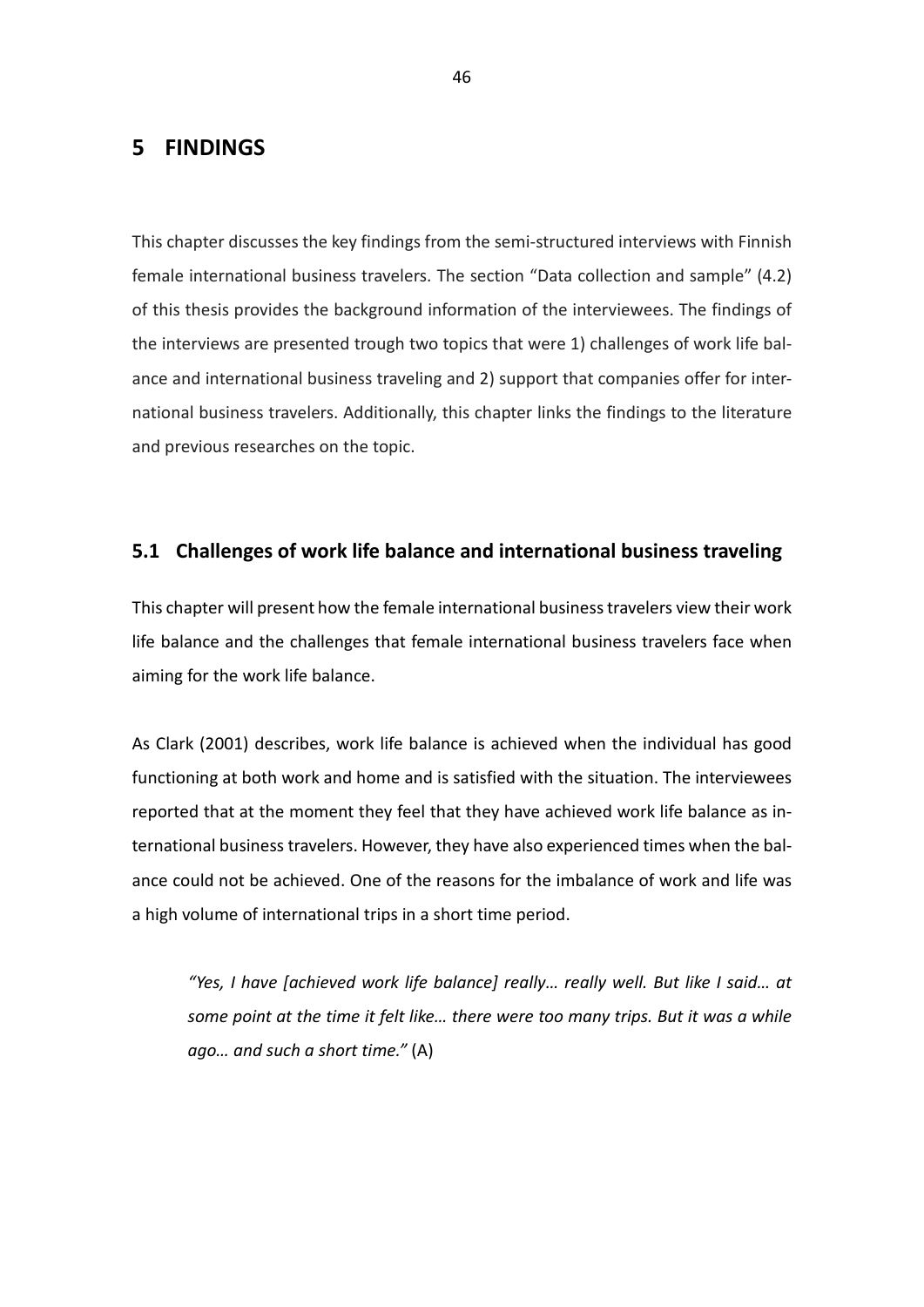Typically, crossing multiple time zones results in jet-lag that can add to the stress of international business travelers (Cassidy 1992). Also one of the interviewees felt that when she had to cross multiple time zones achieving work life balance was harder.

*"Yes I achieved work life balance, but sometimes… when there were those trips with time difference, it was pretty tough."* (E)

Also, having young children to take care of while pursuing career as an international business traveler was affecting the work life balance. The interviewees stated that when the children were little, they did not have time to take care of themselves, but the focus was in taking care of the children.

*"So at the moment [I have achieved work life balance], of course, when you are older… and you know how to take care of the calendar in such a way that you can do… a gym and this type of things. But… when the children were little and you have to take care of babysitters and so on… let's say… you don't have much time to take care of yourself… or focus on the balance. I didn't have time to think… I just had to cope with everyday life."* (D)

*"If you knew that there is coming like a week-long trip, then you had to arrange for the child's drop offs to hobbies and the babysitters and like… make sure there is food at home and so on."* (E)

When discussing how female international business travelers have achieved work life balance, different means were brought up. As stated by Fischlmayr and Puchmüller (2016) international business traveler females seek help from also other sources in addition to their partner. Family, friends and babysitters are often asked to help (Fischlmayr & Puchmüller 2016). This particular topic was brought up especially by international business travelers that have children. Many of the interviewees state that their support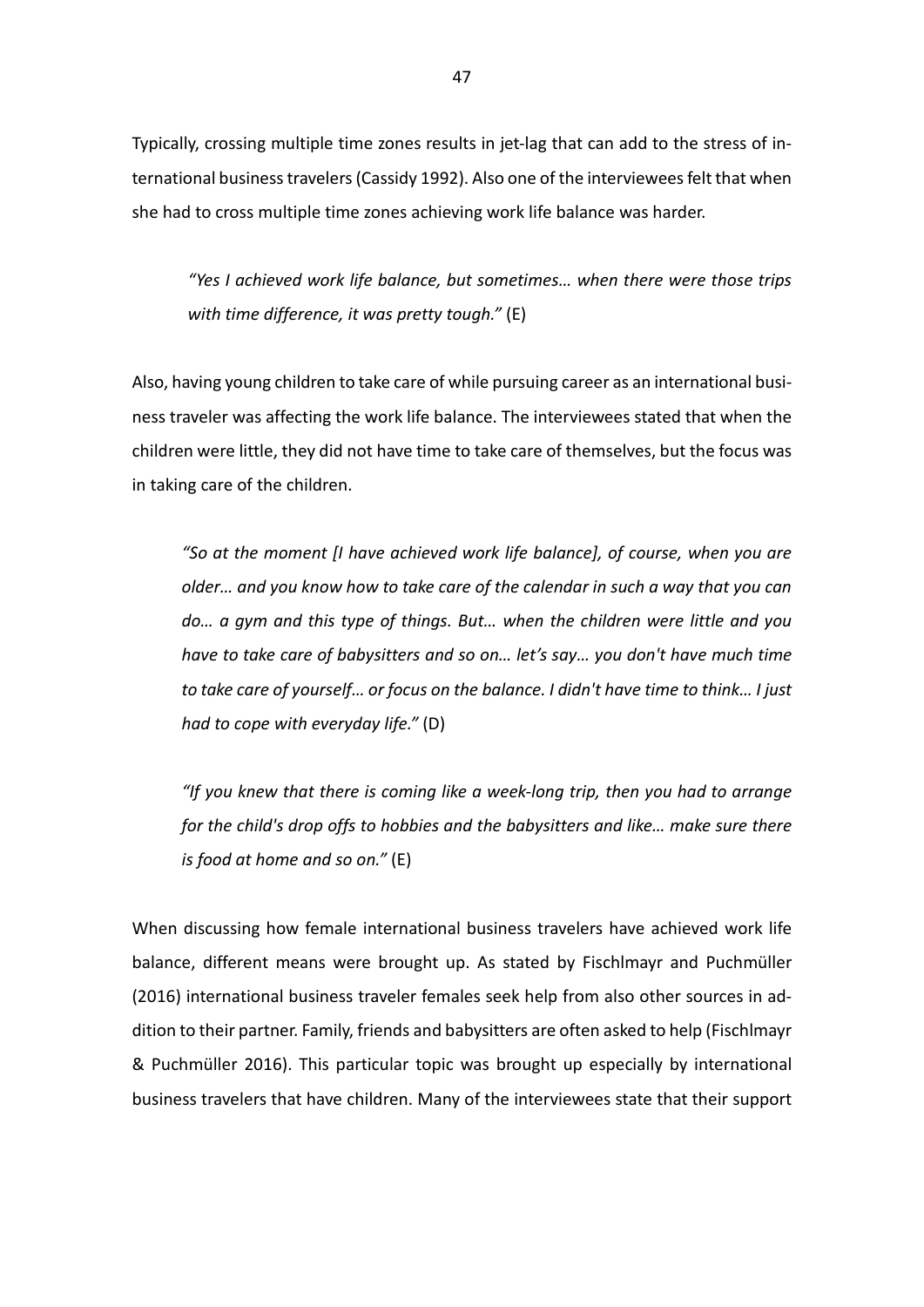network of family and friends played big part when balancing work and life as an international business traveler.

*"Well first of course I had to arrange sort of… a safety net [] you wouldn't be making a career without them… and traveling would have been quite like an impossibility"* (D)

*"I had so many people helping [] Well, you had like that safety net… like grandparents and the child's father."* (E)

Also, taking care of your health was seen as a great way to take care of work life balance as an international business traveler. For example, exercising when possible and avoiding late nights in restaurants has helped to cope with the time differences and therefore, with the work life balance. Also previous studies show that for example lack of exercise and bad nutrition might result in health issues reported by international business travelers (Welch & Worm 2006), therefore, it is not a surprise that taking care of these things is helping these women with their work life balance.

*"And then the fact that I live a healthy life… that is, if it was possible, then I always played sports… and through that I got time differences reduced and it helped with the balance… and then just did something nice and not like sitting in restaurants all night [] So that self-care is, I think… the essence of it."* (E)

"*In a way I was able to balance that rest, exercise and social life with the international traveling*" (B)

The interviewees also discussed the ways international business traveling is affecting their work life balance. When traveling for work, you also have to spend your free time away from home. As also the research shows, different social contacts and relationships are one of the main stressors for international business travelers (Welch & Worm 2006).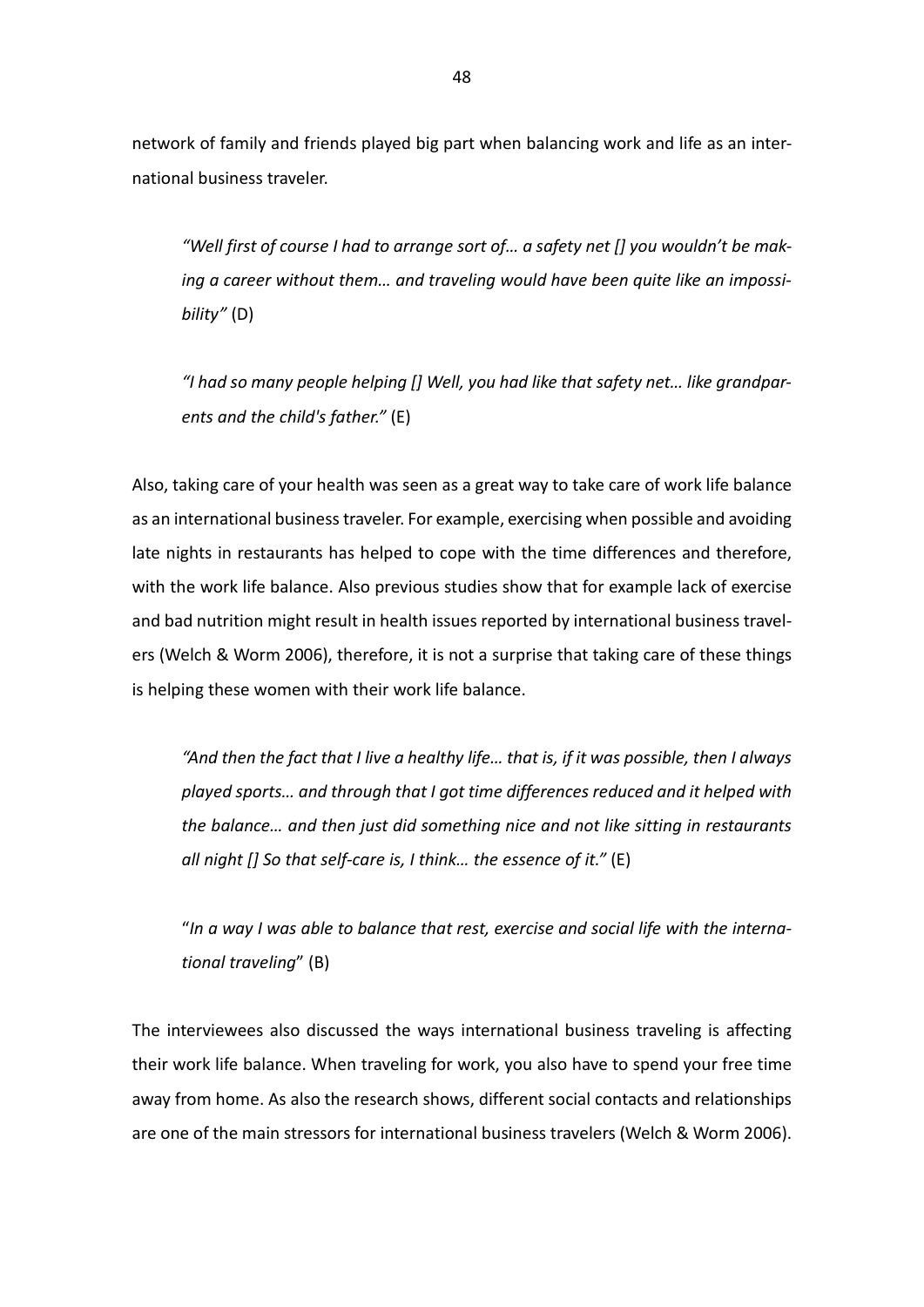Different family gatherings are often missed by international business travelers (Espino et al. 2002) and meeting friends due to travel obligations is also a challenge for them (Welch & Worm 2006). This was one topic that was also raised in the interviews. It was seen as a limitation to the traveler's everyday life and therefore, affecting the work life balance of the female international business travelers. For example, everyday activities such as seeing friends, dating and attending hobbies is requiring much more work from international business travelers than others. One interviewee also points out that planning your free time ahead is extremely difficult.

*"Yes, it [international business traveling] affects precisely in the sense that a lot has to be eliminated from the free time… when you don't have the possibility to attend something… sometimes in the middle of the week. Not being able to see friends or family or having to cut down on something like that… so yes… it does affect in a way… that when you travel somewhere and stay there for a couple of days away from home versus you are at work during office hours and would be home after that… so in that sense it limits in some way that everyday life etc. "* (B)

*"All you own hobbies and other schedules are affected… because you can't participate because you are somewhere else [] like... if you compare that it was like a normal working day, then in the evening you can go to hobbies and do pretty much anything. "* (C)

*"It affects, of course, because… everyday life circles around work. So I... can'tthink, for example, that in three weeks or in a month [] I'm going to a Sunrise Avenue gig on Thursday… because there's usually a business trip that then rearranges my own plans completely."* (D)

When discussing about the amount of challenges and stress relater to traveling, most of the interviewees felt the most stressed before and after the trip. Also previous research supports this assumption as Westman et al. (2004) states that women experience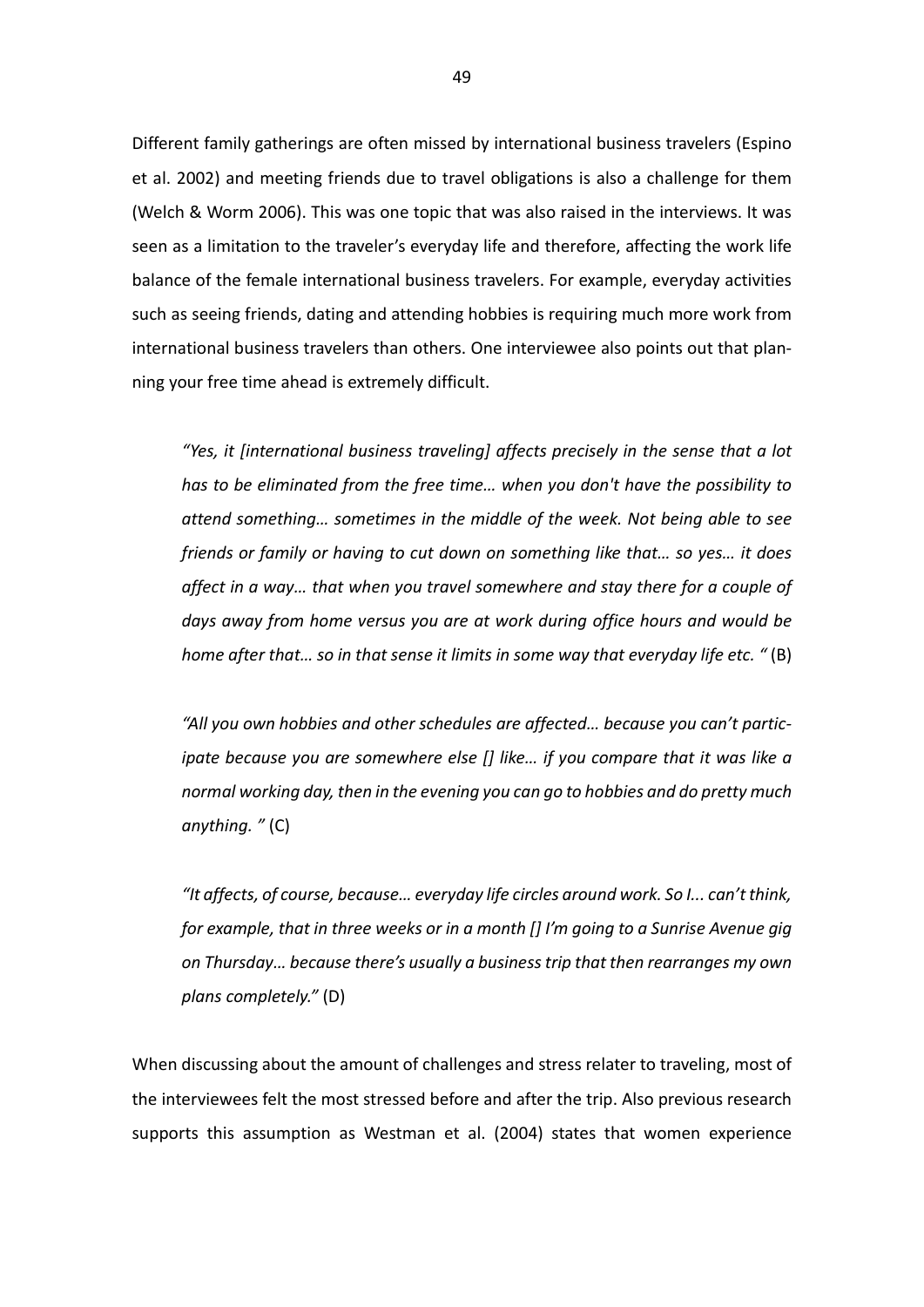conflict between work and the rest of life strongly before the trip and less during the trip. Returning home from the business trip, however, increases the conflict experienced by women. The reason for this has been seen to be found in still prevailing family roles. (Westman et al. 2004.) Many of the interviewees stated that, before the trip there is a lot to take care of like packing, preparing for the meetings, making sure there is food for the children, arranging the babysitter and so on. On the other hand, when coming home from the business trip the international business travelers are often really tired and they have to take the time to rest at home. When having to take time to rest after the trip there is not that much time to see the family and friends.

*"I think before the trip… of course there is the preparation for the trip in a business sense, that is, what presentations or other things to prepare… [] plus then what kind of country you are going to, what clothes to bring with you, is it summer or winter… Then also the condition of the home and whether there is food and who is caring for the child… There is so many aspects to it."* (E)

*"I think, probably most [challenges and stress] before the trip and then when coming back [] Before the trip, you have to organize a lot… like how something is taken care of and you have to pack up and you keep thinking about the rest of life… in a way in a big picture... Then when you come back… It is challenging because it always has that some type of hassle too."* (C)

*"[I was the most stressed] maybe at the airport, or on a plane on the way home [] Also the time differences were a major cause for the tiredness [] Quite often after the trips I was tired… So I gave myself quite a lot of time just to rest after the trips, like not having to go out to do some stuff right away [] Like sometimes when I came home on Friday… I did absolutely nothing over the weekend"* (B)

*"Time differences, of course, because you are so tired… If there was something to do with the friends I couldn't necessarily participate… because if I came home on*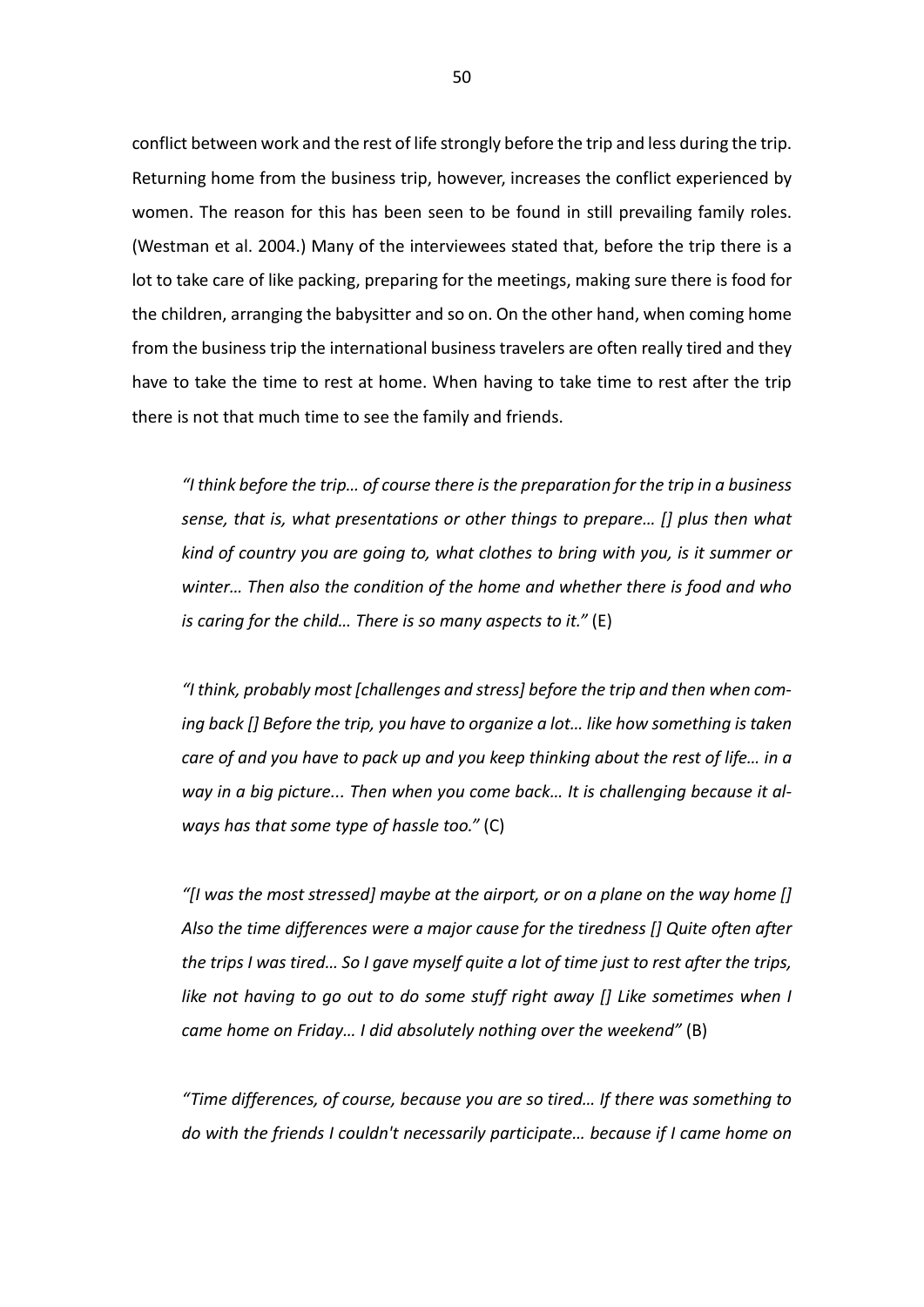*Thursday night and there was a women's weekend coming… then of course I couldn't go because I had to be at home resting."* (E)

However, the stress is also present during the traveling for some international business travelers. For example tight schedules during the trip cause stress and exhaustion, also DeFrank et al. (2000) state that tight meeting and flight schedules are among the most mentioned potential stressors for international business travelers. Additionally, the data shows that the workload can easily increase before and after the trip as working while traveling is not always so easy. International business travelers often have to cope with additional workload during the times of travel (Ivancevich et al. 2003).

*"The most challenging is when on the trip… I would say [] If you've had a longer… like 4-day seminar, where you're in meetings from morning till afternoon and then there are still evening programs on top of that. So in a way… I feel like I would need time for a little break during the business trip… time to take a breath [] Sometimes those trips are so intense and the schedule is so tight that you are pretty tired."* (A)

*"Of course there is the tiredness… Traveling makes the days longer and… In a way, those travels take quite a long time… And then usually you can't make the most of the time to do work or anything else… Of course you always strive for that, but it is really challenging at times to be able to work on an airplane."* (C)

On the other hand, one of the interviewees felt that during the trips she feels least stress related to work life balance as there is no time to think about the life outside of work.

*"There during the trip itself… somehow you don't even have time to even think about that other life."* (C)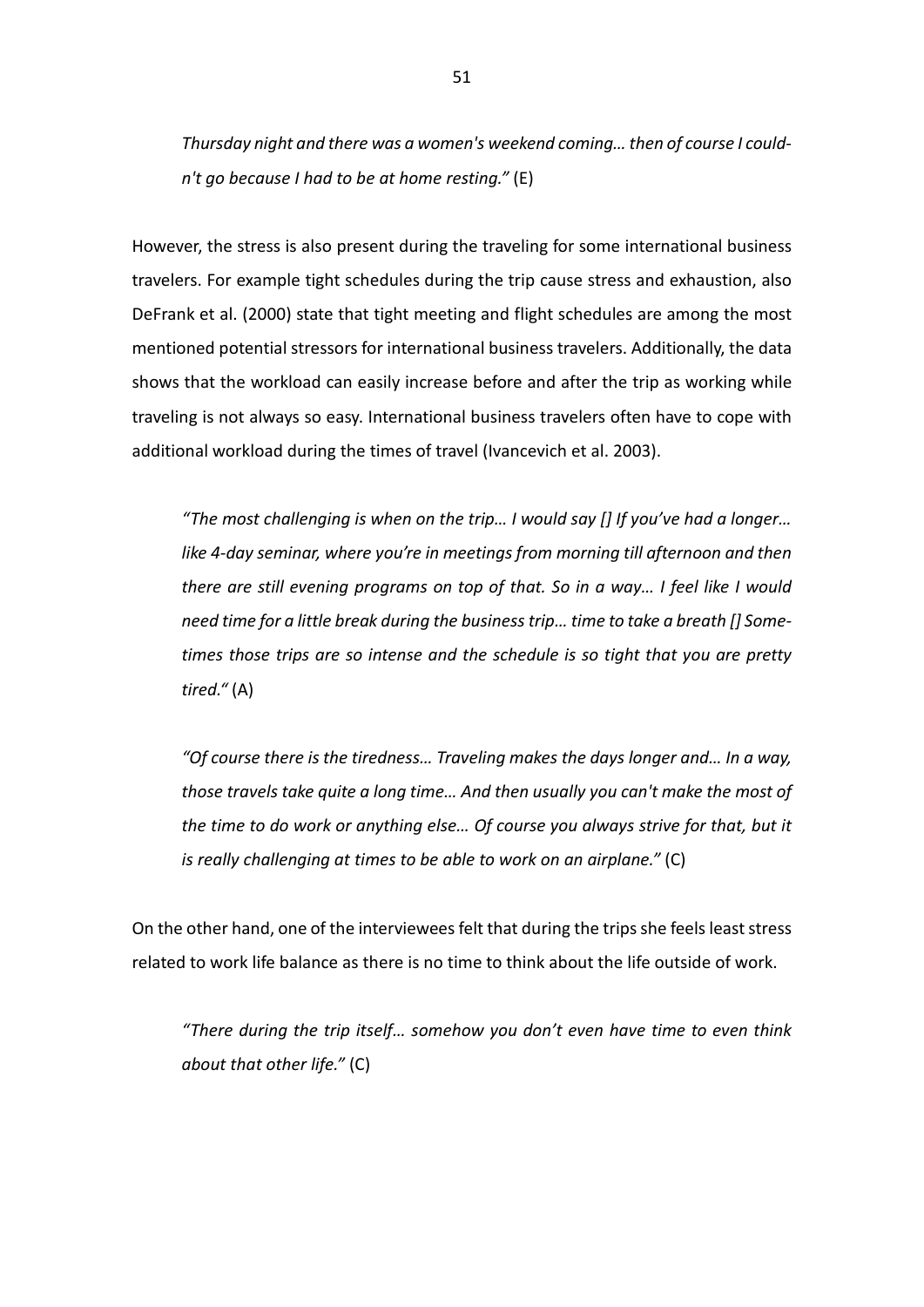The data showed also some practical challenges that female international business travelers face in relation to business traveling. For example, the flight schedules are not always perfectly suitable for the situation or sometimes the plane is late and there is a lot to arrange.

*"One quite practical challenge for me is to fly to Denmark, for example… Because there are really limited flight schedules there… That is, even if you would like to leave even immediately after the meeting like normally at five o'clock… Then basically there's no flights until even nine in the evening... That leaves you with such wasted time, which is really hard for you to use beneficially."* (C)

*"Well, when there was a babysitter at home and the plane was late, for example, there was something wrong with the plane, then of course everything goes new and things have to be arranged… But the more you travel the more you learn to adapt."* (D)

Most of the interviewees felt that there is no major challenges they encounter during international work trips that are necessarily linked to their gender. However, the data shows that some challenges can sometimes be also linked to the gender. For example, one of the interviewees felt that the schedules of the seminars are made from the men's point of view and this might cause challenges and stress for women. In addition, the interviewees talked about the personality differences that could be linked to genders. It was discussed that men can be more relaxed and therefore traveling could sometimes be easier for them than women. Previous studies also show that women often perceive that they have higher expectations than men for themselves to fulfill all of their duties (Aldoory et al. 2008).

*"I don't experience it, but there might be one challenge… it depends on the person, of course, but somehow you can generalize that there are these seminar schedules… there are dinners that last late into the evening and the next day's program*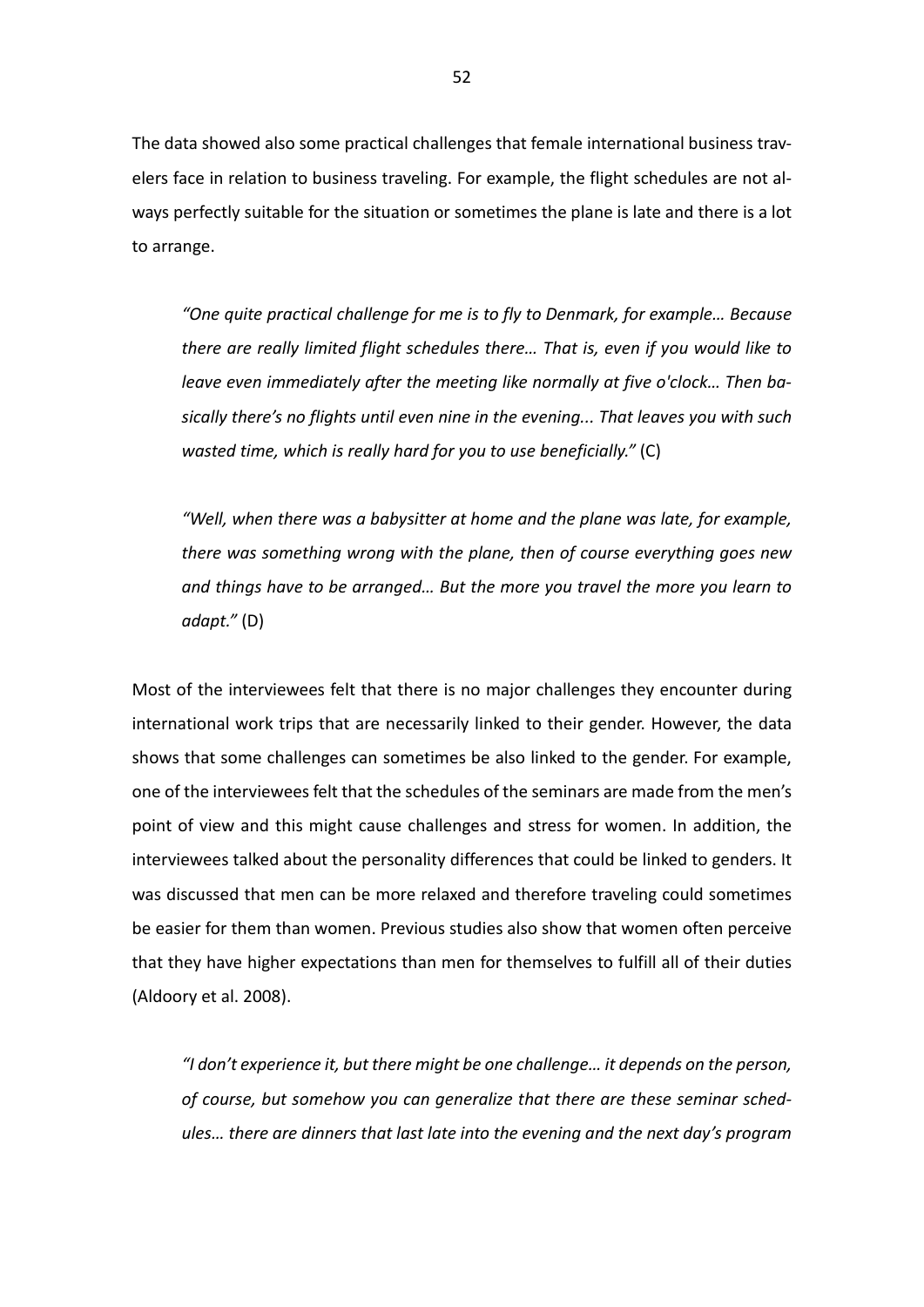*starts at eight in the morning, so they may have been done that scheduling badly… that is, men don't have to get dressed and make their hair and makeup [] that is something that I have sometimes thought that this has been made in view of men."*  (A)

*"I don't experience challenges that way… But on the other hand, when you are a woman then you stress about everything… going to the store and everything else… So, I could imagine that my boyfriend wouldn't even be able to think about what there is to do at home or if something important has to be taken care of… So like this little difference in personalities."* (C)

*"Yes, I believe there is a difference [] Yes, it is somehow a little easier for men to travel. [] Somehow for women, if you have a family, children and so on then that responsibility is some way different… [] somehow men are perhaps more relaxed."*  (D)

Few of the interviewees also stated that in case the culture of the destination country would not be accepting towards women in international positions, that could affect the challenges that women might encounter compared to men. Respectively the culture of the home country of the business traveler might cause different challenges for the women than men as international business travelers.

*"I do not believe there is a difference… I think anyone is just as tired because of traveling as any other… And like not being able to attend everything and so on… [] Maybe if I would travel to a country where it would not be so acceptable to travel alone as a woman… it might be different."* (B)

*"I don't really know, it definitely depends a lot on the person… But yes maybe a woman has more of a need to organize the home, although this, of course, cannot be generalized… But if a man travels a lot then in some cultures and families there*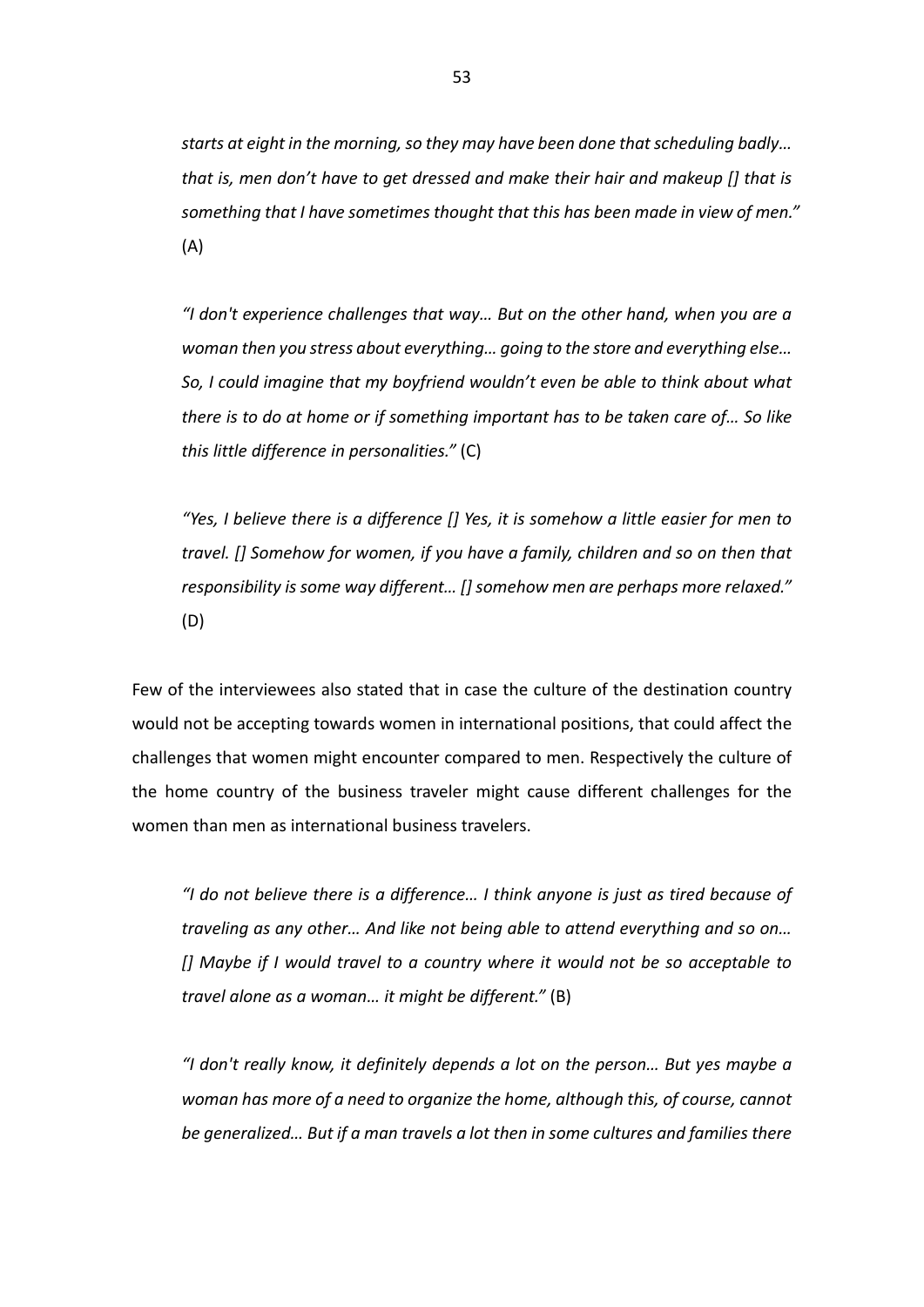*may be an assumption that a woman runs the home… But again this cannot be generalized because the situation depends so much on the family and culture and the position where people are… However, I have not experienced that any challenges have been related to the fact that I'm a woman."* (E)

In addition, the attitudes of the people around the business traveler females have caused challenges. Especially 15-20 years ago, when one of the interviewees was a single parent to young children the attitudes of other people were against her business traveling. The literature also states that one reason for the majority of female international business travelers being childless or unmarried is that outsiders may make accusations that women are not taking care of their children and families in the so-called with way when traveling for work (Mathur-Helm 2002; Challiol & Mignonac 2005).

*"Well if I think about 20 or 15 years ago and when my kids were little, then of course… When you were a single parent and had little kids… The attitude of quite a lot of people around me was that it is not up to a woman to leave children but to be at home to take care of them [] Apparently, the fact that the mother's place is at home, at least then, was still quite strongly present… Then we just had to think about what is right for our family and how the children will cope with it."* (D)

The research of the history of women in international positions shows that during the formative years (1980-1994) employers were reluctant to send women to international assignments as women were seen as too vulnerable to succeed abroad (Altman & Shortland 2001). However these perceptions are still somehow present as one of the interviewees felt that in her team, the leaders were unintentionally sending men rather than women on international assignments. The phenomenon where the organization was more comfortable sending men on an international business travels occurred not longer than about a year ago. However, this issue was discussed in the organization and in the end it seemed that the organization was sending more women to represent the organization that men.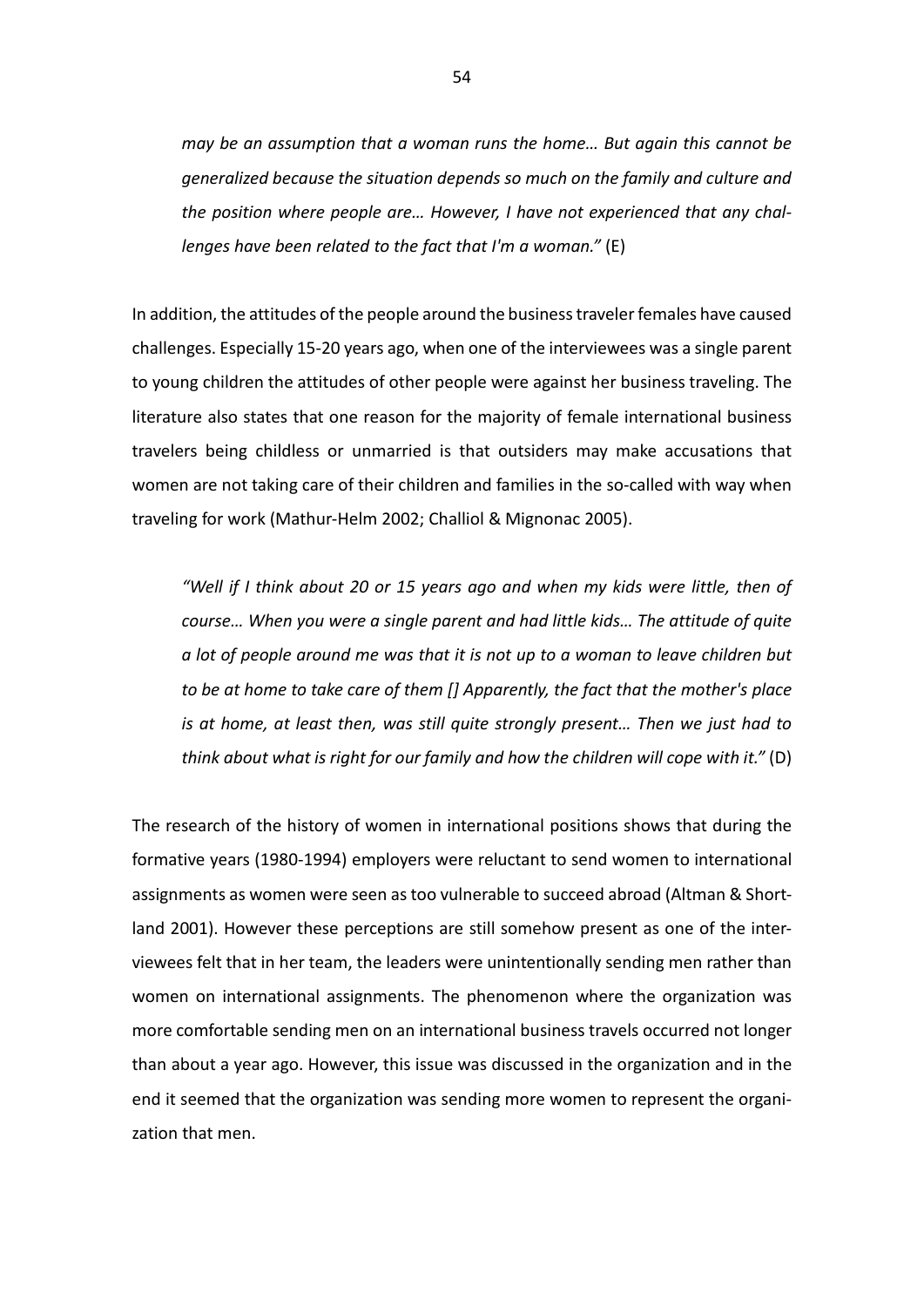*"There was this internal challenge in the organization… It was that men were more easily sent abroad to represent the organization than women… The following year, it turned the other way around… [] This was something that was sometimes discussed… like, why men were automatically sent to represent the organization… After all, women can do that too… [] Back then, there were two men as leaders… so they had quite masculine perspective on things… However, this was by no means an intentional situation and it changed after the discussions. "* (B)

Health and the ability to work is one topic that emerged from the collected data. The interviewees stated that traveling does affect their ability to work especially during the day or two after the trip. Tiredness and the recovery from the time difference and overall traveling does affect the efficiency and the level on concentration. Also previous research states that especially the lack and irregularity of sleep put a strain on the international business travelers body (DeFrank et al. 2000). Also issues with physical and mental performance has been reported among international business travelers (Burkholder et al. 2010).

*"Yes it does [affect the ability to work]… It's just that those days are so really long when you travel and then there is the recovery from them… I almost always have the situation that I come home in the evening and then I have a normal working day in the morning…. So yes it affects my ability to work in the way that I have not perhaps quite so on top of the things because I'm tired… and of course… when that workload accumulates because of the traveling then it affects the efficiency."* (C)

*"Sometimes when I came from a trip and was terribly tired the next day was affected… Of course when it is a week away from home and there is the time difference also… so of course it affects you physically and your ability to work."* (E)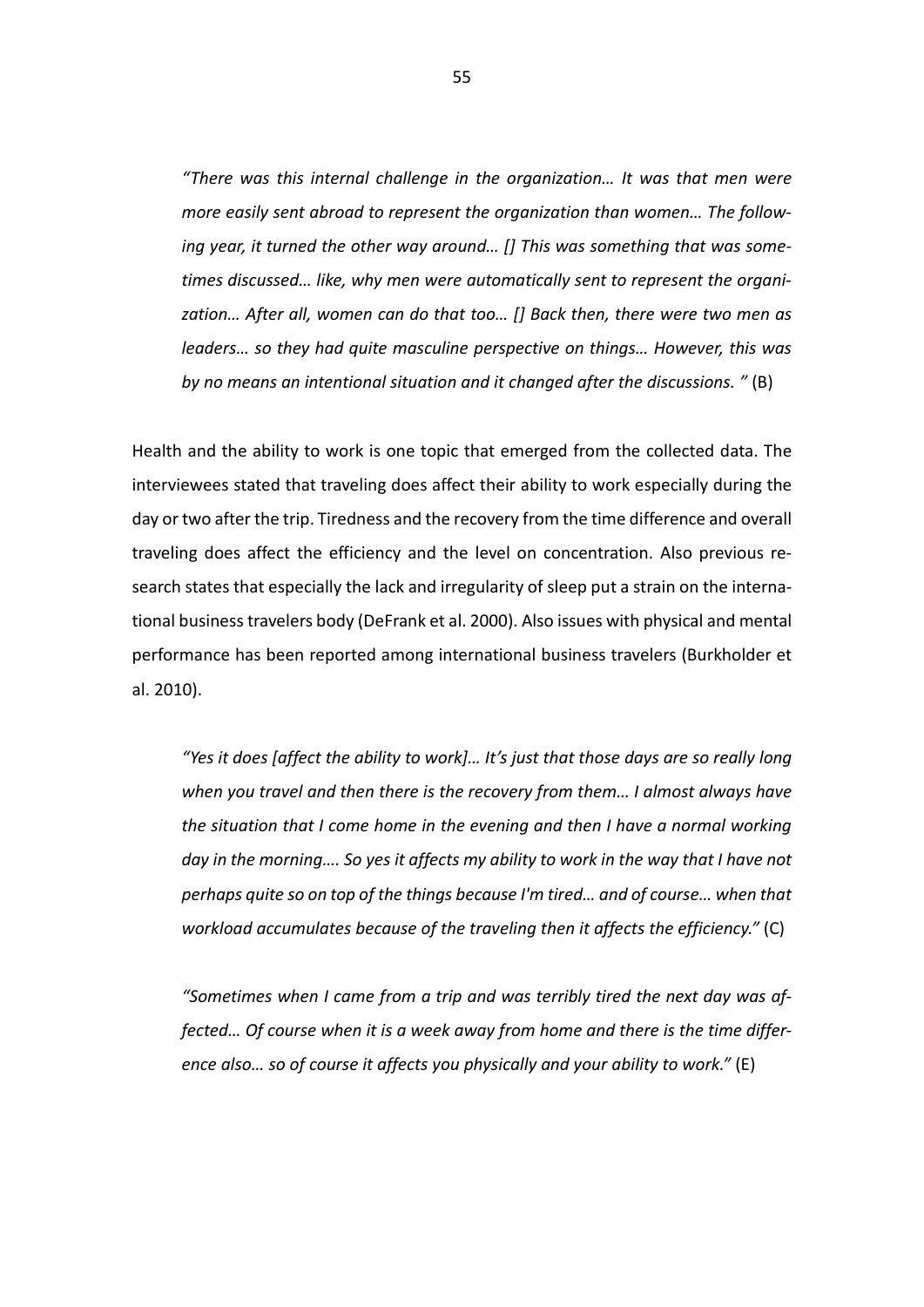"*Yes the traveling has affected my ability to work momentarily.. like if there is a four days trip then on a Friday at the office I may not be the most effective of all."*  (A)

Additionally, one of the interviewees stated that speaking a foreign language for a longer period does add to the stress. It has been also studied that it can be stressful to constantly interact with people from different cultural backgrounds (Cassidy 1992).

"*That, too, is a burden… speaking a foreign language… In a way, when you speak Finnish you don't have to think about anything… but even if your English is fluent, you still have to focus more on it... This is quite stressful*" (A)

## **5.2 Support offered for international business traveling females**

This section discusses the findings considering the second goal of this study. The second goal of the study is the support that the international business traveler females are getting and hoping from the organization. Additionally the findings related to the support from the families and friends of the international business traveling females are presented.

The data showed different practical policies of the organizations that makes the traveling easier for the international business travelers. For example, the travel agency booking the flights and accommodations, having the possibility work from home after the trip, permission to use taxi, and the flexible working hours are common practices in many organizations. Also earlier research shows that well-functioning system for travel arrangements is important for the success of the travel planning (Mäkelä & Kinnunen 2016). This is playing an important part of travelers well-being as different disruptions during travel do have a negative impact on that (Collings et al. 2007).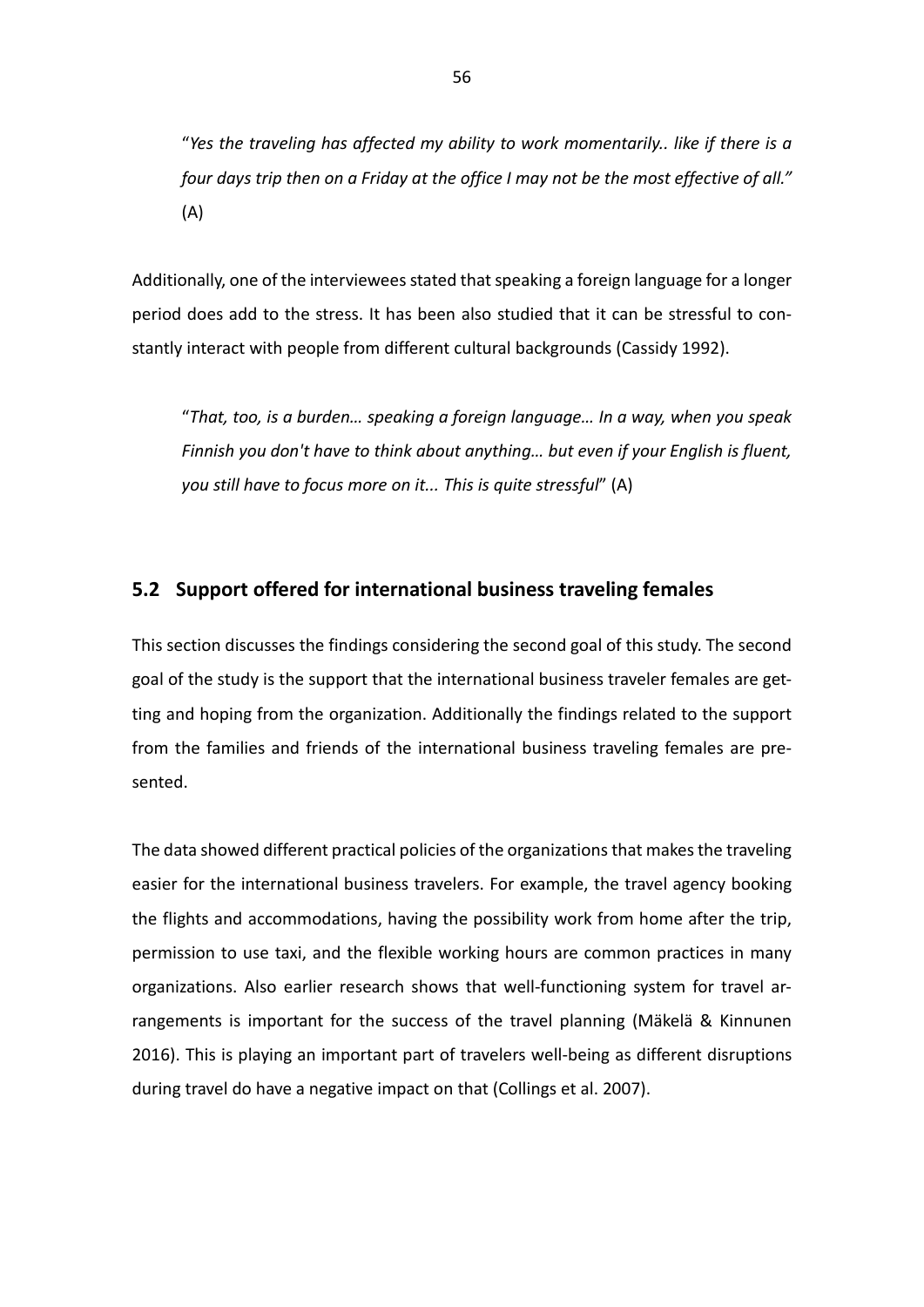*"In our company, the travel agency took care of everything so luckily I only had to tell them where I will be leaving from and when and to where… So all this is taken care of for me"* (D)

*"Well of course, for example, daily allowances, as such financial support [] the organization has supported in the sense that we are allowed to use a taxi, which makes the transition from one place to another much easier... We also have some online courses related to different cultures and business traveling. [] I have experienced the support given by the organization to be useful… it helps and motivates you to go on business trips in general… One training I did about the cultural differencesrelated to meeting practices, I experienced relatively useful and it has helped the way of working when in the destination country."* (C)

*"The practical support from the organization is that travel bookings are handled on my behalf… meaning I don't have to think about it myself… Insurance is also in order on behalf of the employer [] You also don't have to go to the airport by public transportation but you can take a taxi so it helps a lot when leaving in the morning… And the working hours are also very flexible."* (A)

*"The organization helps with travel arrangements… Also if there ever is something, for example, matters related to safety, clothing or the culture, there is always help available [] We have such a rule at work that if you come from a long trip and the flight comes even in the morning… then you don't have to go to work but you are able to work from home… It is really helpful."* (E)

The data showed that the international business travelers are quite satisfied with the support they are getting from the organization. Many of the interviewees did not come up with any additional support they would need from the organization. Also the moral support from the colleagues and the organization was seen as really important aspect. The possibility to delegate your tasks during your travels, getting prepared for the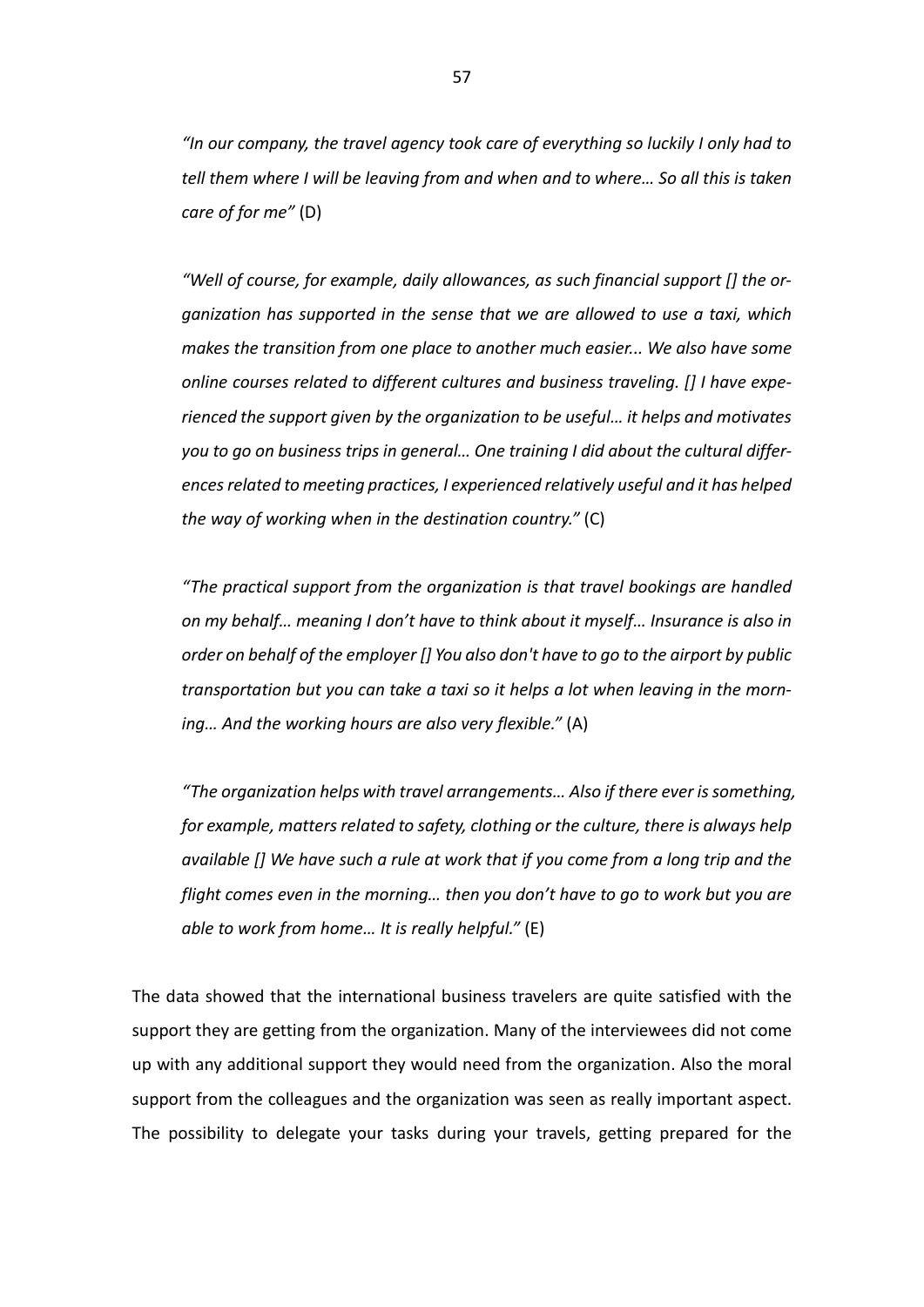meetings together, and discussing any possible problems with colleagues is really helpful for the international business traveler females. Also earlier research supports the statement of high social support from the colleagues to positively impact on travelers stress and pressure by reducing them (Welch & Worm 2006).

*"Definitely I am satisfied… The practices in my organization are very helpful… But the most importantly, I experience moral support…we go things through together… And if there is a problem then we think what to do about it together…I don't feel like I would need more support [from the organization]."* (E)

*"Yes I am really satisfied [] I am able to focus solely on my job [] Then also the help and support from colleagues… for example, if during my travels I get a call… I can delegate it because I do not have time myself when I'm a meeting, etc. therefore, there is also a lot of support on behalf of colleagues"* (A)

"*There is a lot of support for events that we go abroad for… And also, if you go on a trip on someone's behalf, you get prep, etc. [] I don't need more support, I don't really know what kind of support I would need on top of everything."* (B)

However, one of the interviewees reported that the support that she has received for the workload, that often increases during international business travels, has not met her hopes. Research shows that international business travelers often have to cope with additional workload during the times of travel and this causes a threat of exhaustion, frustration and depression (Ivancevich et al. 2003). As stated before, many of the international business traveler females felt that the possibility to delegate their tasks during the business trip is seen really helpful. It is clearly seen that also when this possibility is not available, this form of support is seen as important and hoped for.

*"I feel that I may need support for the fact that if I don't have time to check my emails while traveling… I shouldn't feel that those things still have to be taken care*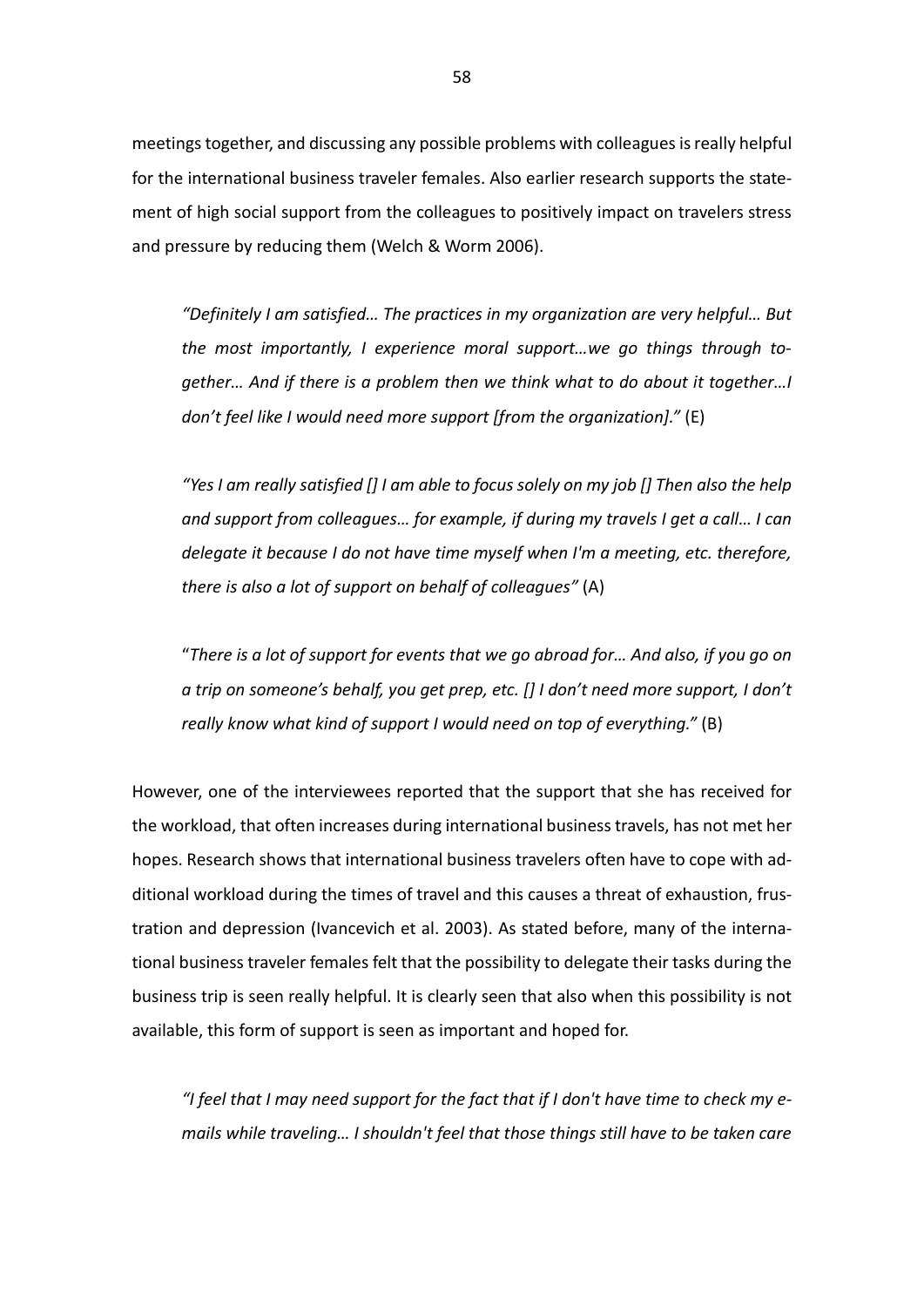*of at the same time… Sometimes it feels like you just have to take care of some urgent thing even if you are on a business trip and in meetings all day… I would wish such support and help that someone could momentarily help with my work, such a delegation practice."* (C)

After all, there is always something additional that could be offered to support international business travelers. For example, different type of training, increase in daily allowances, and the possibility to use the taxi was brought up as something not offered by some of organization. For example, as also studies have shown, multicultural training help international business travelers to adapt to international situations (Earley 1987; Black & Mendenhall 1990; Varma & Russel 2016). All of these additional benefits to the employee could however, be really helpful to the international business travelers. After all, the data shows that the international business traveler females are quite satisfied also without the additional support.

*"No separate training, for example, has been offered to us… But I think if asked, the team assistant would explain to me in more detail where I should go… But I feel like I'm doing really well without it."* (A)

*"Well sure an increase in daily allowances would be nice… Oh and also it would be helpful to be able to use taxi more often as it takes so much time to use the train from and to the airport… but that is also only a problem if you travel more often, otherwise it is okay."* (B)

The female international business travelers that have children felt that the support from the family and friends was extremely important. Grandparents and friends have been helping with the childcare when the mother is traveling. Also even getting the groceries on behalf of the traveler is helpful.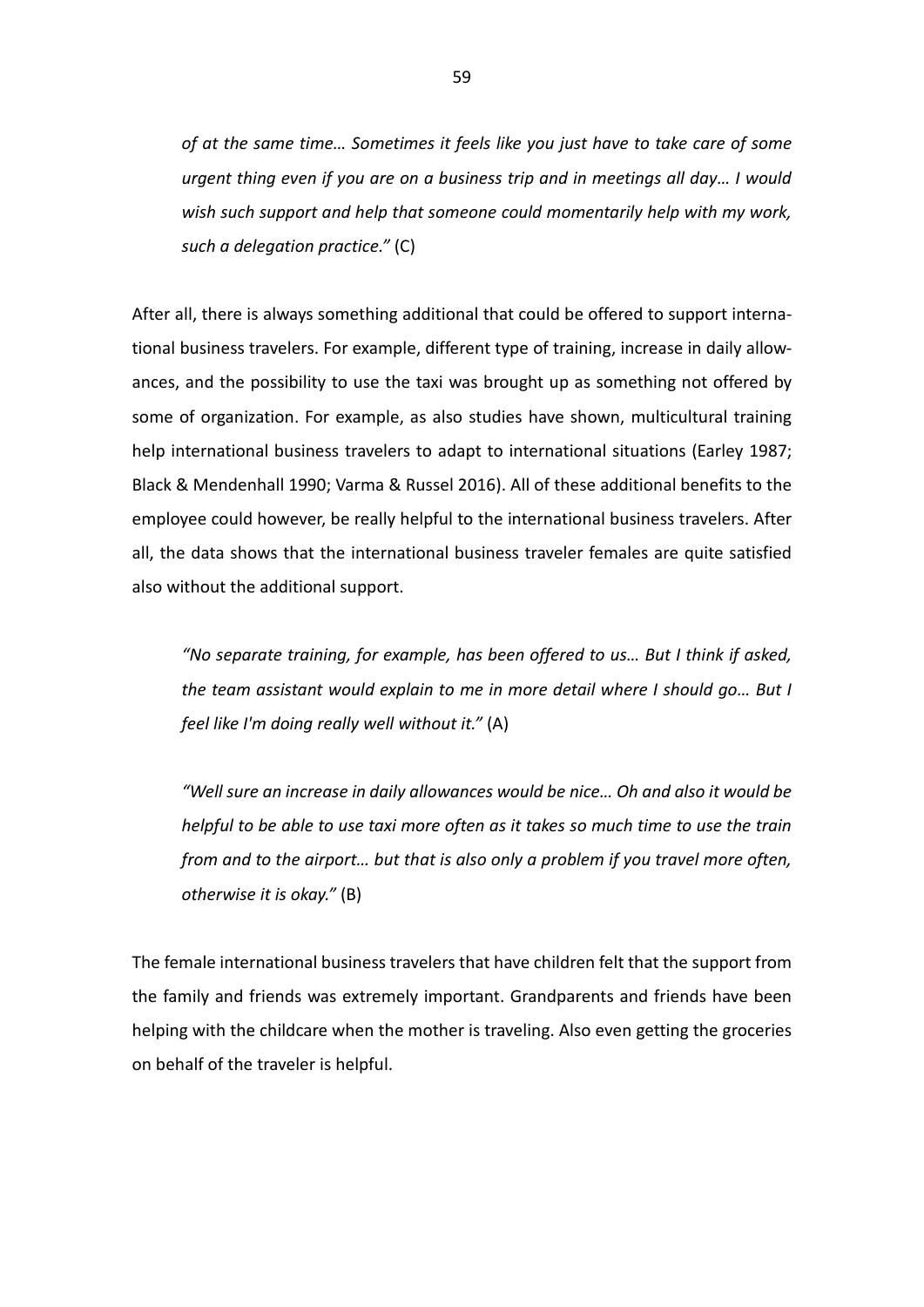*"Luckily there was my mother and the girls' grandmother that was able to help when I was on a business trip… so my mother took care of the children, she moved in with me. And then… fortunately… I have had great friends, even though they too have three children… they have taken care of my children when I've been on business trips. Plus then that neighbor's student girl lived with us [] and took care of those school pickups and so on."* (D)

*"The help with the babysitting, getting the groceries and so on… I would not survive without it, it is an absolute prerequisite…"* (E)

The data shows that also international business travelers without children have received support from their families and friends. The previous research shows that all these unplanned absences require understanding and flexibility from the personal environment of the international business traveler (Welch & Worm 2006). Just being encouraging and not opposing ones choice of pursuing a career as an international business traveler is seen really important form of support. However, the data shows that childless travelers did not feel that they require as much support as the travelers with children. They reported that the need for support could be different in case they had children of their own. It has also been stated in previous studies that the support from personal environment plays much bigger role when there are children in the family (Welch and Worm 2006).

"*At least no one in my immediate circle opposes my career as an international business traveler… That is perhaps the most important support… Because if thinking about any kind of guilty conscience about going on a trip that is not in any way your own choice, then it is wonderful that no one causes such a feeling… I've got good encouragement from my family and friends [] I don't need more, it might be a different thing if I lived in the same household with someone or had children."*  (A)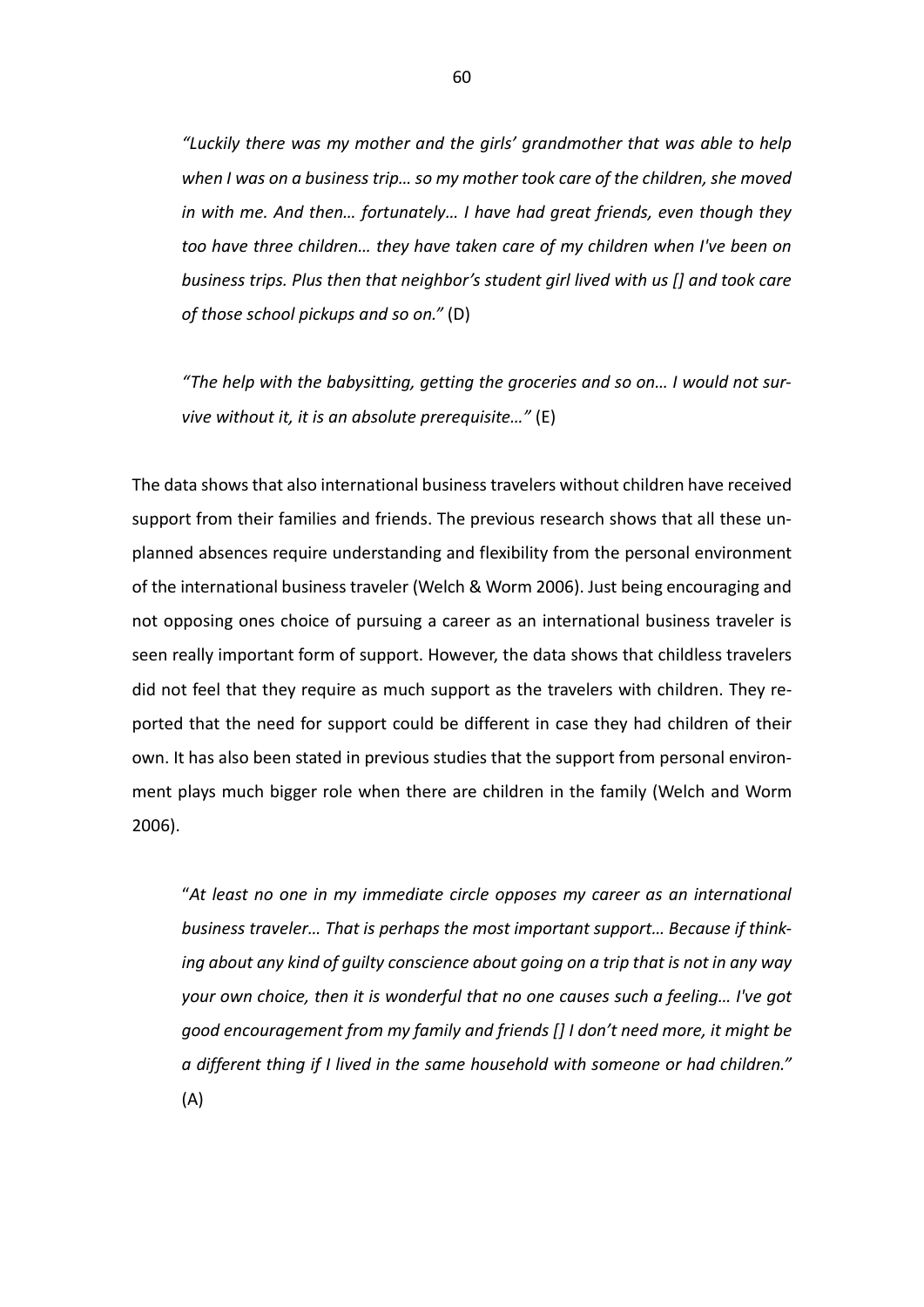*"I have had the understanding that I am often away… like, no one has ever been mad that I can't always participate [] I am quite satisfied with this. [] Definitely if I had children the situation would be different."* (B)

Overall, the data shows that the international business travelers feel that the support they are getting from their families and friends is sufficient. Many even reported that they have received all the support they could imagine from their immediate circle.

*"I cannot expect more support… I feel that they have given me all support for my travels."* (E)

*"I do not think there is anything else that I would need from my friends or family."*  (B)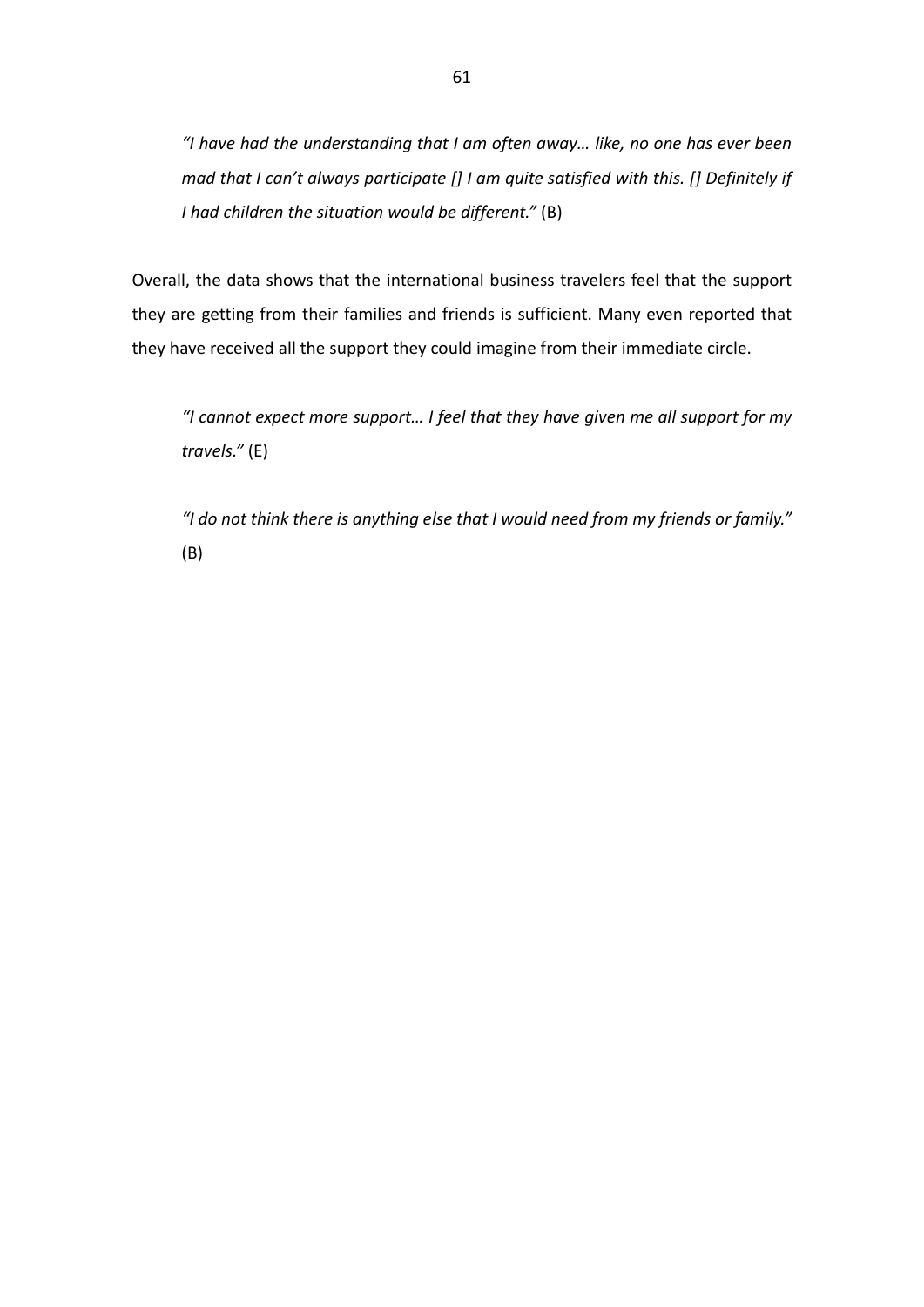# **6 CONCLUSIONS**

The goal of this thesis was to increase the understanding of the challenges international business traveler females face regarding their work life balance and how organizations could support them. In this final chapter the key findings of the research are summarized, and theoretical contributions and managerial implications are presented. Lastly, this chapter discusses the limitations of this study, also the suggestions for future research are given.

## **6.1 Key findings**

The findings of this study indicate that international business traveler females recognize the impact of international business traveling to their work life balance. The findings show different challenges that international business travelers face in relation to their work life balance. Additionally, the study identifies different ways how organizations, families and friends can support international business travelers to cope with work life balance. The key findings also provide answers to the research questions of this study.

The first research question of this study was **"What challenges female international business travelers face in relation to their work life balance?"**

All five interviewees stated that they have faced challenges related to business traveling and work life balance. Based on the findings the most stressful and challenging part of business traveling for females is the time before the trip and coming back home from the trip. Women have been reported to experience conflict with work and rest of life strongly before and after the trip (Westman et al. 2004). Before leaving for business trip there is a lot to prepare, for example packing, preparing for meetings and arranging babysitters. Moreover, the international business travelers often feel tired when coming home from the business trip. Also, the amount of workload often increases due to the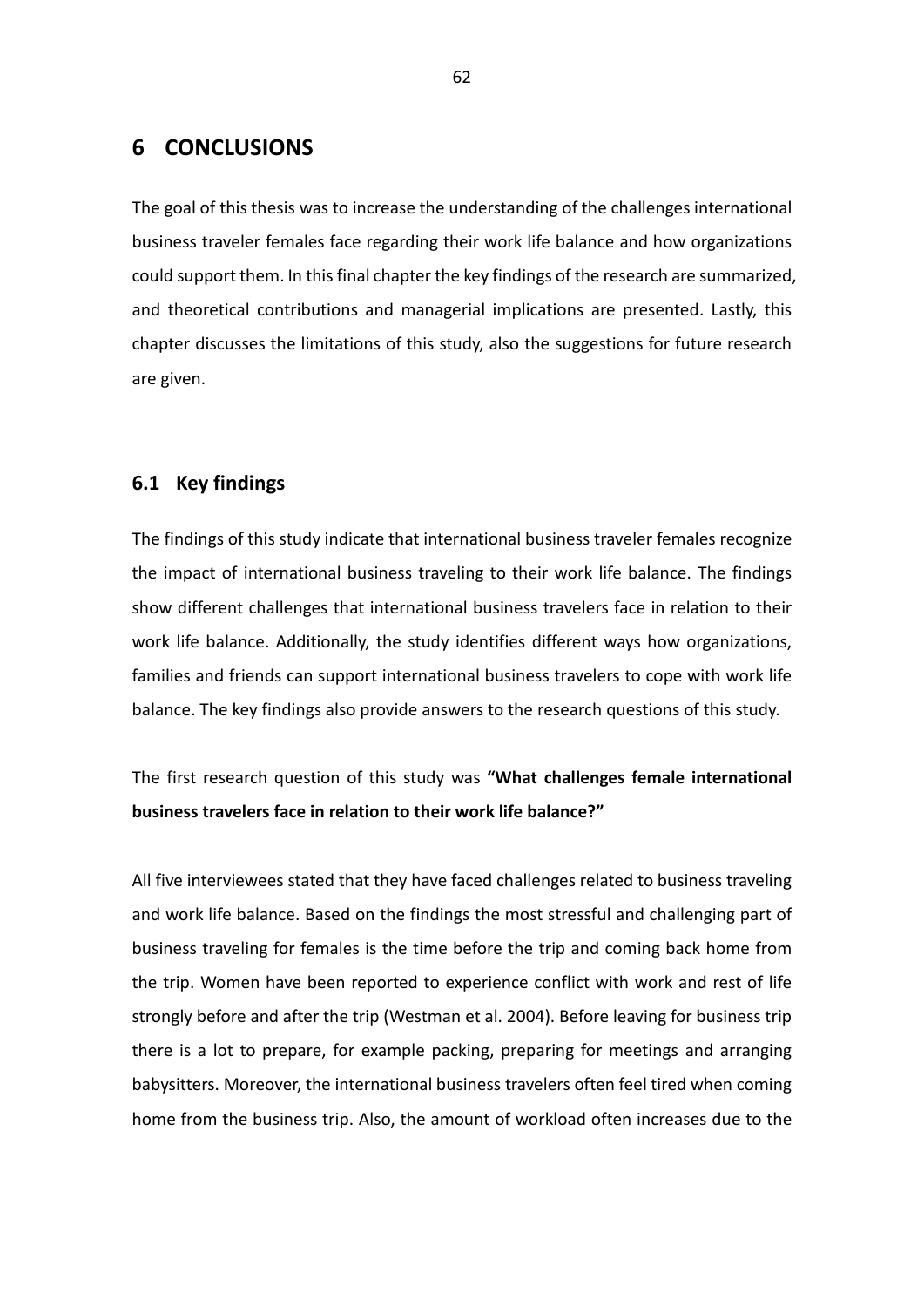business traveling and coping with this might lead to exhaustion and frustration (Ivancevich et al. 2003).

The findings of this study show that mostly international business traveler females do see that the challenges they have faced are not linked to their gender. However, some challenges were identified to be linked to the gender of the international business traveler. Women usually have higher expectations of themselves to fulfil all the duties they are imposed to (Aldoory et al. 2008). The interviewees felt that men have the tendency to be more relaxed and not to stress about the home life while traveling as women usually want to take care of everything and therefore, stresses about the home life also during travels. According to Williams and Alliger (1994) women think that they experience higher amount of housework related stress than men.

In addition, Mathur-Helm (2002) states that both, women themselves and outsiders do create prejudice and accusations that women are not taking care of their families in socalled right way when pursuing career as international business traveler. The findings of this study show that female international business travelers might face such attitudes towards them from people outside that it is not up to a woman to leave children at home. It is seen that the mother's place is at home.

The findings of this study show that international business traveler females often feel tired after the business trips. Recovering from time differences and overall traveling does often affect the efficiency and the level of concentration at work. Especially lack and irregularity of sleep put a strain on the international business travelers' body (DeFank et al. 2000).

The second research question was **"What kind of support international business traveler females get and want with work-life balance?"**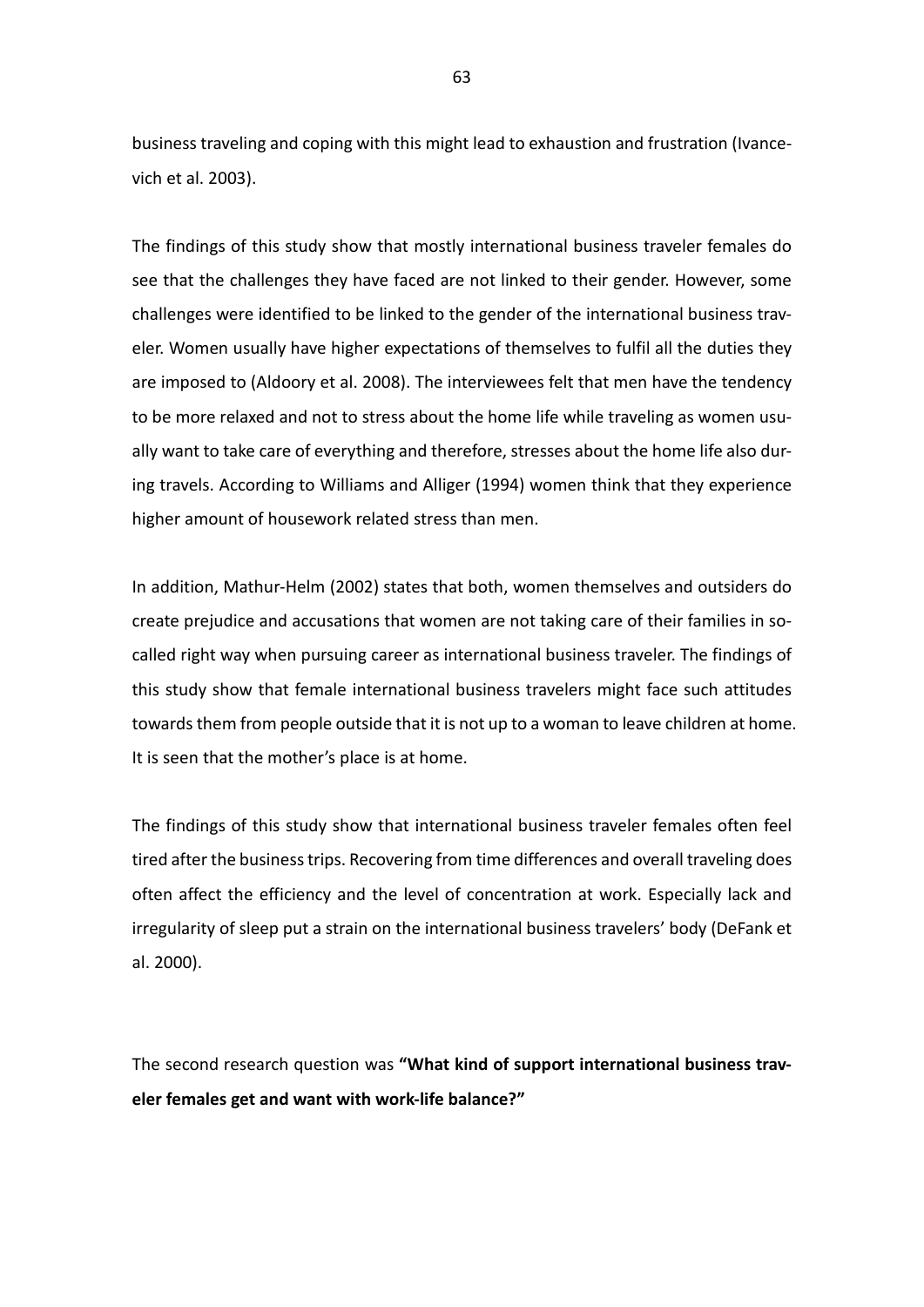The findings of this study clearly show that international business traveler females appreciate the support they receive from their organizations. Getting support from the organization and colleagues would be beneficial to international business traveler females (Varma & Russel 2016). Based on the findings of this study, especially the emotional support from the colleagues and the team is highly valued. The colleagues' willingness to help with additional workload and the possibility to delegate the tasks during the business trip are playing a big role for international business traveler females. High social support from the colleagues positively impacts on traveling stressors and pressure (Welch & Worm 2006).

There are many employee supporting practices to help international business travelers in particular, for example travel arrangement systems and multicultural training (Mäkelä & Kinnunen 2016). The findings of this study show that having the travel agency handling the bookings for the trip, permission to use taxi, and flexible working hours are commonly used support practices provided to the international business travelers. By providing supporting practices to the employees the organization can show their appreciation for international business travelers (Mäkelä & Kinnunen 2016).

The findings of this study also present that in case the organizations do not provide above mentioned support practices, they are still seen as important and hoped for. For example, in case the organization underestimates the impact that traveling has on employees and their workload it has been shown to increase the perceived work life conflict (Jensen 2014).

The importance of the emotional support is not limited only to the positive words from the boss or colleagues. Also positive words from family is part of the emotional support (Puchmüller & Fischlmayr 2016). As friendships are important part of individual's wellbeing and social skills, they are a large part of the social support system (Uchino 2004: 157-159) of international business traveler females.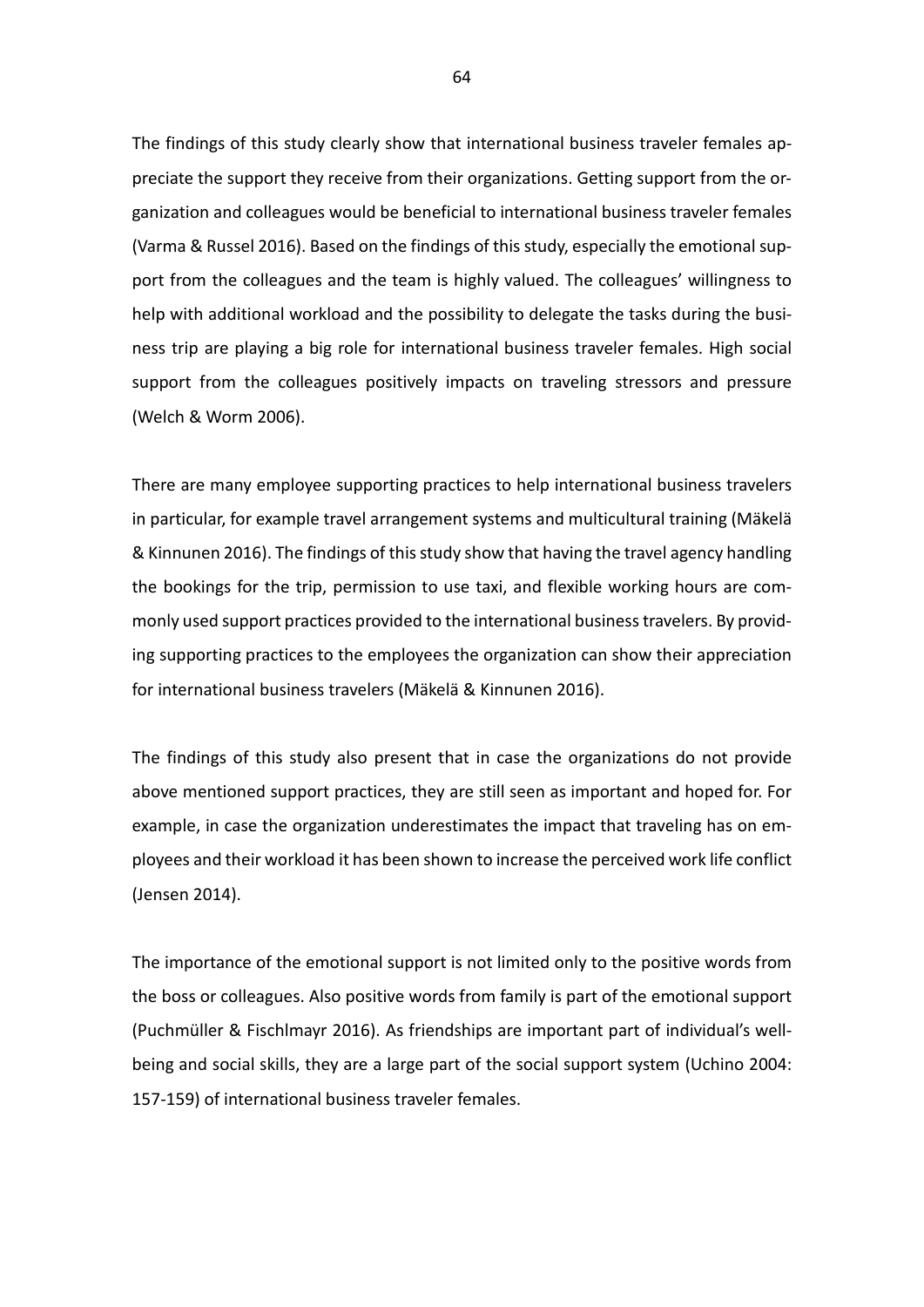In conclusion, the findings of this study show that international business traveler females whose organizations offer different support practices to their employees feel that they are able to achieve work life balance. Organizational support has been shown to increase job satisfaction and improving job performance (Ballout 2008). Employee support functions improve international business traveler females' success and satisfaction in both, work life and non-work life (Brough et al 2005).

## **6.2 Theoretical contributions**

The main contribution of this study is to increase understanding of the challenges female international business travelers face regarding their work life balance and how organizations and people close to the individual can support with that. As mentioned previously in the theory, the topic of females pursuing career in international business has been getting more attention in the field of international HR. However, the research has been widely focused on expatriates rather than international business travelers. Additionally, the differences between men and women as international business travelers and the support these women would need from the organizations are not as extensively researched.

By interviewing female international business travelers, this research offers in depth understanding of the challenges business traveling females face today while aiming for work life balance. The results support earlier research on the challenges women face as international business travelers. Further the results of this study contribute to the existing literature by highlighting the importance of organizational support for the work life balance of female international business travelers. Based on the findings, this study presents practical suggestions on how organizations can help international business traveler females.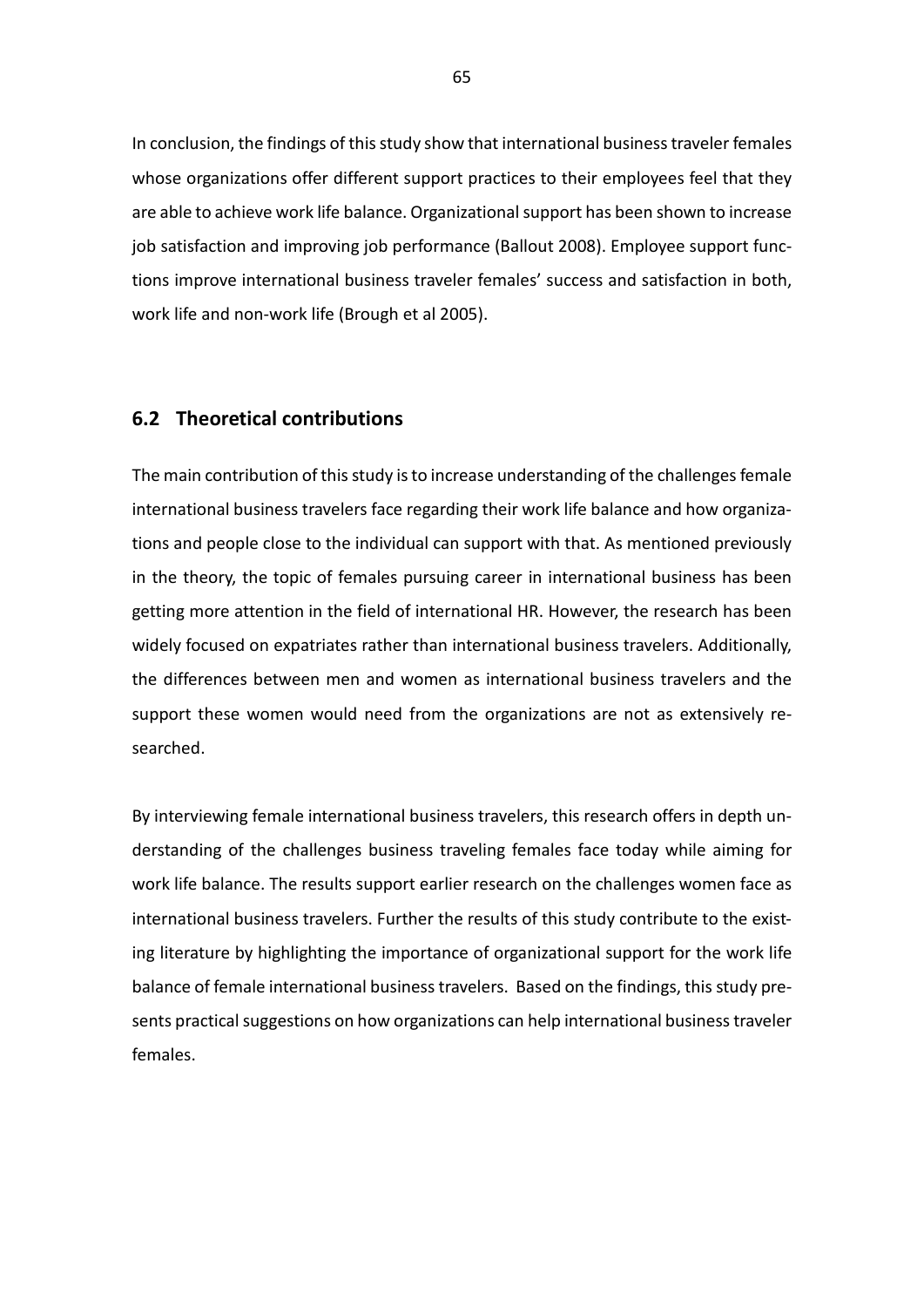## **6.3 Managerial implications**

The findings of this study show that international business traveler females can achieved work life balance with the help of organizations and people close to them. However, they also face numerous challenges related to work life balance and international business traveling. Moreover, some of the challenges are still linked to the gender of the business traveler. There might be a difference in the personalities of different genders as women feel that men might be a bit more relaxed in what comes to the home life, therefore, making it easier for them to balance work and non-work life. Some international business traveler females even feel that other people have accused them of not taking care of their children in a so-called right way or some organizations might still feel more comfortable sending men overseas than women. However, the findings show that mainly the challenges are the same for both women and men.

The findings of this study suggest that organizations should provide support for the international business travelers. Informational, emotional, and instrumental support provided by the company would help the international business travelers (House & Khan 1985). Especially emotional support from the colleagues and the boss is playing a major role for international business travelers females coping with work life balance. Moreover, different HR practices such as flexible working hours and places, help with the travel bookings, financial support, and training are appreciated by international business traveler females.

The findings indicate that international business traveler females also require much support from the family and friends. For business travelers without children, the understanding from the people close to them is important, as it is often difficult to make time to see friends and family. Furthermore, for business travelers with children the support from the people close to them plays even bigger role. Support can be given in many ways, as for example of practical support is helping with childcare and groceries. For emotional support family and friends should allow and encourage women pursuing career as an international business traveler.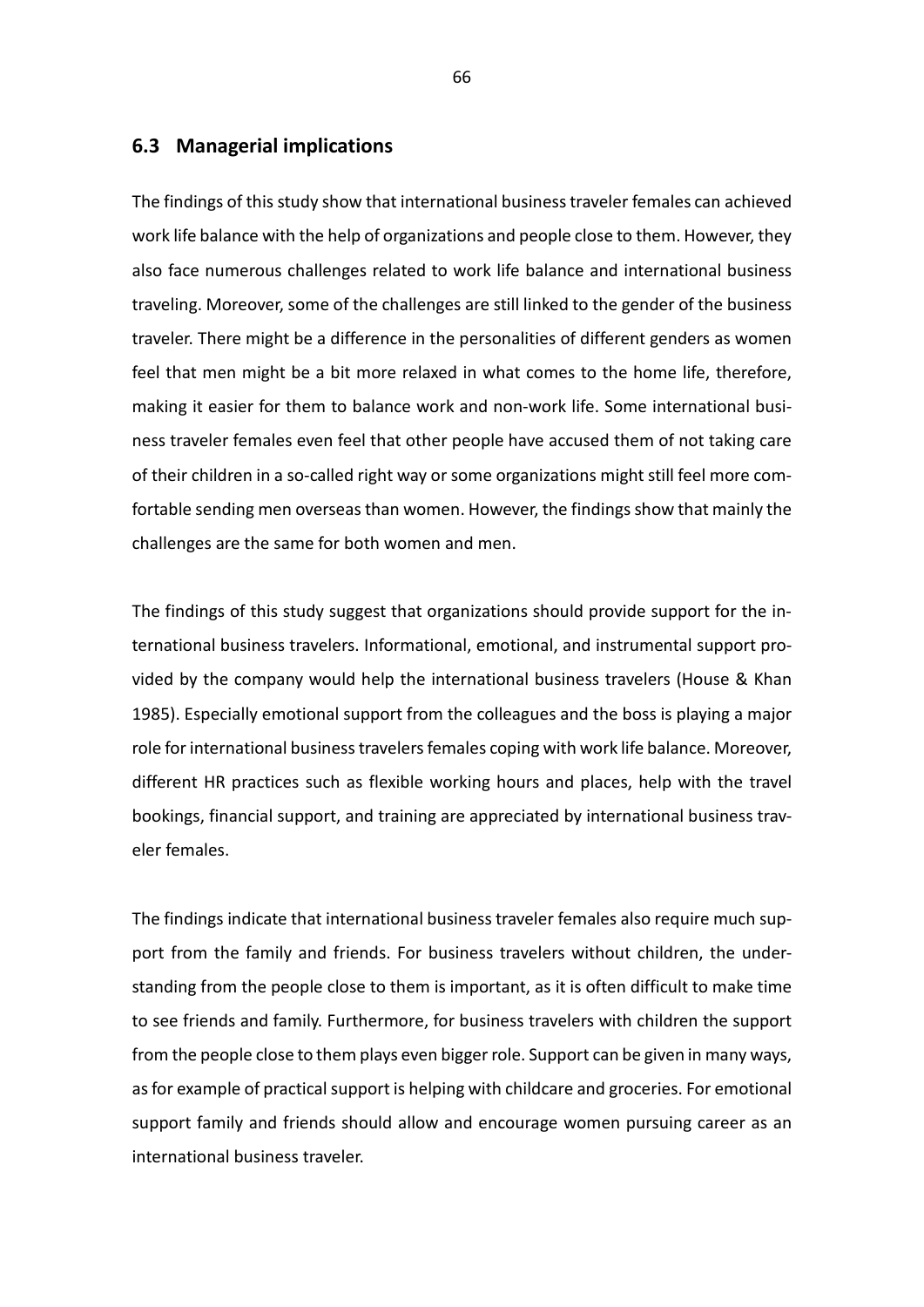#### **6.4 Limitations and future research suggestions**

This study, as all studies, has its limitations. First limitation of this study is the choice of methodology. As object of this study is to understand international business traveling's effect on international business traveler females' work life balance, a qualitative research approach is utilized. Thereby this is limiting the generalization of the findings of this study. The second limitation of the study is the range of the interviewees. There were five interviewees all from separate organizations. Additionally, all of the interviewees were Finnish citizens and the interviews were conducted in Finnish. Therefore, it can be argued that the level of the homogeneous of the target group would be rather high. Additional limitation of the study is the current situation with Covid-19. Many of the interviewees has not been traveling for work recently due to the pandemic and their perceptions of their work life balance as international business travelers might be different from before.

Based on the limitations, the suggestions for future research is offered. As the research focusing solely on female business travelers there are several possibilities for future research. This study focuses on the international business traveling from the perspective of the employees. In the future it would be interesting to research the topic from the employer point of view. Also, in this study the target group included both international business travelers with children and without. It would be interesting to conduct research focusing on these two groups separately. Additionally, the range of age and the length of the career of the interviewees in this study is rather wide. Therefore, it would be interesting to study the difference in international business travelers perceptions of their work life balance between the young professionals and more experienced travelers. Finally, one suggestion for future research is to conduct a comparable research in an international context as all of the participants in this study were Finnish.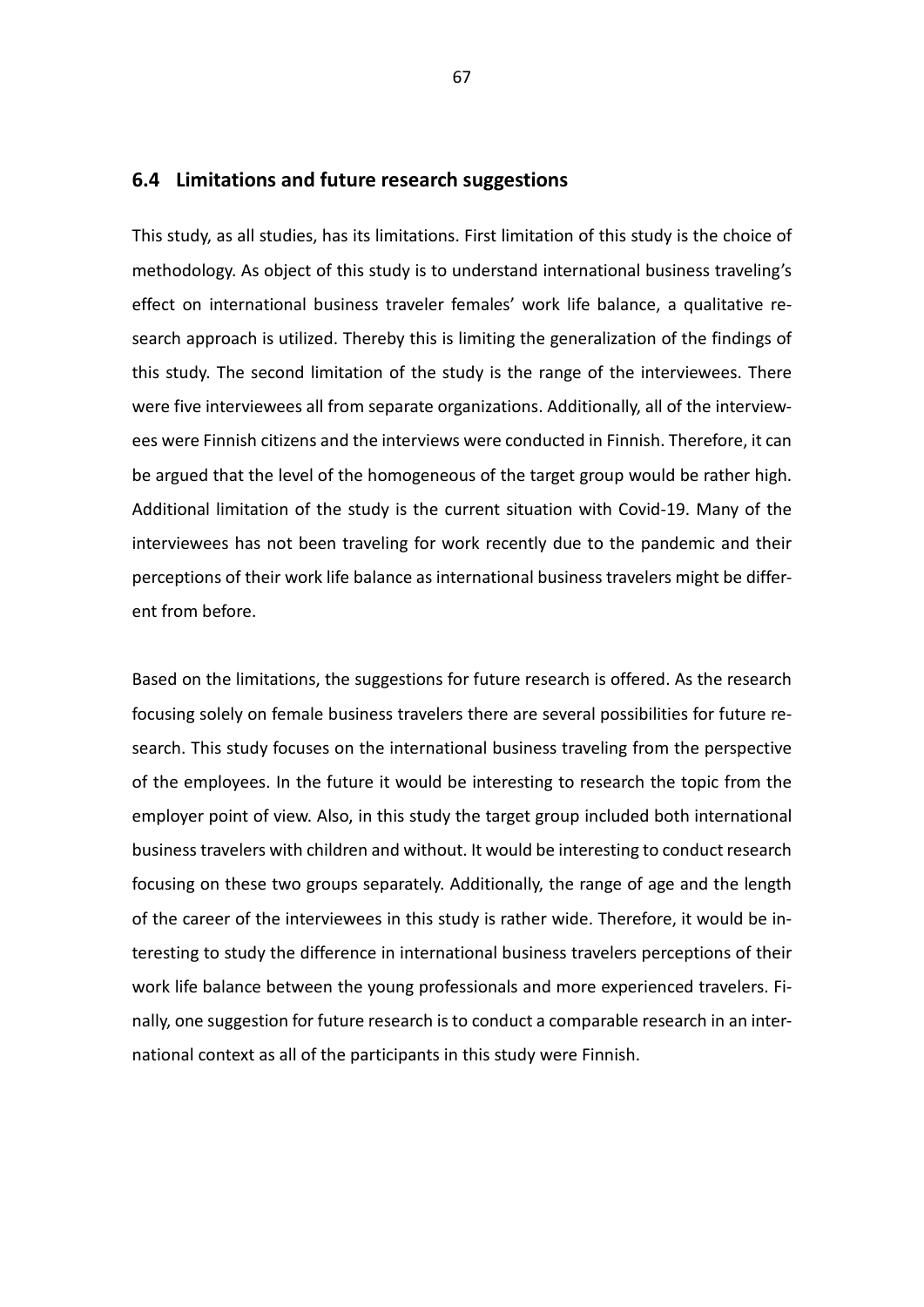## **REFERENCES**

- Abe, H. & R. L. Wiseman (1983). A cross-cultural confirmation of the dimensions of intercultural effectiveness. *International Journal of Intercultural Relations* 7:1, 53- 67.
- Adams, J, Khan, H., & Raeside, R. (2014). *Research Methods for Business and Social Science Students.* SAGE Publications.
- Adler, N. J. (1984a). Women do not want international careers: And other myths about international management. *Organizational Dynamics* 12:2, 66-79.
- Adler, N. J. (1984b). Expecting international success: Female managers overseas. *Columbia Journal of World Business* 19:3, 79-85.
- Adler, N. J. (1987). Pacific basin managers: A gaijin, not a woman. *Human Resource Management* 26:2, 169-191.
- Adler, N. J. (1994). Competitive frontiers: managing across borders. *Journal of Management Development* 13:2, 24-41.
- Aguilera, A. (2008). Business travel and mobile workers. *Transportation Research Part A: Policy and Practice* 42:8, 1109-1116.
- Aldoory, L., H. Jiang, E. L. Toth & B. Sha (2008). Is it still just a women's Issue? A study of work-life balance among men and women in public relations. *Public Relations Journal* 2:4, 1-20.
- Allen, T. D. (2001). Family-supportive work environments: The role of organizational perceptions. *Journal of Vocational Behavior* 58:3, 414-435.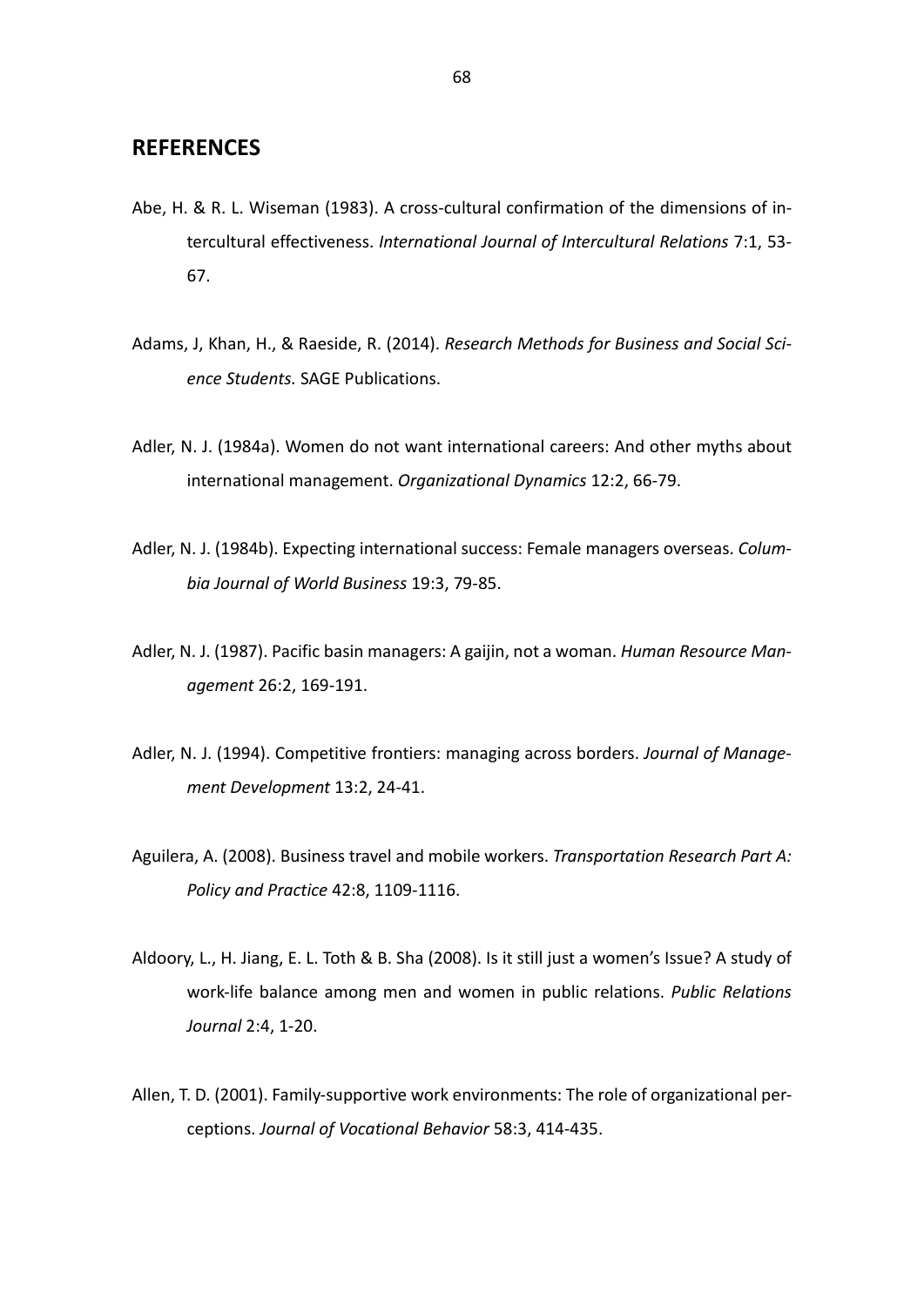- Allen, D., L. Shore & R. Griffeth (2003). The role of perceived organizational support and supportive human resource practices in the turnover process. *Journal of Management* 29:1, 99-118.
- Altman, Y. & S. Shortland (2001). Women, aliens and international assignments. *Women in Management Review* 16:3, 141-146.
- Altman, Y. & S. Shortland (2008). Women and international assignments: Taking stock a 25- year review. *Human Resource Management* 47:2, 199-216.
- Bakker, A. B. & E. Demerouti (2013). The Spillover-Crossover model. Teoksessa: *New frontiers in work and family research,* 54-70 Ed. J. Grzywacz & E. Demerouti. Hove: Psychology Press.
- Ballout, H. I. (2008). Work-Family conflict and career success: the effects of domain-specific determinants. *Journal of Management Development* 27:5, 437-466.
- Bergström, G. (2010). Consequences of overnight work travel for personal social relations: Problems, promises, and further repercussions. *Mobilities* 5:3, 369-386.
- Black, J. S. & M. Mendenhall (1990). Cross-cultural training effectiveness: A review and theoretical framework. *Academy of Management Review* 15:1, 113-136.
- Brough, P., M. P. O'Driscoll & T. J. Kalliath (2005). The ability of 'family friendly' organizational resources to predict work-family conflict and job and family satisfaction. *Stress and Health* 21:4, 223-234.
- Brown, J. P. (2005). My so-called life: How you can maintain the right work/life balance in 2005. *Public Relations Tactics* 12:1, 20.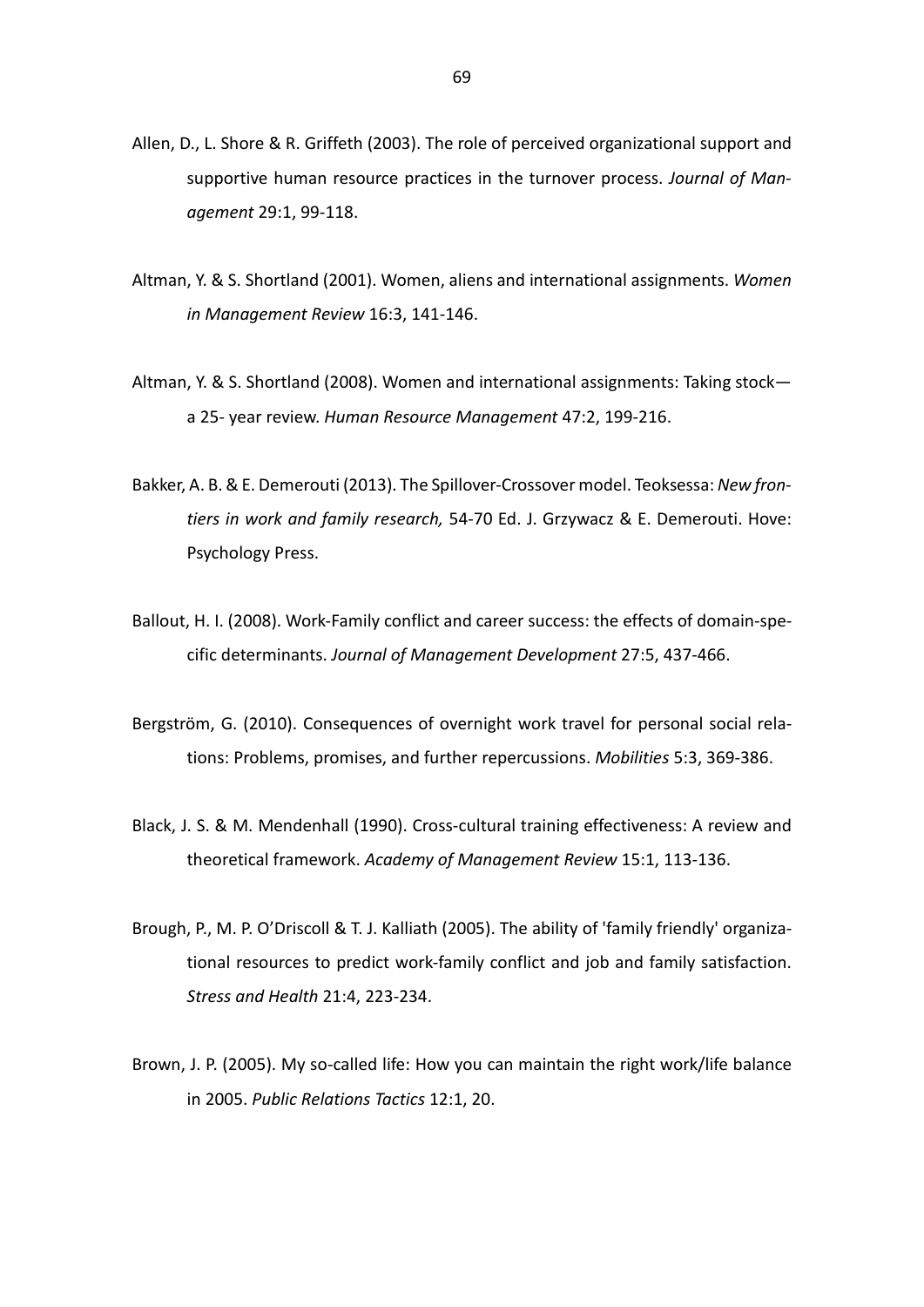- Burke, R. J. & M. C. Mattis (2005). *Supporting Women's Career Advancement: Challenges and Opportunities*. UK: Cheltenhamn.
- Burkholder, J., R. Joines, M. Cunningham-Hill & B. Xu (2010). Health and well-being factors associated with international business travel. *Journal of Travel Medicine*  17:5, 329-333.
- Caligiuri, P. M. & W. F. Cascio (1998). Can we send her there? Maximizing the success of women on global assignments. *Journal of World Business* 33:4, 394-416.
- Caligiuri, P. M. (2000). The big five personality characteristics as predictors of expatriate's desire to terminate the assignment and supervisor-rated performance. *Personnel Psychology* 53:1, 67-88.
- Carlson, D., C. Derr & L. Wadsworth (2003). The effects of internal career orientation on multiple dimensions of work-family conflict. *Journal of Family and Economic Issues* 24:1, 99-116.
- Casper, W., D. Weltman & E. Kwesiga (2007). Beyond family-friendly: the construct and measurement of singles-friendly work cultures. Journal on Vocational Behavior 70:3, 478-501.
- Cassidy, T. (1992). Commuting-related stress: Consequences and omplications. Employee Counselling Today, 4(2), 15-21.
- Challiol, H. & K. Mignonac (2005). Relocation desicion-making and couple relationships: A quantitative and qualitative study of dual-earner couples. Journal of Organizational Behavior 26:3, 247-274.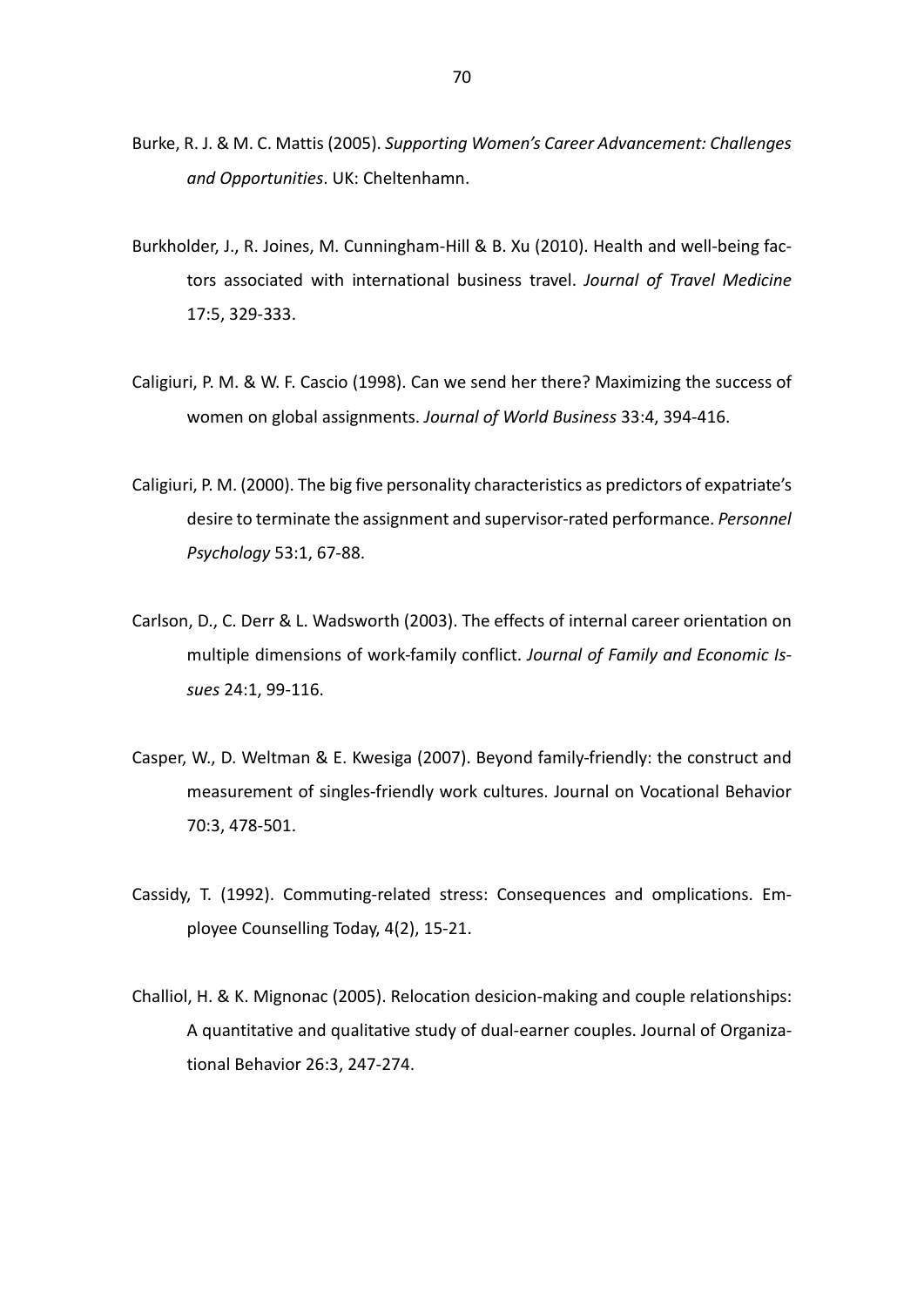- Chusmir, L. H. & N. T. Frontczak (1990). International management opportunities for women: women and men paint different pictures. International Journal of management 7, 295- 301.
- Clark, S. C. (2001). Work cultures and work/family balance. *Journal of Vocational Behavior* 58:3, 348-365.
- Collings D., H. Scullion & M. Morley (2007). Changing patterns of global staffing in the multinational enterprise: Challenges to the conventional expatriate assignment and emerging alternatives. *Journal of World Business* 42:2, 198-213.
- DeFrank, R. S., R. Konopaske & J. M. Ivancevich (2000). Executive travel stress: Perils of the road warrior. *Academy of Management Perspectives* 14:2, 58-71.
- Dvir, T., D. Eden & M. L. Banjo (1995). Self-fulfilling prophecy and gender: Can women be Pygmalion and Galatea? *Journal of Applied Psychology* 80:2, 253-270.
- Earley, P. C. (1987). Intercultural training for managers: A comparison of documentary and interpersonal methods. *Academy of Management Journal* 30:4, 685-698.
- Eriksson, P. & A. Kovalainen (2008). *Qualitative Methods in Business Research*. 1st ed. London: SAGE Publications Ltd. 337 p. ISBN: 978-1-4129-0316-5.
- Epstein, R. M. & E. M. Hundert (2002). Defining and assessing professional competence. *Jama* 287:2, 226-235.
- Espino, C. M., S. M. Sundstrom, H. L. Frick, M. Jacobs & M. Peters (2002). International business travel: impact on families and travellers. *Occupational and environmental medicine* 59:5, 309-322.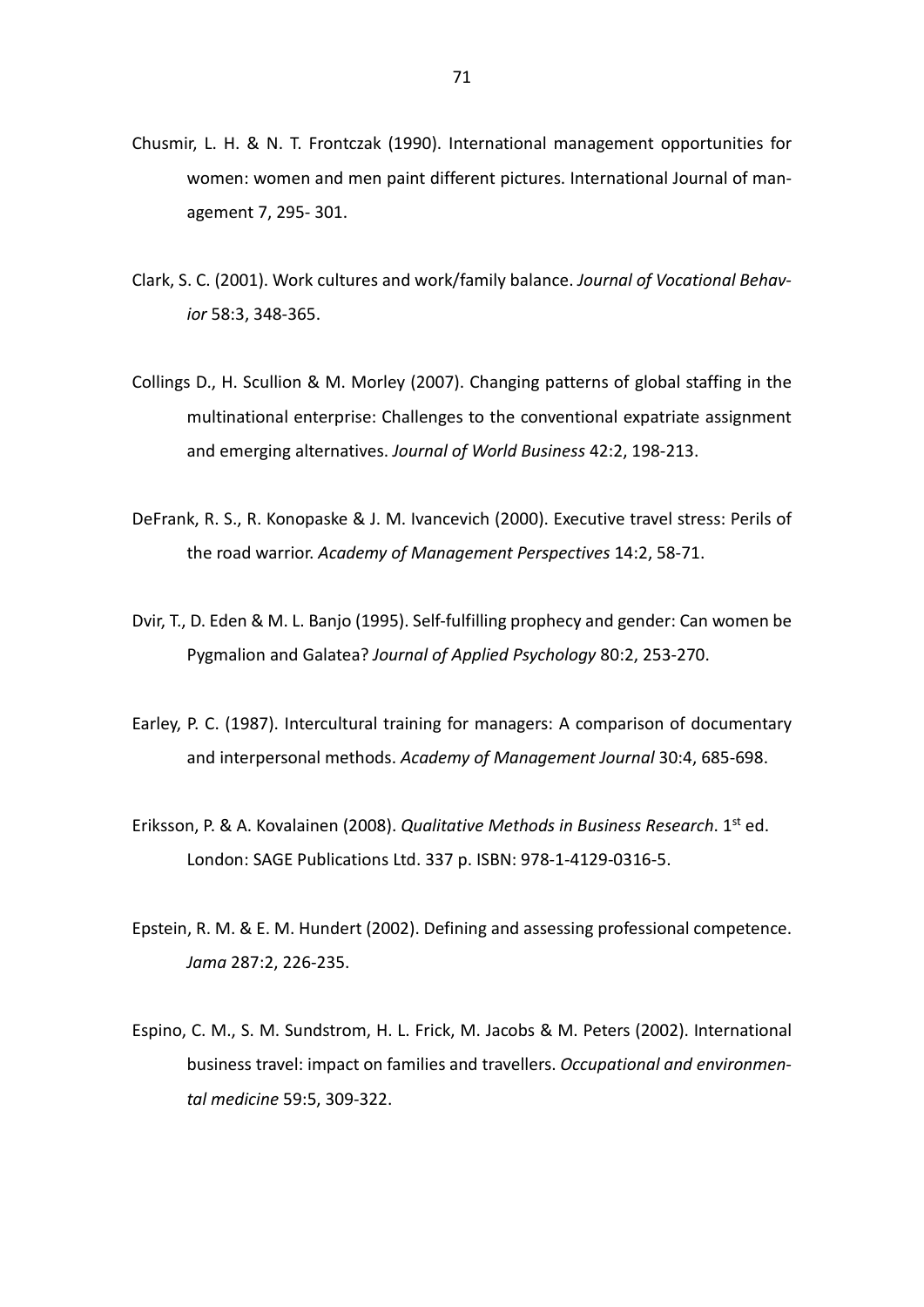- Felstead, A., N. Jewson & S. Walters (2005). the shifting locations of work: new statistical evidence on the spaces and places of employment. *Work, Employment & Society*  19:2, 415-431.
- Fischlmayr, I. C. & K. M. Puchmüller (2016). Married, mom and manager how can this be combined with an international career? *International Journal of Human Resource Management* 27:7, 744-765.
- Fischlmayr, I. & I. Kollinger (2013). Work Life Balance up in the Air Does Gender Make a Difference between Female and Male International Business Travelers? *Zeitschrift für Personalforschung* 27, 195-223.
- Forster, N. (1999). Another 'glass ceiling'?: The experiences of women professionals and managers on international assignments. *Gender, Work and Organization* 6:2, 79- 90.
- Garret, R. & J. Danziger (2007). Which telework? Defining and testing a taxonomy of technology-mediated work at a distance. *Social Science Computer Review* 25:1, 27-47.
- Greenhaus, J. H. & N. J. Beutell (1985). Sources of conflict between work and family roles. *The Academy of Management Review* 10:1, 76-88.
- Greenhaus, J. H. & G. N. Powell (2006). When work and family are allies: A theory of work- family enrichment. *Academy of Management Review* 31:1, 72-92.
- Guthrie, J. P., R. A. Ash & C. D. Stevens (2003) Are women better than men? Personality differences and expatriate selection. *Journal of Managerial Psychology* 18:3, 229- 243.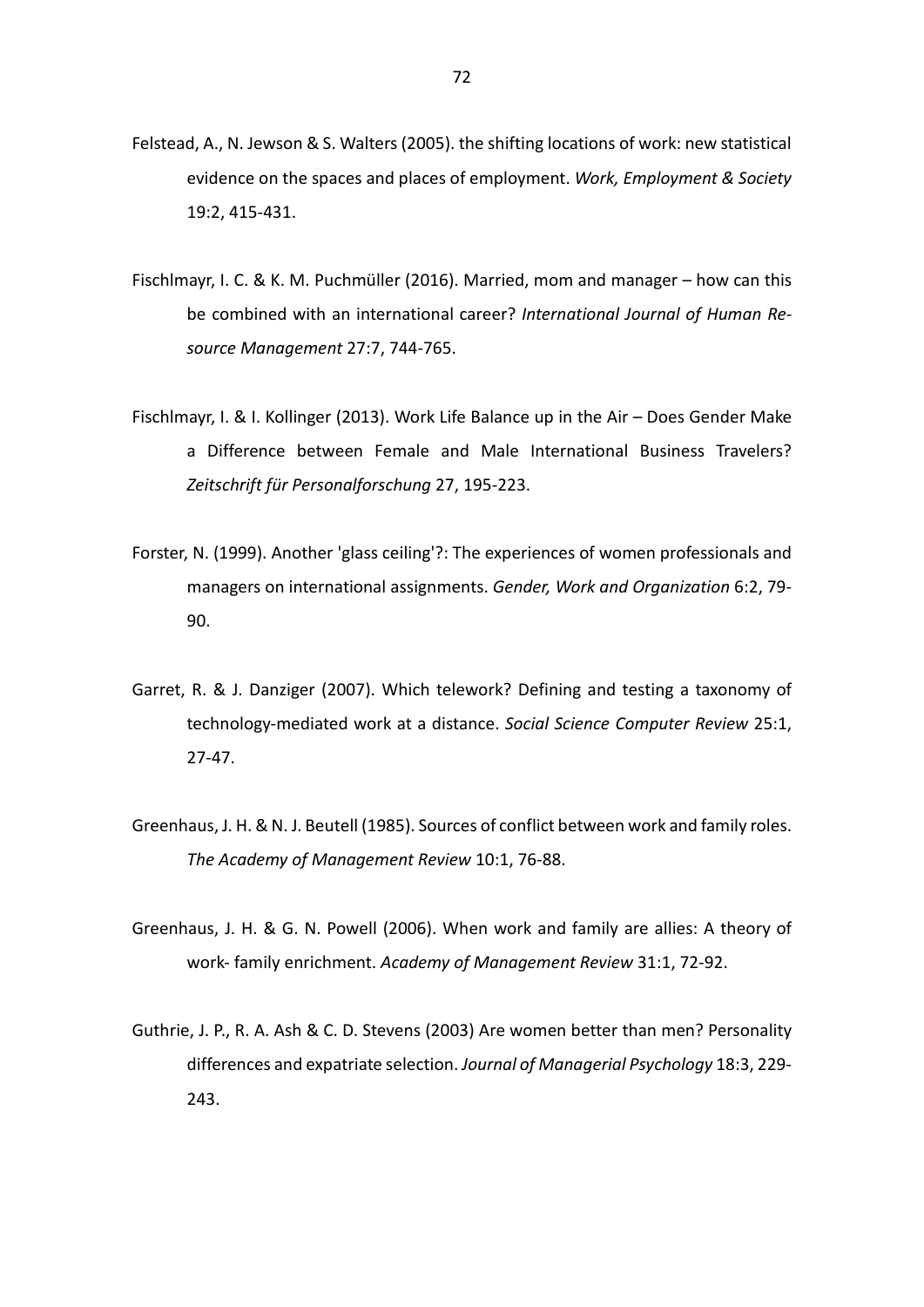- Harris, H. (1993). Women in international management: opportunity or threat? *Women in Management Review* 8:5, 9-14.
- Harris, H. (1995). Women's role in (international) management. Teoksessa: *International Human Resource Management,* 357-386. Ed. Joris van Ruysseveldt & Anne-Wil Harzing. London: Sage.
- Harvey, M. G. (1985). The executive family: An overlooked variable in international assignments. *Columbia Journal of World Business* 20:1, 84-92.
- Harvey, M., H. Mayerhofer, L. Hartmann & M. Moeller (2010). Corralling the "Horses" to staff the global organization of 21st century. *Organizational Dynamics* 39:3, 258- 268.
- Haslberger, A. (2010). Gender differences in expatriate adjustment. *European J. Of International Management* 4:1/2, 163-183.
- Hill, C. & K. Tillery (1992). What do male/female perceptions of an international business career suggest about recruitment policies? *S.A.M. Advanced Management Journal* 57:2, 10-14.
- Hochschild, A. (1989). *The Second Shift.* New York: Viking.
- Holley, D., J. Jain & G. Lyons (2008). Understanding business travel time and its place in the working day. *Time & Society* 17:1, 27-46.
- House, J.S. and Kahn, R.L. (1985). *Measures and concepts of social support.* In Cohen, S. and Syme, S.L. (Eds), Social Support and Health, Academic Press, New York, NY, pp. 83-108.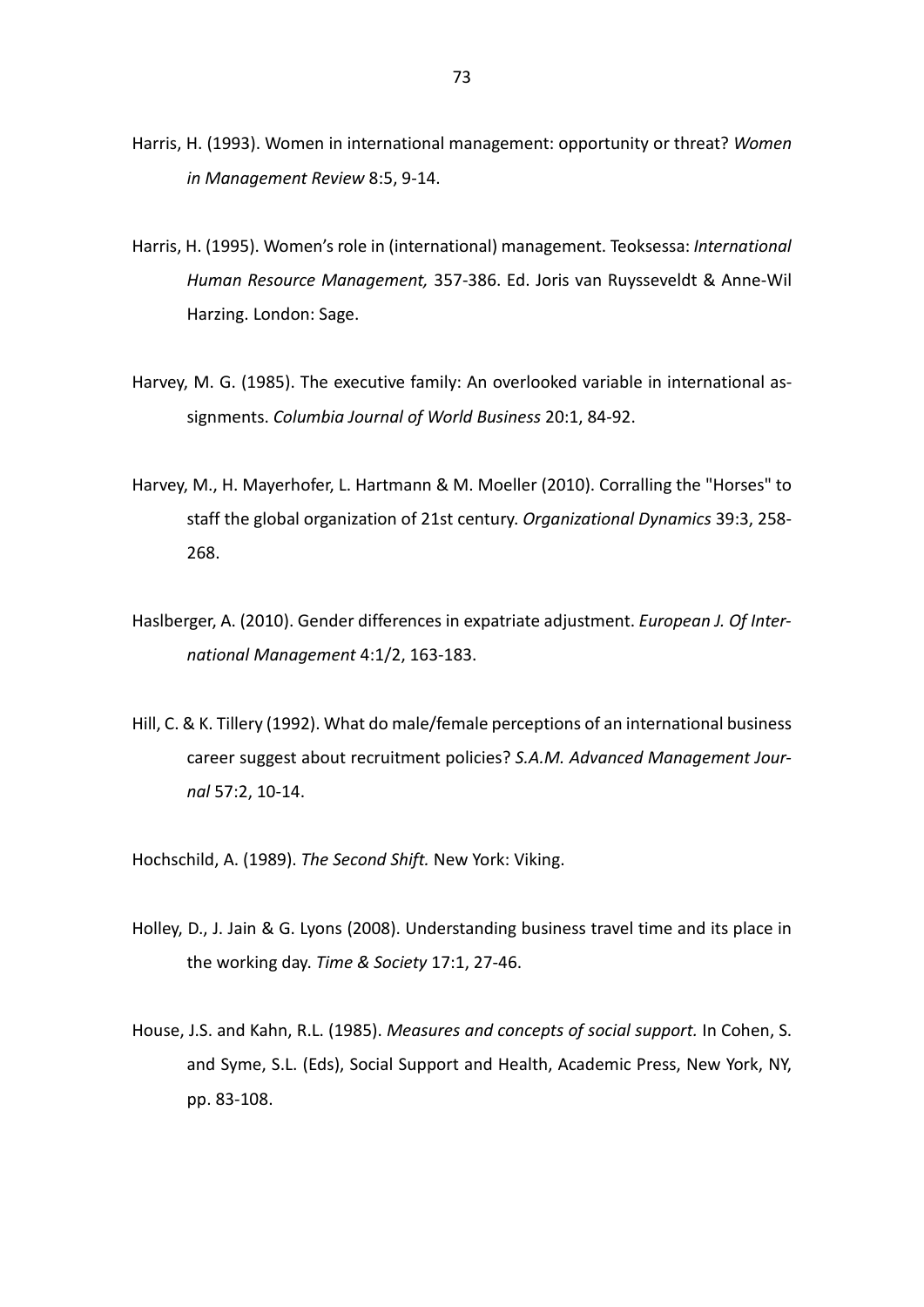- Houston, D. M. (2005). *Work-Life Balance in the 21st Century*. New York, NY: Palgrave Macmillan, London.
- Hox, J. J., & Boeije, H. R. (2005). *Data collection, primary versus secondary.*
- Ivancevich, J. M., R. Konopaske & R. S. Defrank (2003). Business travel stress: A model, propositions and managerial implications. *Work & Stress* 17:2, 138-157.
- Izraeli, D. N., M. Banai & Y. Zeira (1980). Women executives in MNC subsidiaries. *California Management Review* 23:1, 53-63.
- Jensen, M. T. (2014). Exploring business travel with work-family conflict and the emotional exhaustion component of burnout as outcome variables: The job demands-resources perspective. *European Journal of Work and Organizational Psychology* 23:4, 497-510.
- Julkunen, R., J. Nätti & T. Anttila (2004). *Aikanyrjähdys. Keskiluokka työn puristuksessa.*  Tampere: Vastapaino.
- Kelly, E., E. Kossek, L. Hammer, M. Durham, J. Bray, K. Chermack, L. Murphy & D. Kaskubar (2008). Getting there from here: research on the effects of work-family initiatives on work-family conflict and business outcomes*. The Academy of Management Annals* 2:1, 305-349.
- Kinnunen, U. & S. Mauno (1998). Antecedents and outcomes of work-family conflict among employed women and men in Finland. *Human Relations* 51:2, 157-177.
- Kinnunen, U., J. Rantanen, S. Mauno & M. C. Peeters (2014). Work-Family Interaction. Teoksessa: *An Introduction to Contemporary Work Psychology*, 267-288. Ed. M. C.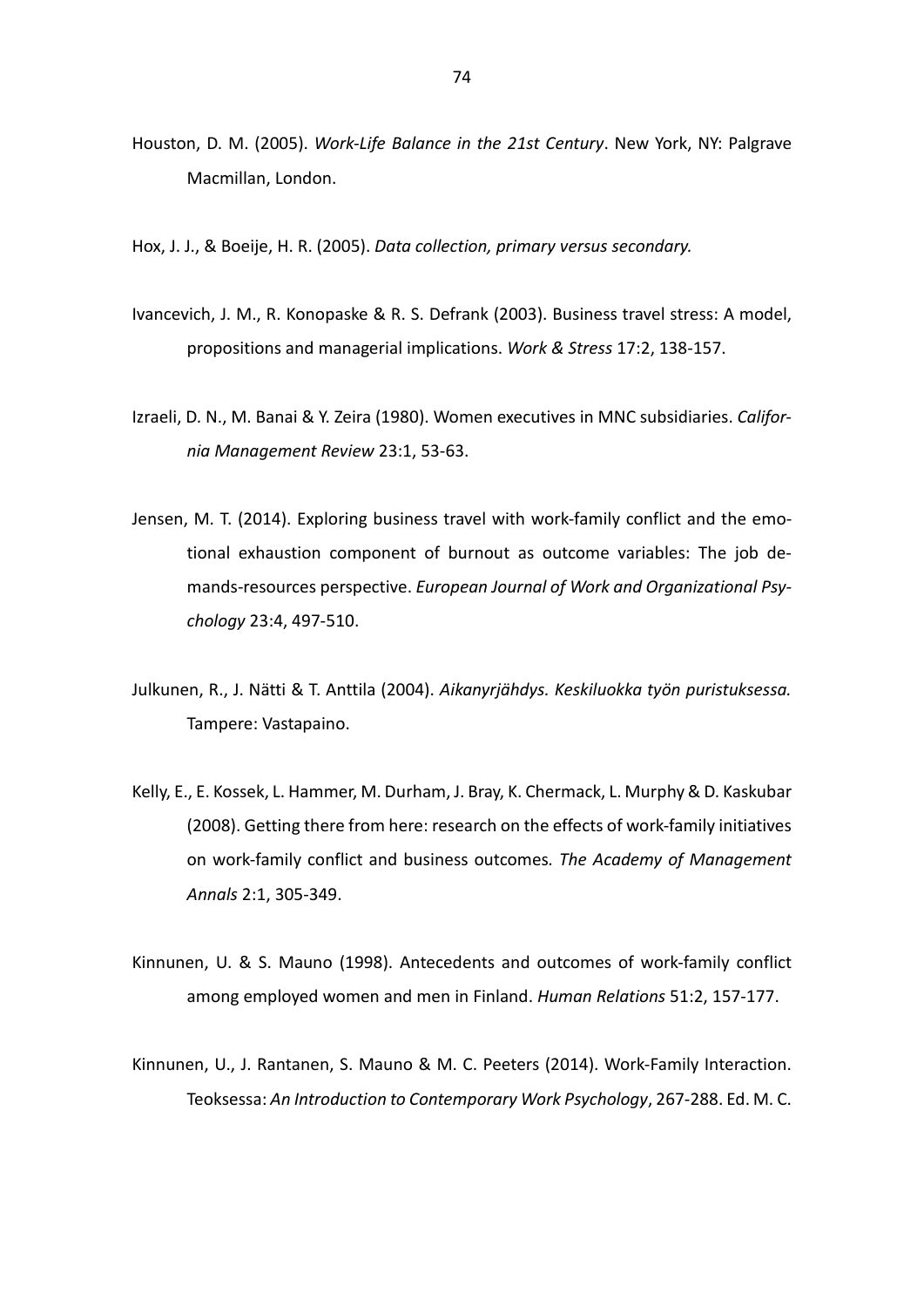- Kurkland, N. & D. Bailey (1999). The Advantages and Challenges of Working Here, There, Anywhere, and Anytime. *Organizational Dynamics*, 23:2, 53-68.
- Lambert, S. J (1990). Processes linking work and family: A critical review and research agenda. *Human Relations* 43:3, 239-257.
- Lapierre, L. M., P. E. Spector, T. D. Allen, S. Poelmans, C. L. Cooper, M. P. O'Driscoll, J. I. Sanchez, P. Brough & U. Kinnunen (2008). Family-supportive organization perceptions, multiple dimensions of work.family conflict, and employee satisfaction: A test of model across five samples. *Journal of Vocational Behavior* 73:1, 92-106.
- Liese, B. (2000). *International business travel and stress: Common ground for the individual and the organization.* Paper presented at the International Travel Health Symposium on Stress, the Business Traveler and Cor- porate Health. Washington, DC: The World Bank.
- Liese, B., K. A. Mundt, L. D. Dell, L. Nagy & B. Demure (1997). Medical insurance claims associated with international business travel. *Occupational and environmental medicine* 54:7, 499-503.
- Linehan, M. & J. S. Walsh (2000). Work-family conflict and the senior female international manager. *British Journal of Management* 11:3, S49-S58.
- Lowe, K. B., M. Downes & K. G. Kroeck (1999). The impact of gender and location on the willingness to accept overseas assignments. *International Journal of Human Resource Management* 10:2, 223-234.
- Malara, Y. B. (1998). *Comparing models of work-family relations.* Ann Arbor: Bell & Howell Information and learning.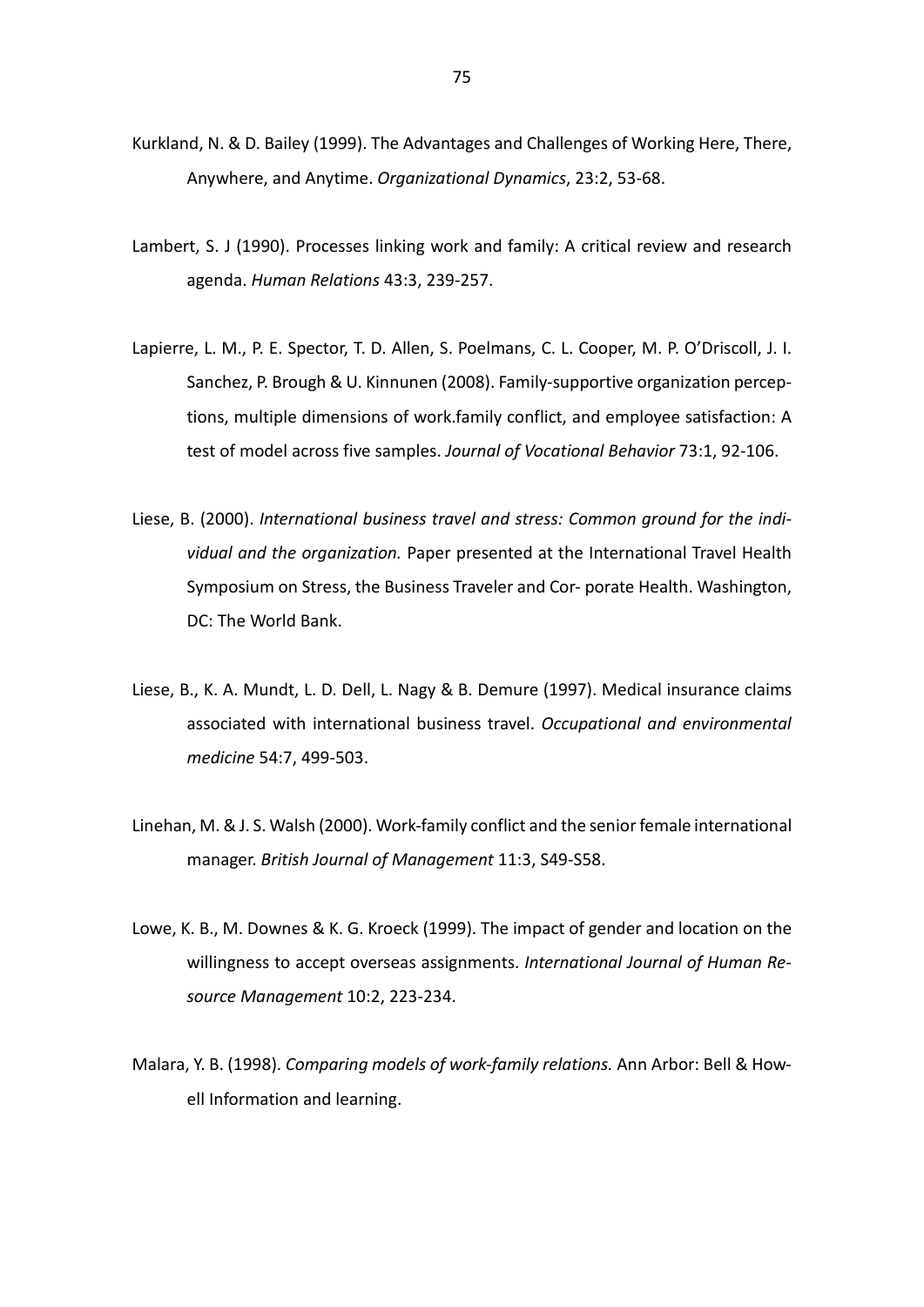- Mathur-Helm, B. (2002). Expatriate women managers: At the crossroads of success, Challenges and career goals. *Women in Management Review* 17:1, 18-28.
- Mauno, S., U. Kinnunen & M. Ruokolainen (2005). perhemyönteinen organisaatiokulttuuri henkilöstön voimavarana: Kyselytutkimus kolmessa organisaatiossa. *Työ ja ihminen* 1, 107-128.
- Mauno, S., N. Kiuru & U. Kinnunen (2011). Relationships between work-family culture and work attitudes at both the individual and the departmental level. *Work and Stress* 25:2, 147-166.
- Mayerhofer, H., L. C. Hartmann & A. Herbert (2004). Career management issues for flexpatriate international staff. *Thunderbird International Business Review* 46:6, 647- 666.
- Medved, C. E. (2004). The everyday accomplishment of work and family: Exploring practical actions in daily routines. *Communication Studies* 55:1, 128-145.
- Meehan, J. (2004). Feminism, critical theory, and power. *Philosophy & Social Criticism*  30:3, 375-382.
- Mendenhall, M. & G. Oddou (1985). The dimensions of expatriate acculturation: A review. *The Academy of Management Review* 10:1, 39-47.
- Mesmer-Magnus, J. & C. Viswesvaran (2005). Convergence between measures of workto- family and family-to-work conflict: A meta-analytic examination. *Journal of Vocational Behavior* 67:2, 215-232.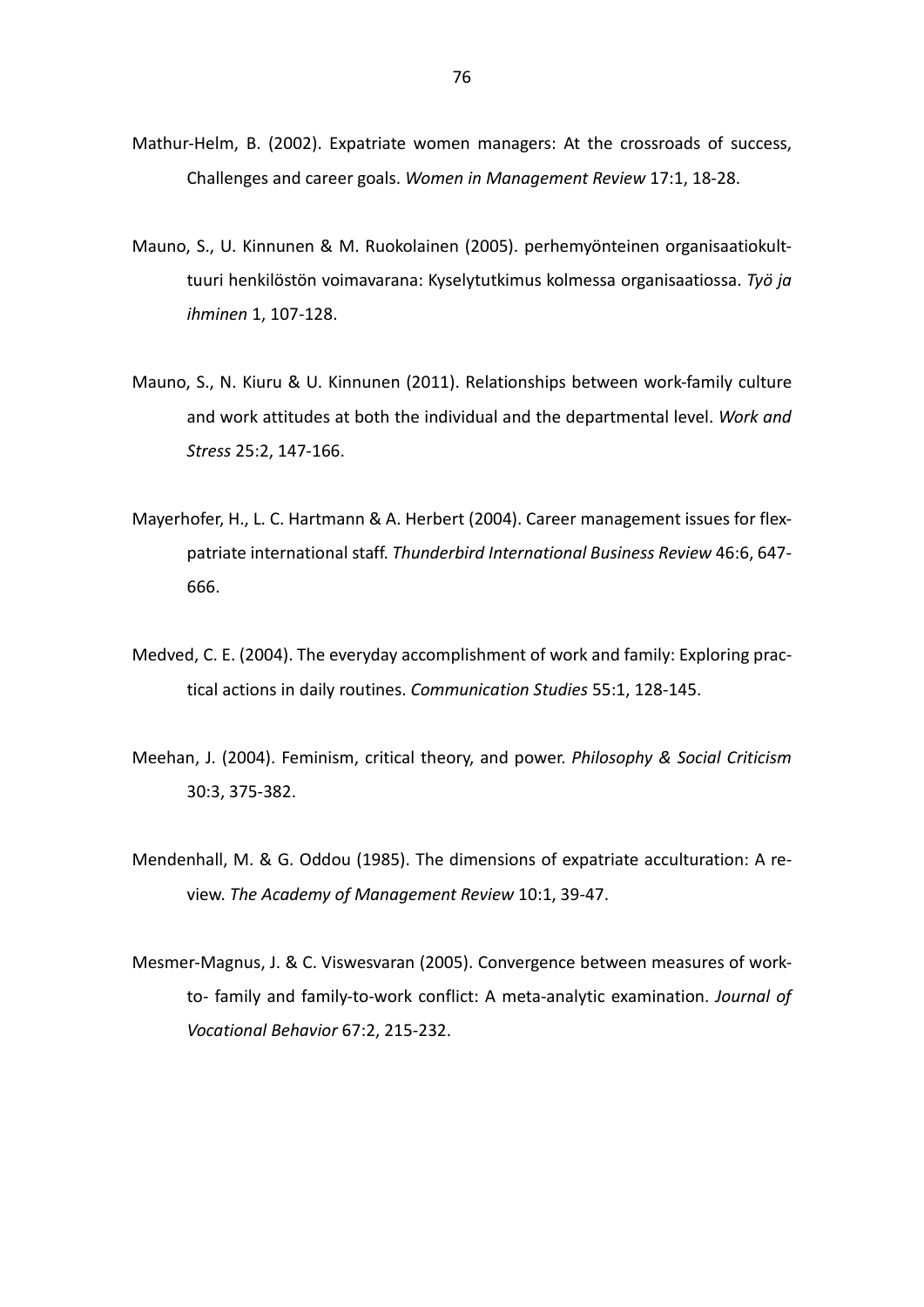- Morganson, V., D. Major, K. Oborn, J. Verive & M. Heelan (2010). Comparing telework locations and traditional work arrangements. *Journal of Managerial Psychology*  25:6, 578-595.
- Mäkelä, L. & U. Kinnunen (2016). International business travelers' psychological well-being: the role of supportive HR practices. *International Journal of Human Resource Management* 5192, 1-22.
- Mäkelä, L., U. Kinnunen & V. Suutari (2015). Work-to-life conflict and enrichment among international business travelers: The role of international career orientation. *Wiley Online Library* 54:3, 517-531.
- Mäkelä, L. (2016). *Work-Life Interaction among International Business Travelers.* Tampere: Tampere University Press.
- Noe, R. A. (1988). Women and mentoring: A review and research agenda. *The Academy of Management Review* 13:1, 65-78.
- Pedersen, V. & S. Lewis (2012). Flexible friends? Flexible working time arrangements, blurred work-life boundaries and friendship. *Work, employment and society* 26:3, 464-480.
- Piensoho, T. (2007). Perheystävällinen työpaikka avaintekijä työn ja perheen yhteensovittamisen onnistumisessa. Teoksessa: *Oppimis- verkostot työn ja perheen tasapainon rakentajina -hankkeen julkaisuja,* 170-185. Ed. A. M. Castrén. Helsinki: Helsingin yliopisto. Koulutus- ja kehittämiskeskus Palmenia.
- Puchmüller, K. & I. Fischlmayr (2017). Support for female international business travelers in dual-career families. *Journal of Global Mobility: The Hoe of Expatriate Management Research* 5:1, 22-42.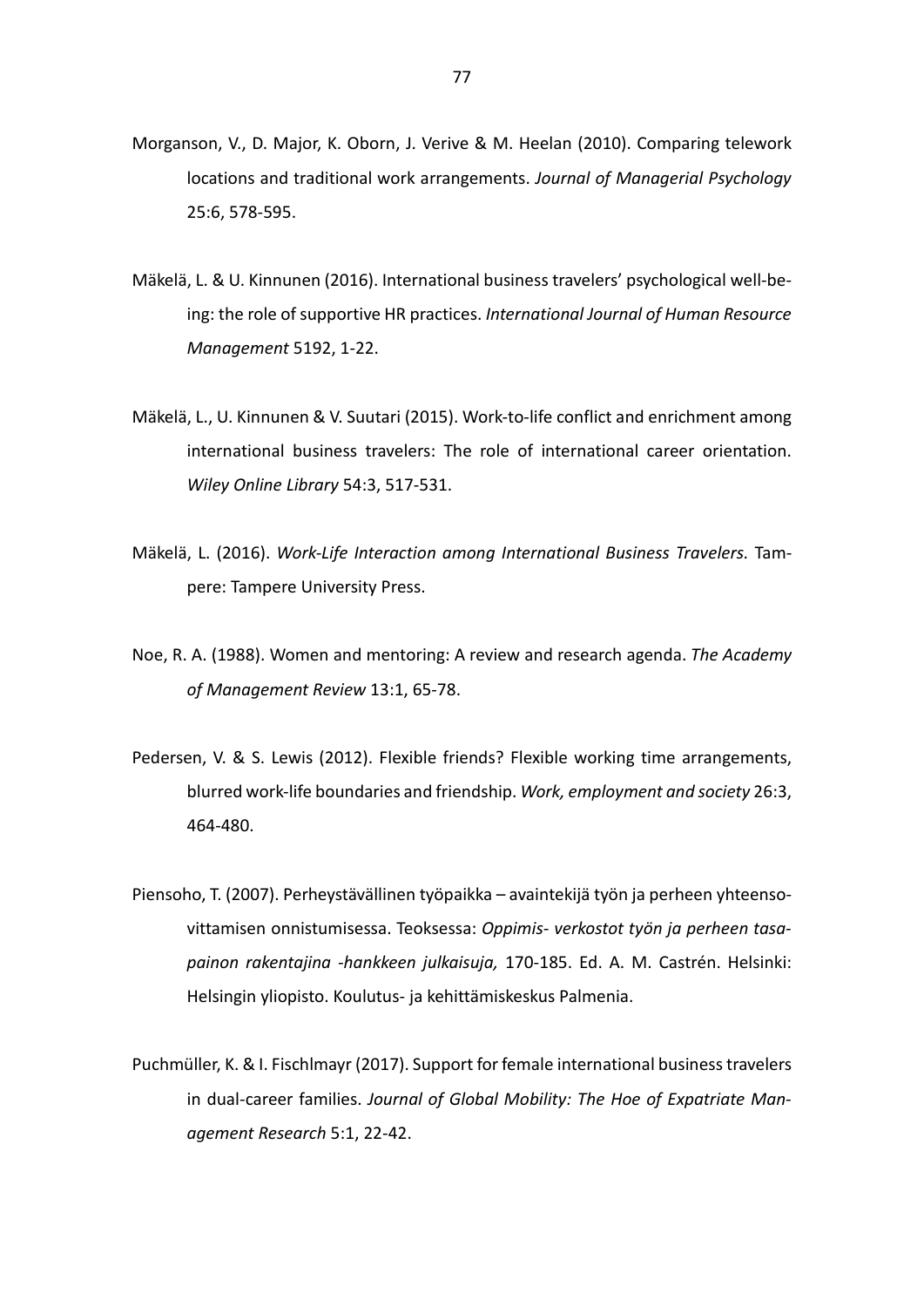Quinlan, C., (2011). *Business Research Methods.* South-Western Cengage Learning.

- Ragins, B. R. & E. Sundstrom (1989). Gender and power in organizations: A longitudinal perspective. *Psychological Bulletin* 105:1, 51-88.
- Ramsey, J. R., Leonel, J. N., Gomes, G. Z., & Monteiro, P. R. (2011). Cultural intelligence's influence on international business travelers' stress. *Cross Cultural Management: An International Journal*, *18(1),* 21-37.
- Ridley, C. A. (1973). Exploring the impact of work satisfaction and involvement on marital interaction when both partners are employed. *Journal of Marriage and Family*  35:2, 229- 237.
- Rodríguez-Muños, A., A. Sanz-Vergel, E. Demerouti & A. Bakker (2014). Engaged at work and happy at home: A spillover-crossover model. *Journal of Happiness Studies*  15:2, 271- 283.
- Saunders, M. N. K., Lewis, P., & Thornhill, A. (2019). Research methods for business students (8th ed.). Harlow: Pearson.
- Staines, G. L. (1980). Spillover vs compensation: a review of the literature on the relationship betweenn work and nonwork. *Human Relations* 33:2, 111-129.
- Stone, R. J. (1991). Expatriate selection and failure. *Human Resource Planning* 14:1, 9- 18.
- Suutari, V. & M. Taka (2007). Career anchors of managers with global careers. *Journal of Managerial Psychology* 22:7, 628-648.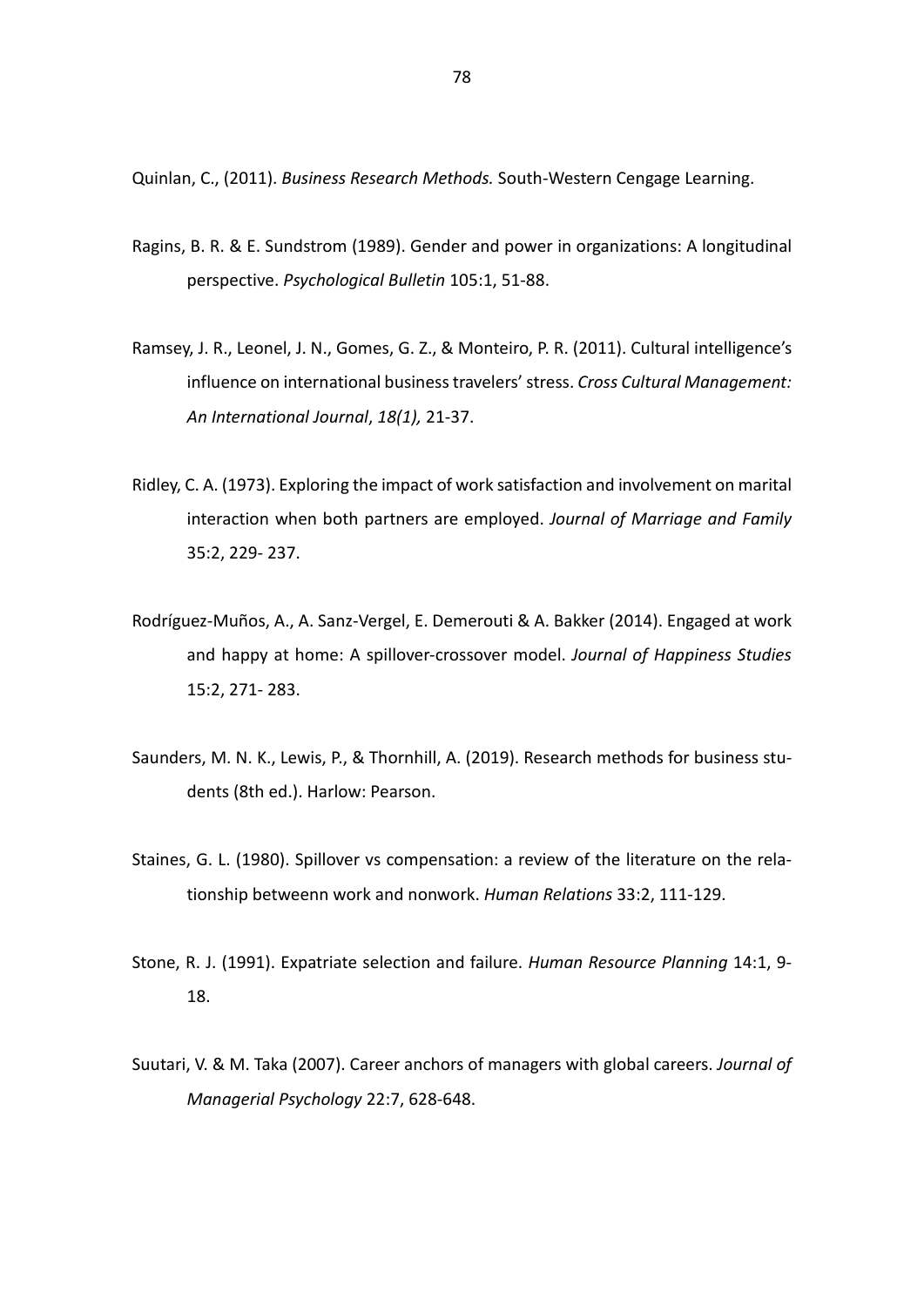- Tahvanainen M., D. Welch & V. Worm (2005). Implications of short-term international assignments. *European Management Journal* 23:6, 663-673.
- Taylor, S. & N. Napier (1996a). Working in Japan: Lessons from women expatriates. *Sloan Management Review* 37:3, 76-84.
- Taylor, S. & N. Napier (1996b). Successful women expatriates: The case of Japan. *Journal of International Management* 2:1, 51-78.
- Tung, R. L. (2004). Female expatriates: The model global manager? *Organizational Dynamics* 33:3, 243-253.
- Tuomi, J., & Sarajärvi, A. (2009). *Laadullinen Tutkimus ja Sisällönanalyysi.* (5th ed.). Kustannusosakeyhtiö Tammi.
- Uchino, B. N. (2004) *Social Support and Physical Health: Understanding the Health Consequences of Relationships.* New Haven, CT: Yale University Press.
- Varma, A., L. K. Stroh & L. B. Schmitt (2001). Women and international assignments: the impact of supervisor-subordinate relationships. *Journal of World Business* 36:4, 380-388.
- Varma, A. & L. Russel (2016). Women and expatriate assignments: Exploring the role of perceived organizational support. *Employee Relations* 38:2, 200-223.
- Wallace, J. E. (1999). Work-to-nonwork conflict among married male and female lawyers. *Journal of Organizational Behavior*, 20:6, 797–816.
- Walle, A. H. (2015). *Quaitative Research in Business: A Practical Overview.* Cambridge Scholars Publisher.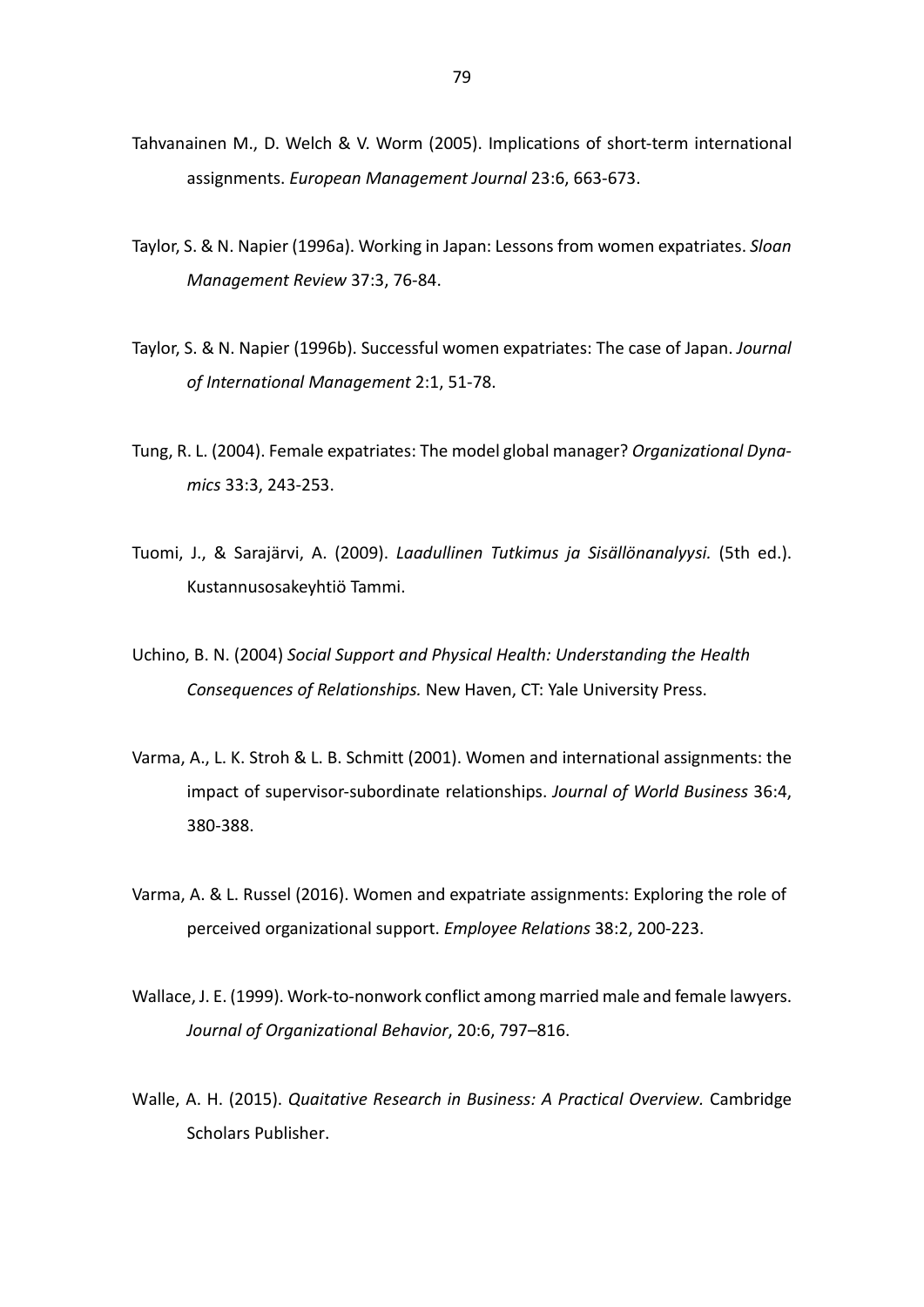- Welch, D., L. Welch & V. Worm (2007). The international business traveler: A neglected but strategic human resource. *International Journal of Human resource Management* 18:2, 173-183.
- Welch, D. & V. Worm (2006). International business travellers: A challenge for international human resource management. In G. K. Stahl, & I. Björkman (Eds.), *Handbook of research in international human resources* (pp. 283-301). Cheltenham: Edward Elgar Publishing.
- Whitener, E. M. (2001). Do 'high commitment' human resource practices affect employee commitment? A cross level analysis using hierarchical linear modeling. *Journal of Management* 27:5, 515-535.
- Williams, K. J. & G. M. Alliger (1994). Role Stressors, Mood Spillover, and Perceptions of Work-Family Conflict in Employed Parents. *Academy of Management Journal*  37:4, 837- 868.
- Yu, S. (2014). Work-life balance work intensification and job insecurity as job stressors. Labour & Industry: A journal of the social and economic relations of work 24:3, 203- 216.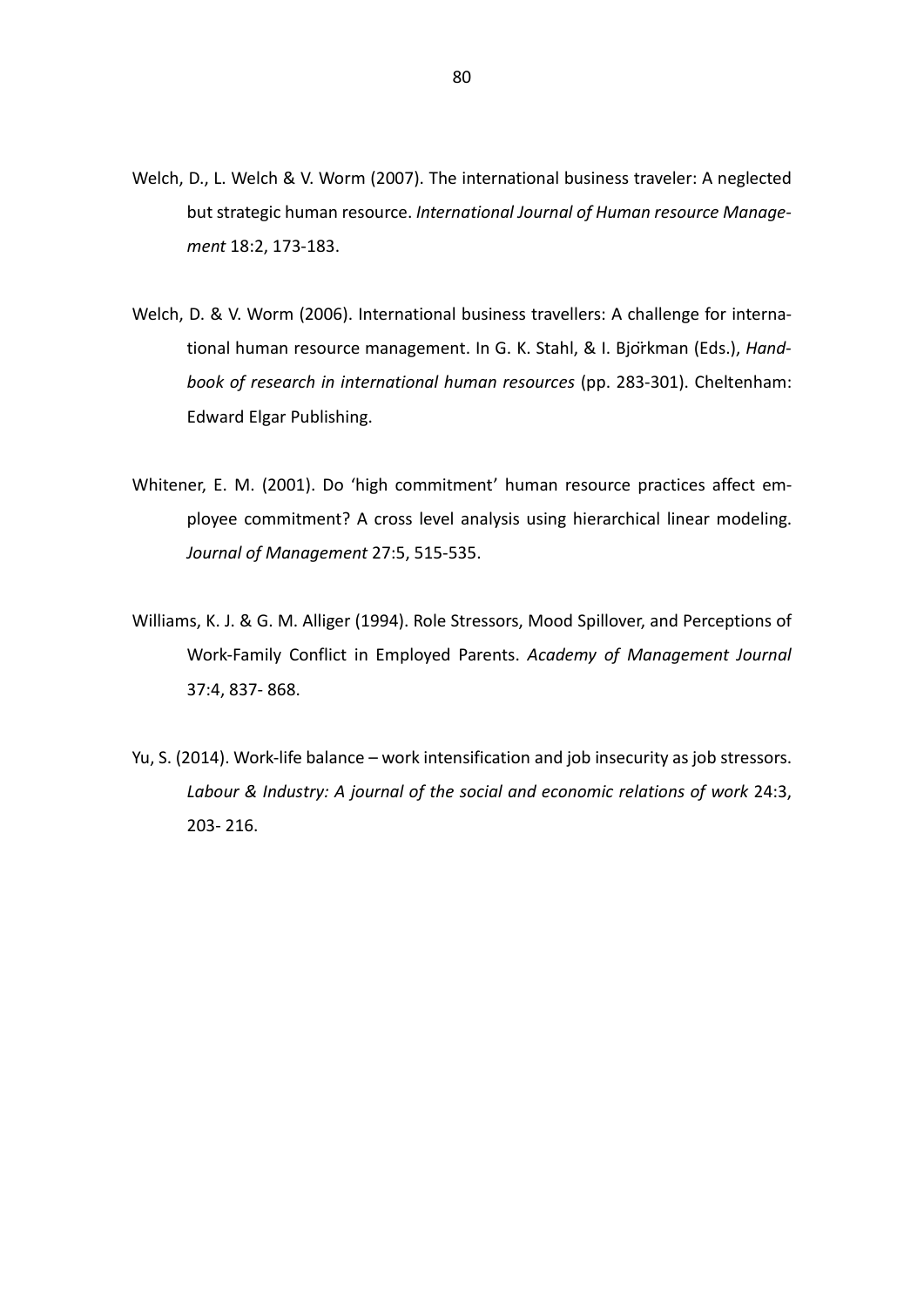# **Appendices**

## **Appendix 1. Interview questions**

### **General information**

- 1. How you ended up as international business traveler?
	- a. Did you initially seek for positions where you could also travel internationally?
- 2. For how long have you been in a position that includes international business traveling?
	- a. How often do you travel for work?
	- b. Where you mainly travel to?
	- c. How long your trips mainly are?
- 3. Do you have children and if so, how old are they?
- 4. Do you have a spouse?
	- a. Is your spouse also an international business traveler?

### **Work life balance as an international business traveler:**

- 1. Do you feel that you have achieved work life balance?
- 2. Do you feel that international business traveling affects your work life balance?
- 3. What kind of challenges have you faced as an international business traveler when aiming for work life balance?
	- a. Which part of the trip is the most challenging, before, during, or after?
	- b. Do you feel that these challenges are related to the fact that you are woman?
		- i. Do you feel that the challenges related to international business traveling are different for men and women?
- 4. Do you feel that international business traveling has affected your health of ability to work in any way?